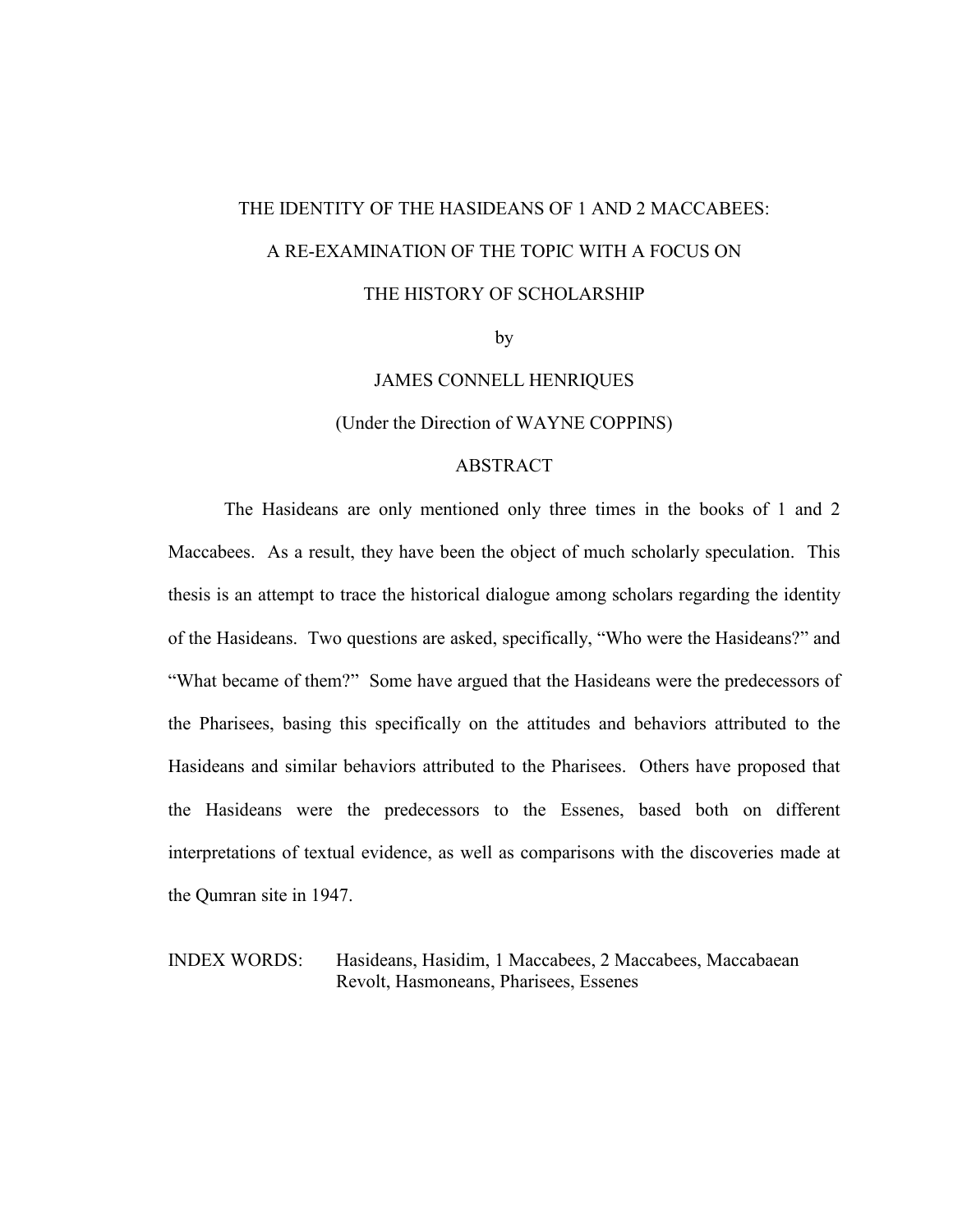# THE IDENTITY OF THE HASIDEANS OF 1 AND 2 MACCABEES: A RE-EXAMINATION OF THE TOPIC WITH A FOCUS ON THE HISTORY OF SCHOLARSHIP

by

JAMES CONNELL HENRIQUES

B.A., The University of Georgia, 2005

A Thesis Submitted to the Graduate Faculty of The University of Georgia in Partial

Fulfillment of the Requirements for the Degree

MASTER OF ARTS

ATHENS, GEORGIA

2009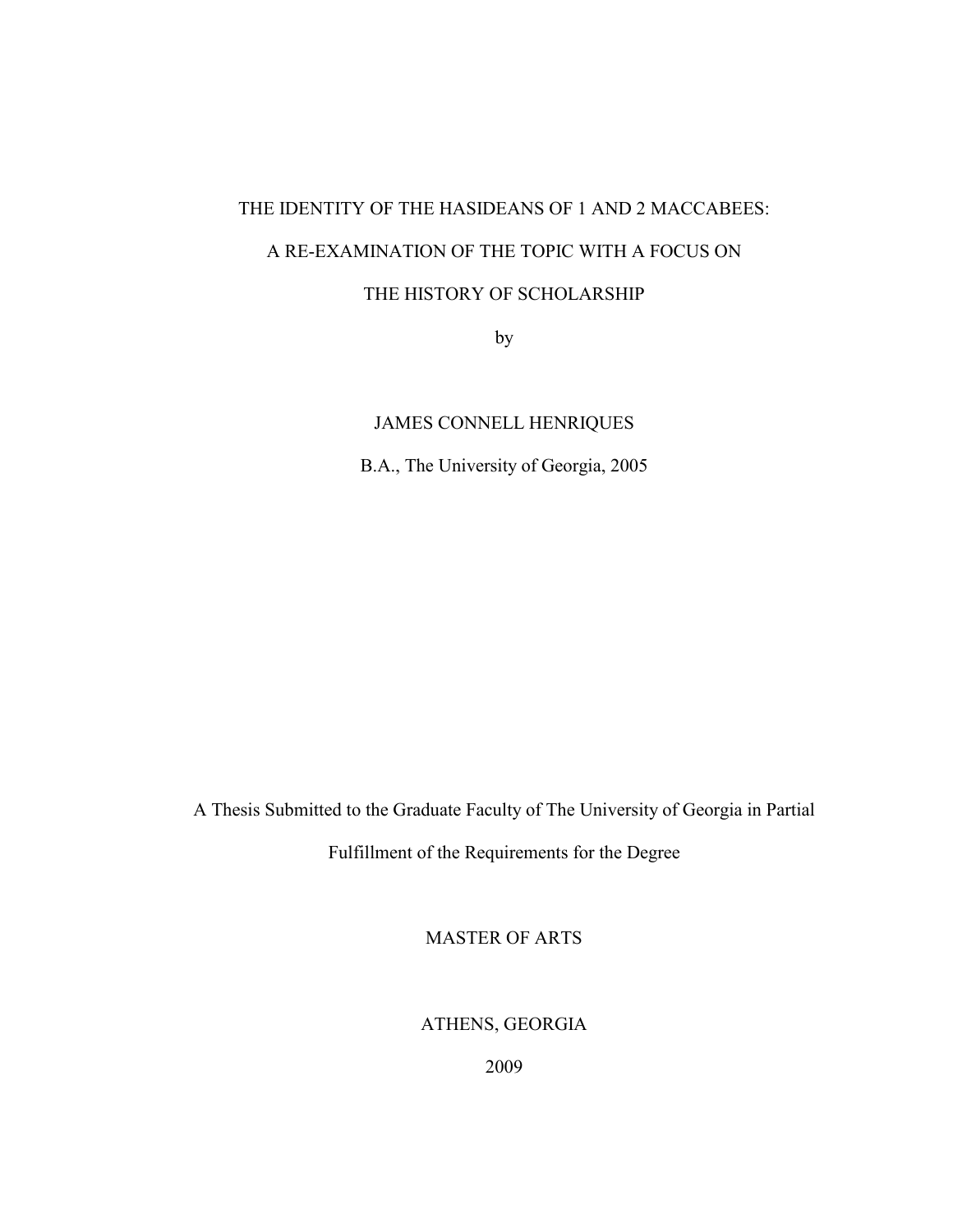© 2009

James Connell Henriques

All Rights Reserved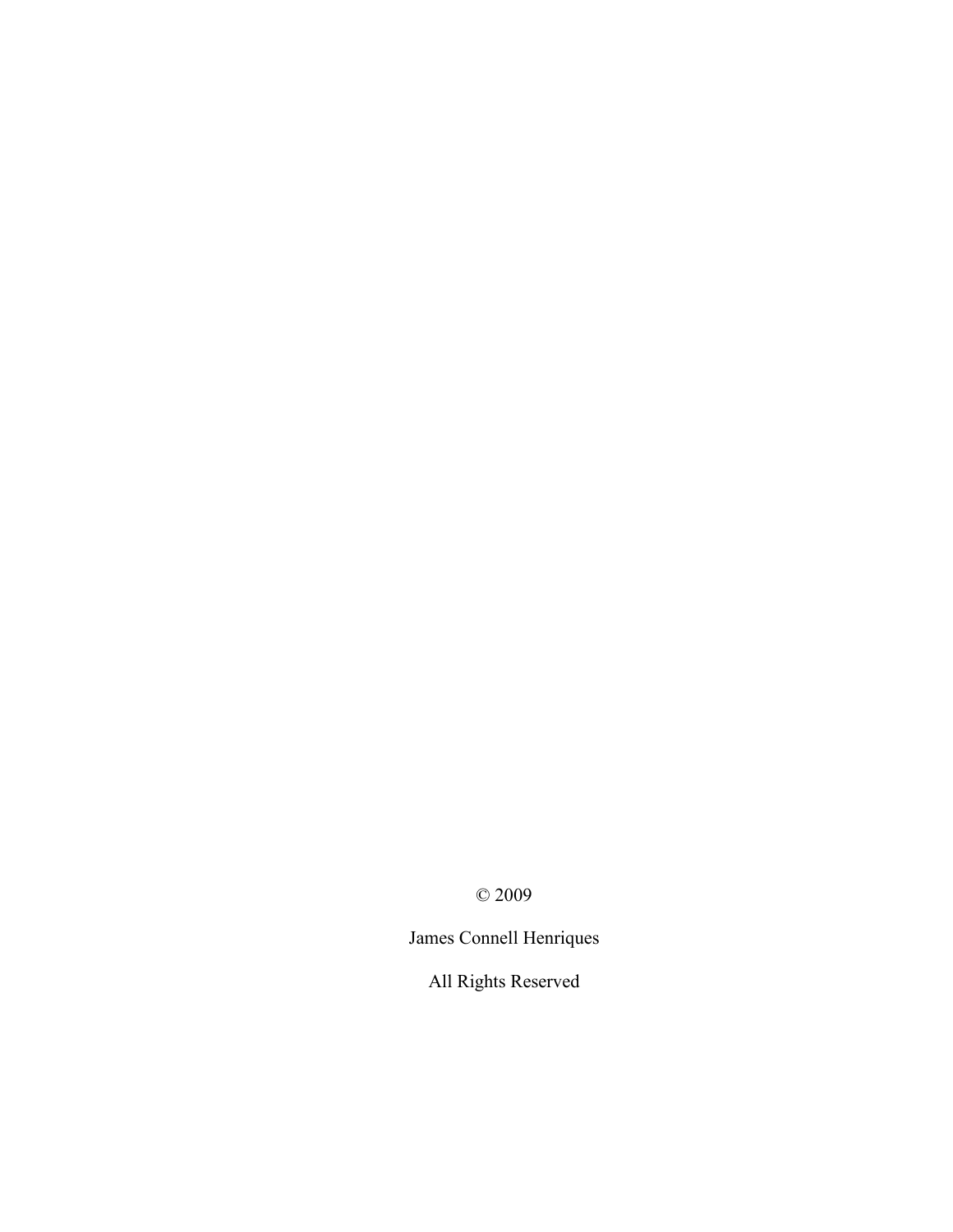# THE IDENTITY OF THE HASIDEANS OF 1 AND 2 MACCABEES: A RE-EXAMINATION OF THE TOPIC WITH A FOCUS ON THE HISTORY OF SCHOLARSHIP

by

# JAMES CONNELL HENRIQUES

Major Professor: Wayne Coppins

 Committee: Carolyn Jones Medine David Williams

Electronic Version Approved:

Maureen Grasso Dean of the Graduate School The University of Georgia December 2009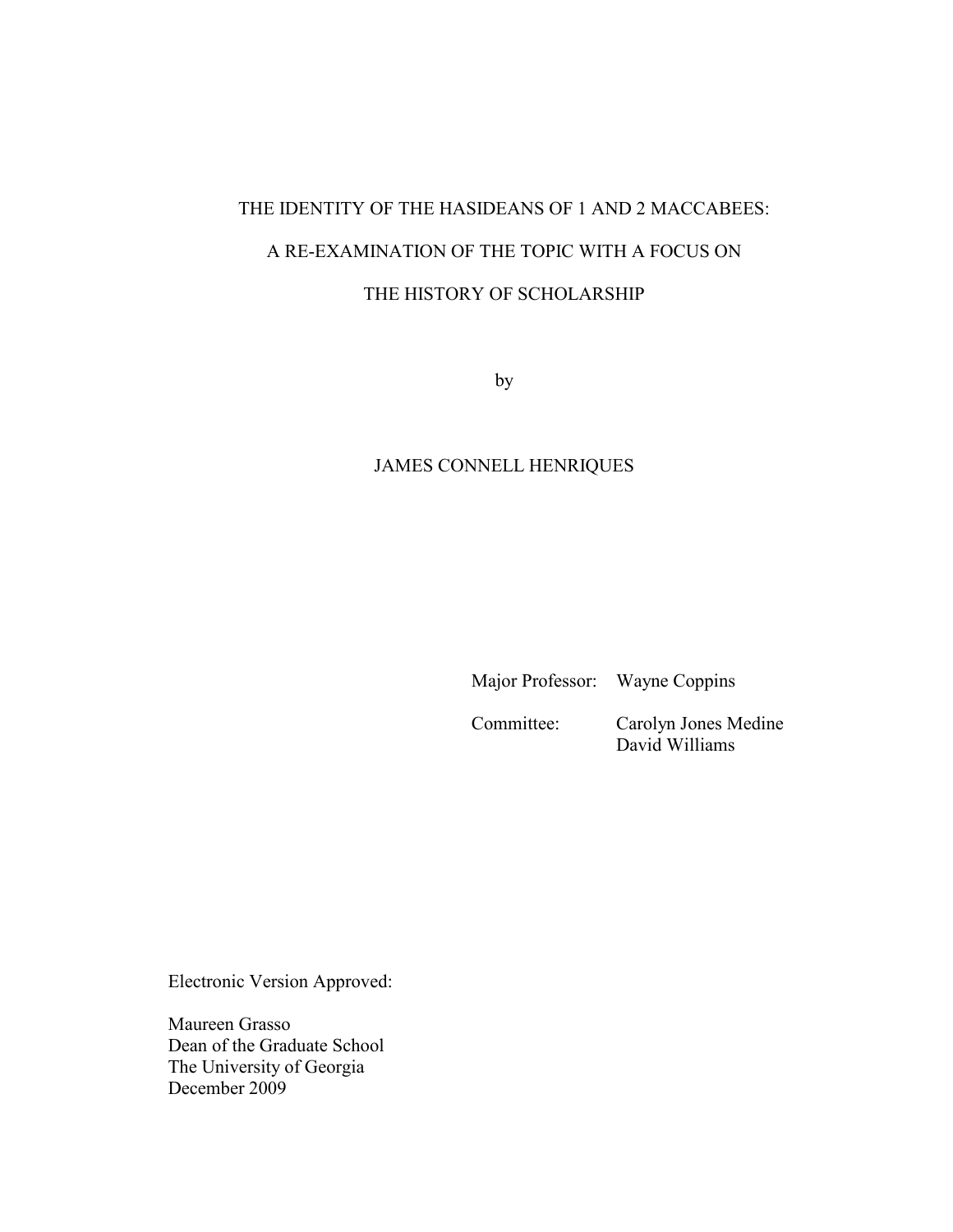# TABLE OF CONTENTS

| <b>CHAPTER</b> |                                              |  |
|----------------|----------------------------------------------|--|
| 1              |                                              |  |
| 2              |                                              |  |
| 3              | THEORIES REGARDING THE FATE OF THE HASIDEANS |  |
|                |                                              |  |
|                |                                              |  |
|                |                                              |  |
|                |                                              |  |
|                |                                              |  |
| 4              |                                              |  |
| 5              |                                              |  |
|                |                                              |  |

Page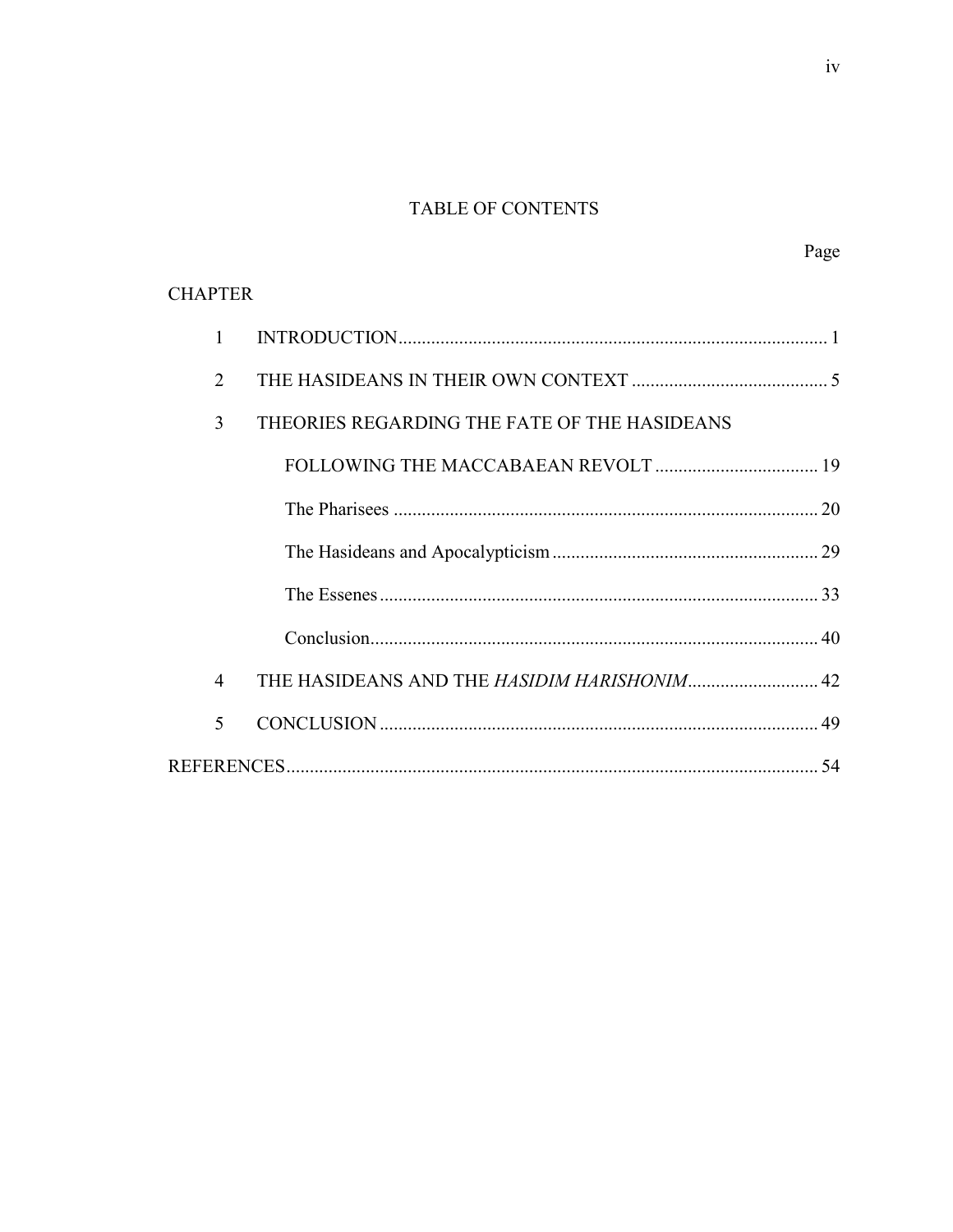#### CHAPTER 1:

#### **Introduction**

 Written some time during the first century BCE, the books of 1 and 2 Maccabees introduce to the world of Jewish literature a group who will, by the  $19<sup>th</sup>$  century, be the cause of great speculation. The author of 1 Maccabees introduces the Hasideans, or "the Pious," a seemingly distinct political or ecclesial group who joins the Maccabaean revolt, and apparently, turns the tide of war in favor of Judas Maccabee and his followers. Later, in 2 Maccabees, they appear again, this time with Judas Maccabee himself being counted among their number. A simple explanation for their inclusion could begin and end with the term "literary device." One could perceive them simply as supporting cast to explain a sudden change of events in favor of the protagonist(s), Judas (or his family members). However, closer inspection shows that at certain points, inclusion of the Hasideans really is not necessary to further the plot  $-$  as in their appearance in 2 Maccabees. Further confounding matters is the fact that either "Hasids" or "Hasidim" appear a few other times in Jewish literature – most notably in the Psalms and Talmudic literature. Thus, understandably, many scholars have not been satisfied with the simple explanation of "literary device," and have set about attempting to determine exactly who these mysterious men were, and why exactly they were so important to the Maccabaean revolt.

Unfortunately, despite the large amount of material written about them, very few facts are actually known about the Hasideans of the Maccabaean revolt. It is, as John Kampen notes, a seeming law of Biblical studies that "the fewer the references, the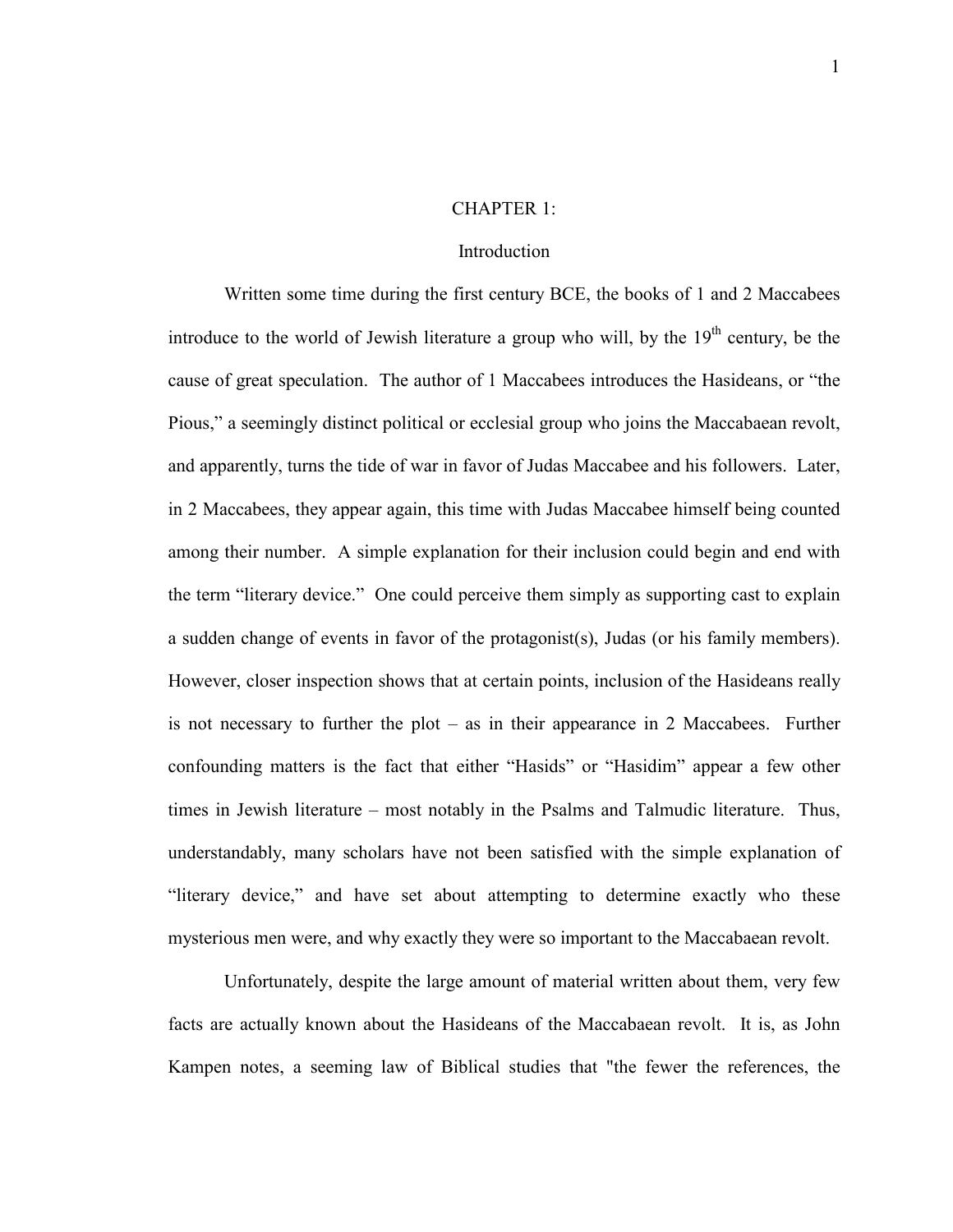greater the number of books and articles." $1$  But this is in fact only partly true in the case of the Hasideans. Even though there are numerous scholarly discussions on the Hasideans, most are relegated to brief mentions of previous theories on the identity of the Hasideans, and little more. More often than not, scholars seem to pick and choose one theory in particular, presenting it as the only theory, if not solidly as fact, and move on. Others recognize more than one theory, yet refuse to adhere to one, and again, move on. Those who do expound on the Hasideans, however, do so in length. Scholars such as Martin Hengel, Philip Davies, and most of all, John Kampen, have explored the questions of Hasidean identity in great detail. The problem, then, is the constant recycling of information and theories, with little discussion of the merits, origins, and further developments of each theory.

As noted above, the cause of the aforementioned problem is the severe paucity of first hand references to the Hasideans as a distinct group. There are, in fact, only three mentions of the Hasideans in 1 and 2 Maccabees. Following this, they seemingly disappear off the map of Biblical literature. Thus it is logically the self-appointed task of modern scholars to determine both the identity of the Hasideans and the reasons for their sudden departure from said proverbial map. The result of such scant references is that the majority of scholarship on the Hasideans has been heavily based on conjecture. Furthermore, the primary focus is based heavily upon who the Hasideans become in their future – either Pharisees or Essenes, depending on whom you ask. This is perhaps because it might be easier to infer what became of them due to the ability to compare

 1 John Kampen, *The Hasideans and the Origin of Pharisaism: A Study in 1 and 2 Maccabees* (Atlanta, Georgia: Scholars Press, 1988), 1.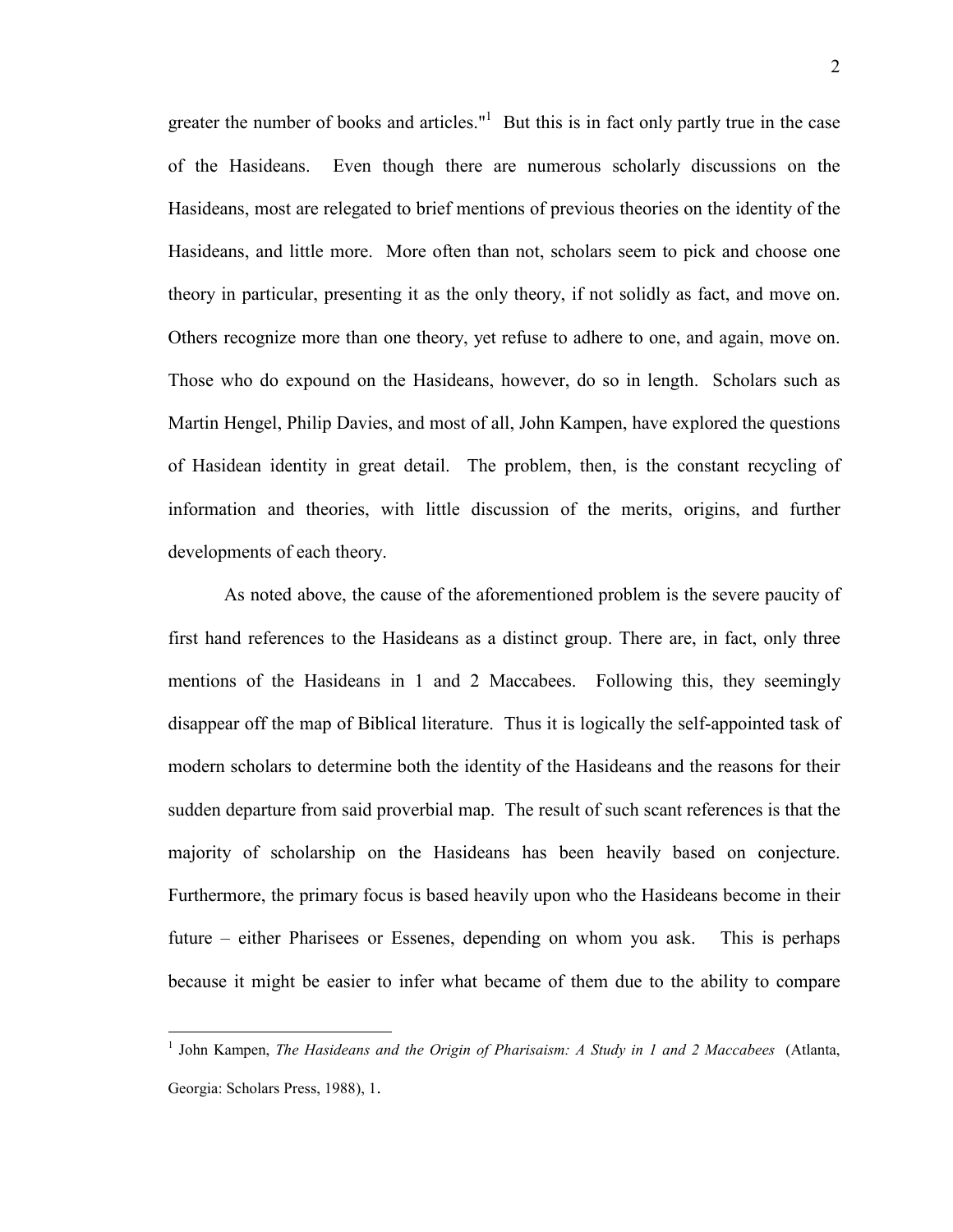them to later sects, whereas it is much harder to paint a complete picture of their identity within their own time based on only three references. The result, however, is an unfortunate lack of discussion on the identity of the Hasideans within their own time – conjecture or no.

 It can of course be argued that studying a group's end result can shed some light on their origins. But there is a difference between studying an entire timeline of a person's existence – particularly by trying to reconstruct the childhood from stories of the adulthood – and studying that person from strictly what little we know of their childhood, and then determining how that resulted in the adult they became. It is almost as if two questions are being asked: "Who were the Hasideans?" and "What became of them?" The main problem is that answers regarding the second question seem to drown out those regarding the first. That is to say, when such conflicting theories of the Hasideans' future selves exist, it almost makes discerning who they were in their own time even harder. This is of course hinged upon the fact that they are only mentioned three times in 1 and 2 Maccabees. Seemingly, answering the second half of the question has held priority over the first – with any answers to the first half of the question coming specifically to support those conjectures built in answer to the second.

The goal of this thesis is to find answers to both halves of the presented question. It will be an attempt to create a relatively comprehensive collection of scholarly discourse on the identity of the Hasideans, both who they were and who they became. Each chapter will compile and discuss the various proposed theories dealing with the identity of the Hasideans, and will draw some conclusions as to which theories hold more weight over others. The following chapter will attempt to examine theories regarding the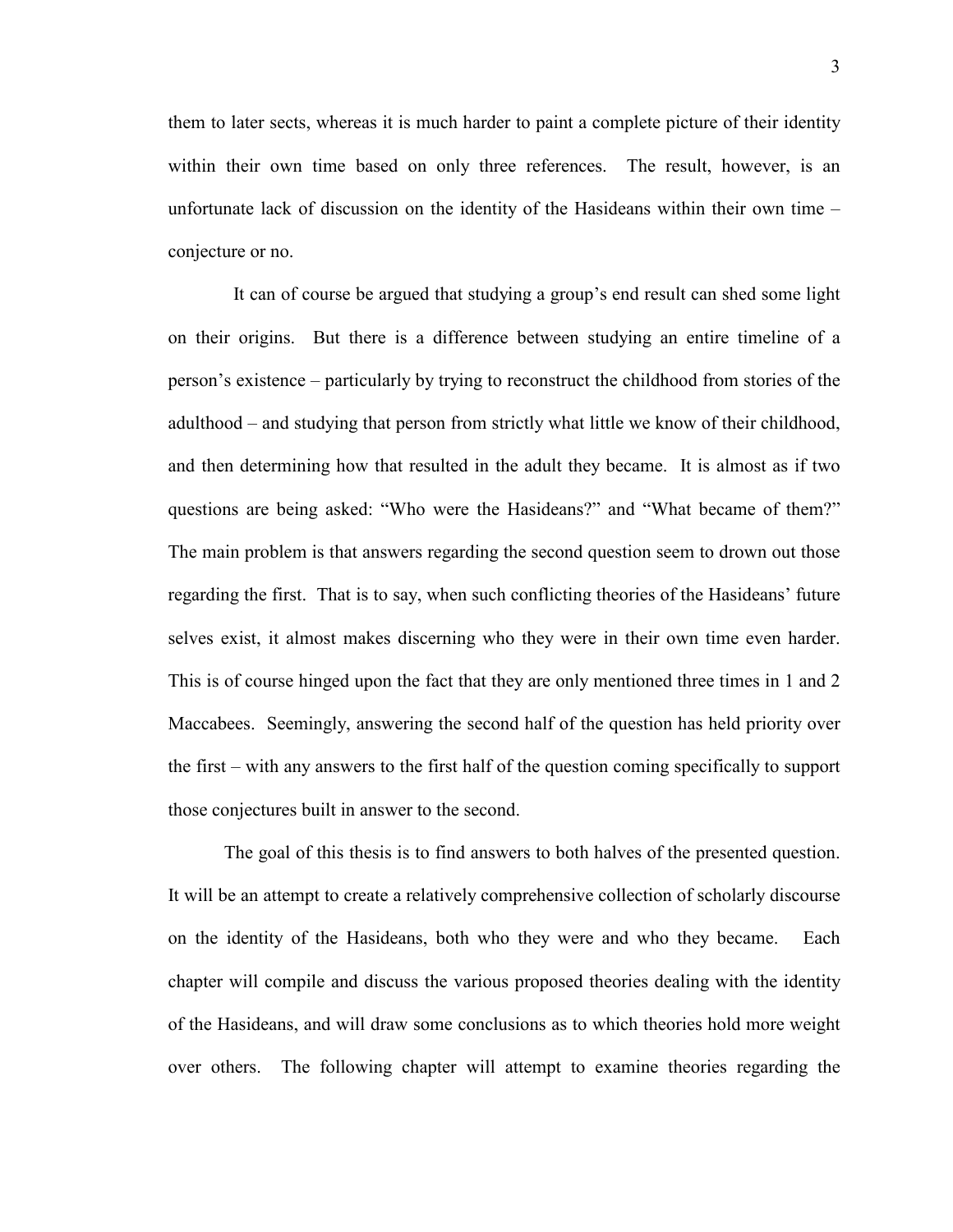Hasideans in their own context, particularly focusing on other places in Biblical literature where the terms used to describe the Hasideans are also used. Chapter Three will be a chronological look at the history of discourse regarding the fate of the Hasideans, centering primarily on theories regarding the origins of the Pharisees and the Essenes. And Chapter Four will focus on other possible theories regarding the identity of the Hasideans, in particular, theories relating the Hasideans of 1 and 2 Maccabees to the *Hasidim harishonim* of the Talmud.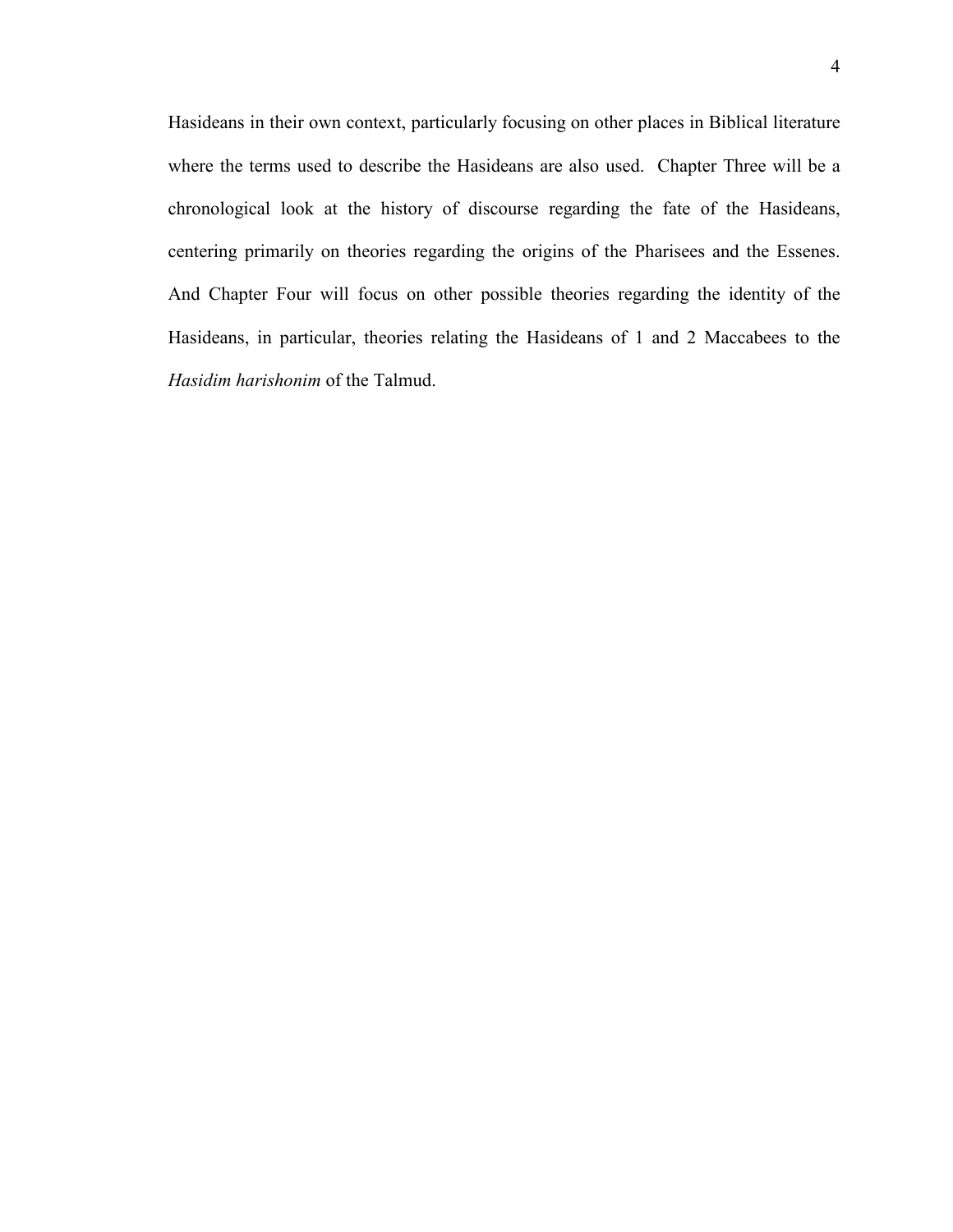### CHAPTER 2:

#### The Hasideans in their own Context

Logically, if we are to understand who the Hasideans are in their own context, then we must specifically focus on those passages in which they appear: 1 Macc. 2:41; 1 Macc 7:14; and 2 Macc 14:6. The Hasideans first appear when they join Mattathias and his army in the revolt. It seems to be implied that the tide turns in favor of the Maccabaeans immediately after the Hasideans join, but the Hasideans are never specifically mentioned as having any substantial role in the subsequent battles. When they appear again, in 1 Macc 7, they are approached by a delegation led by Alcimus, the new high priest. The Hasideans, under promise of immunity, attempt to bargain with Alcimus for terms of peace. However, Alcimus breaks his oath and slays 60 of them on the spot. Finally, the Hasideans appear in 2 Macc. 14, this time being mentioned in a "rant" by Alcimus, describing the Hasideans as specifically being led by Judas Maccabee. These three brief mentions are the only descriptions we have to begin a study of the Hasideans within their own context.

Just prior to the first appearance of the Hasideans, there is a description in 1 Macc 2:29-38 of Jews who are slaughtered in the wilderness for their refusal to fight on the Sabbath. These martyrs are often taken to be the Hasideans. This interpretation seems to originate with Josephus, who tells a story of those Jews who survived the Sabbath day massacre joining the revolt.<sup>2</sup> Later scholars seem to make the same connection, and run with it further. Indeed, Plöger interprets the passage as a reference to the Hasideans. His

<sup>2</sup> Flavius Josephus, *Antiquities of the Jews*, 12.6.2.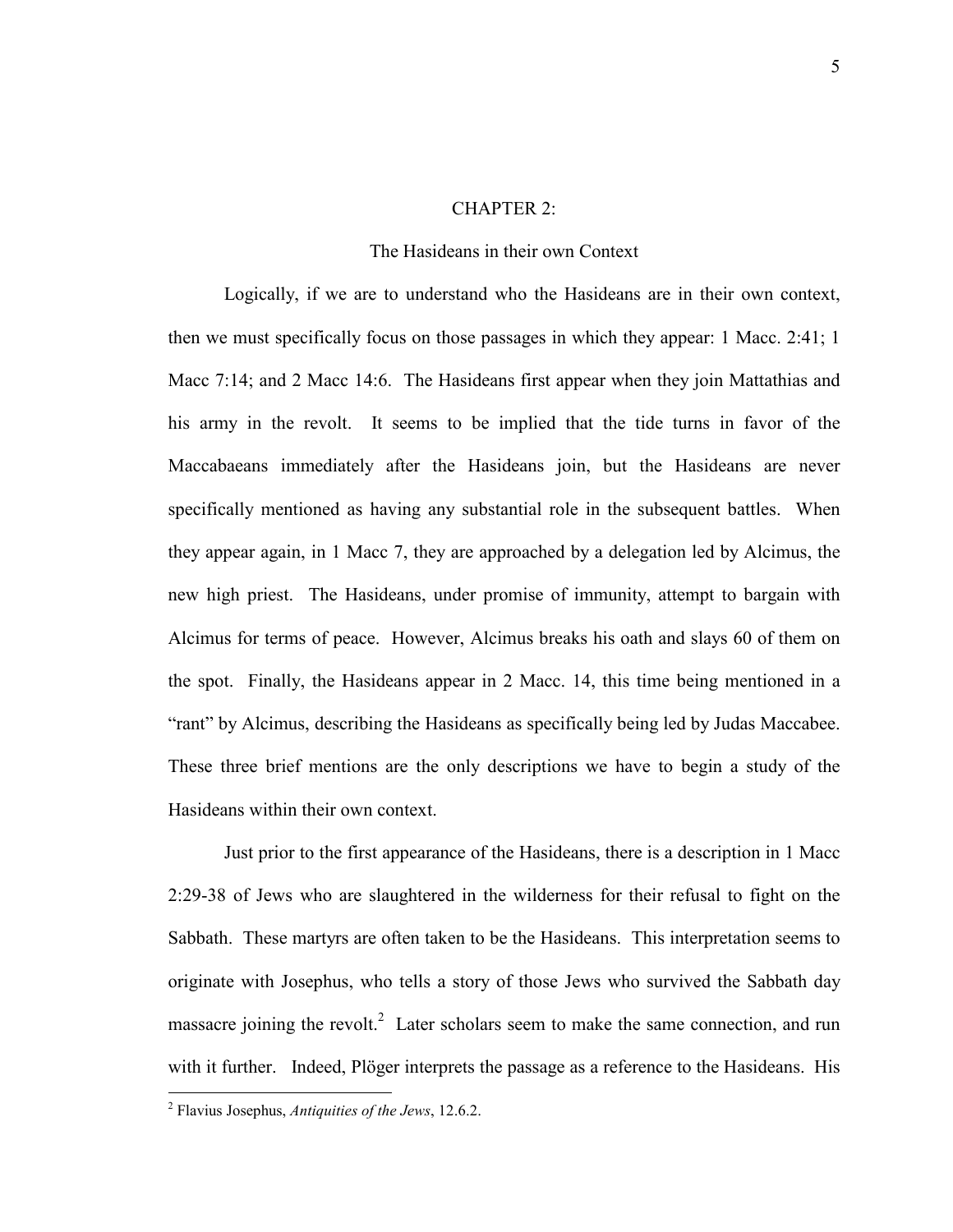reasoning lies in the fact that refusing to fight on the Sabbath seems to be a decision that the Hasideans – the Pious – would make.<sup>3</sup> The logic is perhaps evident in light of the fact that later in 1 Macc 7, the Hasideans are the first to seek peace. Thus, with this reasoning, the Hasideans are the first to attempt to avoid war, and then are the first to attempt to end it. Hengel follows Plöger's lead, using some of this information to firstly prove the "pacifistic"<sup>4</sup> nature of the Hasideans, and secondly prove the founding of an Essene-like community in the desert, and thus justify his theory of their development into the Essenes.<sup>5</sup> Several scholars, however, feel that this association is unwarranted. Both Efron and Davies fall into this camp, with Davies describing the connection as "quite gratuitous."<sup>6</sup> Collins, as well, emphasizes that there is no reason to associate the Hasideans with these martyrs in the wilderness. Indeed, there is nothing in the text of 1 Maccabees which actually designates those survivors as the Hasideans who join the revolt, other than simple textual proximity.

The Hasideans themselves first appear by name in 1 Macc 2:42, where they unite with the Maccabaeans to aid in the revolt. Their specific description, in English, is as follows: "mighty warriors of Israel, every one who offered himself willingly for the

<sup>3</sup> Otto Plöger, S. Rudman, trans., *Theocracy and Eschatology* (Richmond: John Knox Press, 1968), 8-9.

<sup>&</sup>lt;sup>4</sup> "Pacifists" is here used loosely, more to refer to what one might consider "pious pacifists," or those who apparently only fight in defense of the faith.

<sup>5</sup> Martin Hengel, John Bowden, trans., *Judaism and Hellenism* (Philadelphia: Fortress Press, 1974), 177.

<sup>6</sup> Philip R*.* Davies, *Sects and Scrolls: Essays on Qumran and Related Topics* (Atlanta: Scholars Press. 1996), 13.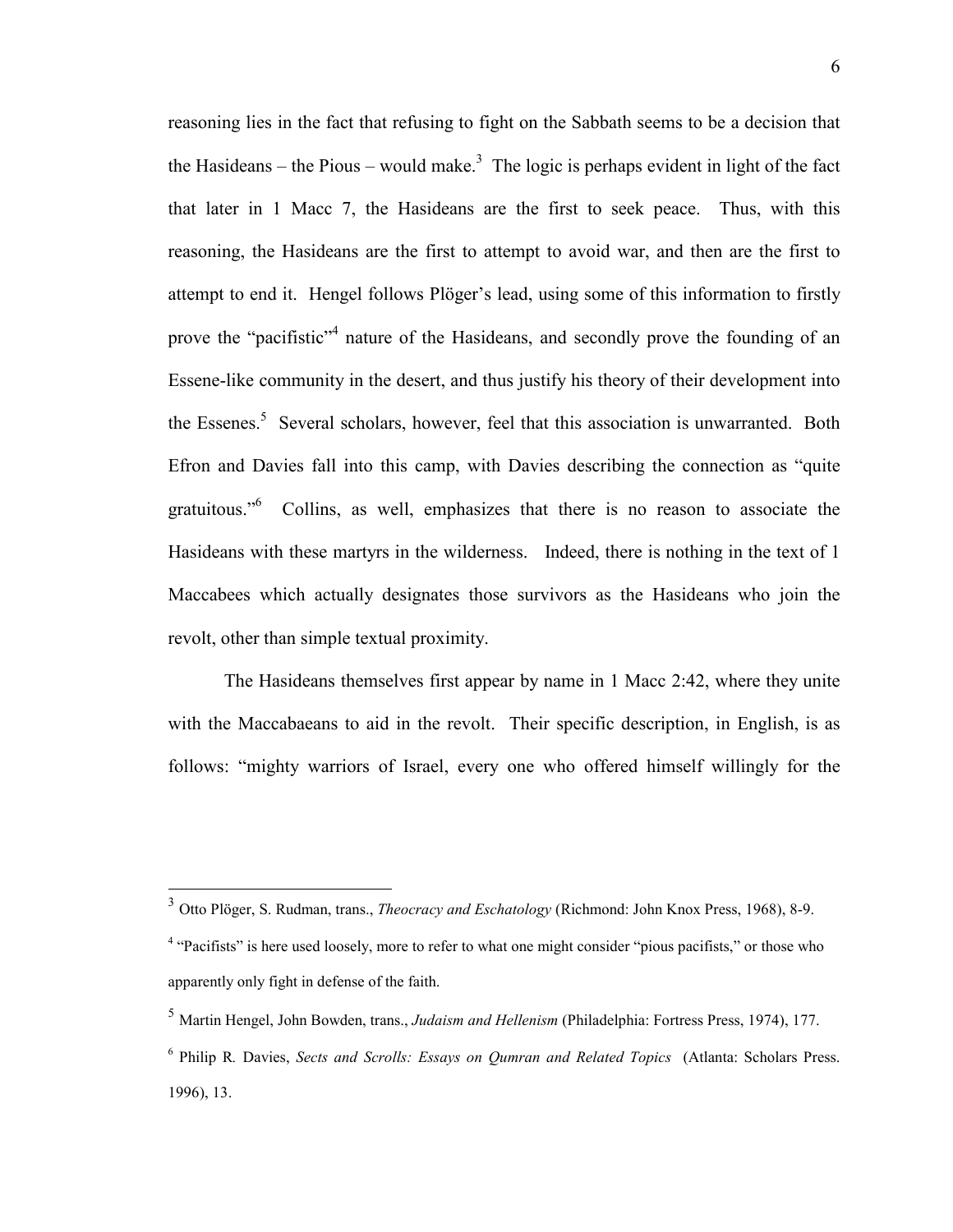law."<sup>7</sup> "συναγωγὴ 'Ασιδαίων" is commonly translated as a "gathering of Hasideans," or "a company of Hasideans." This is based on a transliteration from Hebrew to Greek of the term "' $A\sigma\iota\delta\alpha\iota\omega\nu$ ," signifying (to most authors) that the original author's intent was to designate a specific group. An alternative translation would be "a gathering of the pious" – but this only works if the author had no intentions when transliterating " $A\sigma\delta\alpha i\omega v$ ." Secondly, " $i\sigma\chi\nu\rho o\psi$   $\delta\nu\nu\alpha\mu\epsilon\iota$ " is most often translated as "mighty warriors." Indeed, this is how Collins seems to take it. $8$  As already mentioned, readers should note that in the verses prior, the revolt appears to be losing, and in the verses following, after the Hasideans have joined the fight, things once again turn in favor of the Maccabaeans. The implication in such a translation, then, is that this is a distinct party, apparently known for their military prowess, whose aid turns the tide of the revolt. However, the fact that an alternate translation can be rendered is potentially problematic. Identifying the Hasideans as a specific sect forms the basic groundwork of any theory about whom they become, be it Pharisees or Essenes (See below in Chapter 3). Therefore, if one translation proves to be correct over another, it could completely render either hypothesis as false. This, of course, is where Davies bases one of his primary criticisms of what he calls Hengel's "Hasidean hypothesis."<sup>9</sup> Thus, any search for the true identity of the Hasideans within their own context should begin with two questions: First, where else in Biblical literature

 7 Collins' translation. John J. Collins, *Daniel, 1-2 Maccabees,* (Wilmington, DE: Michael Glazier, Inc., 1981), 166-167.

<sup>8</sup> John J. Collins, *Apocalypticism in the Dead Sea Scrolls,* (London: Routledge, 1997), 26.

<sup>9</sup> Davies, *Sects*, 14.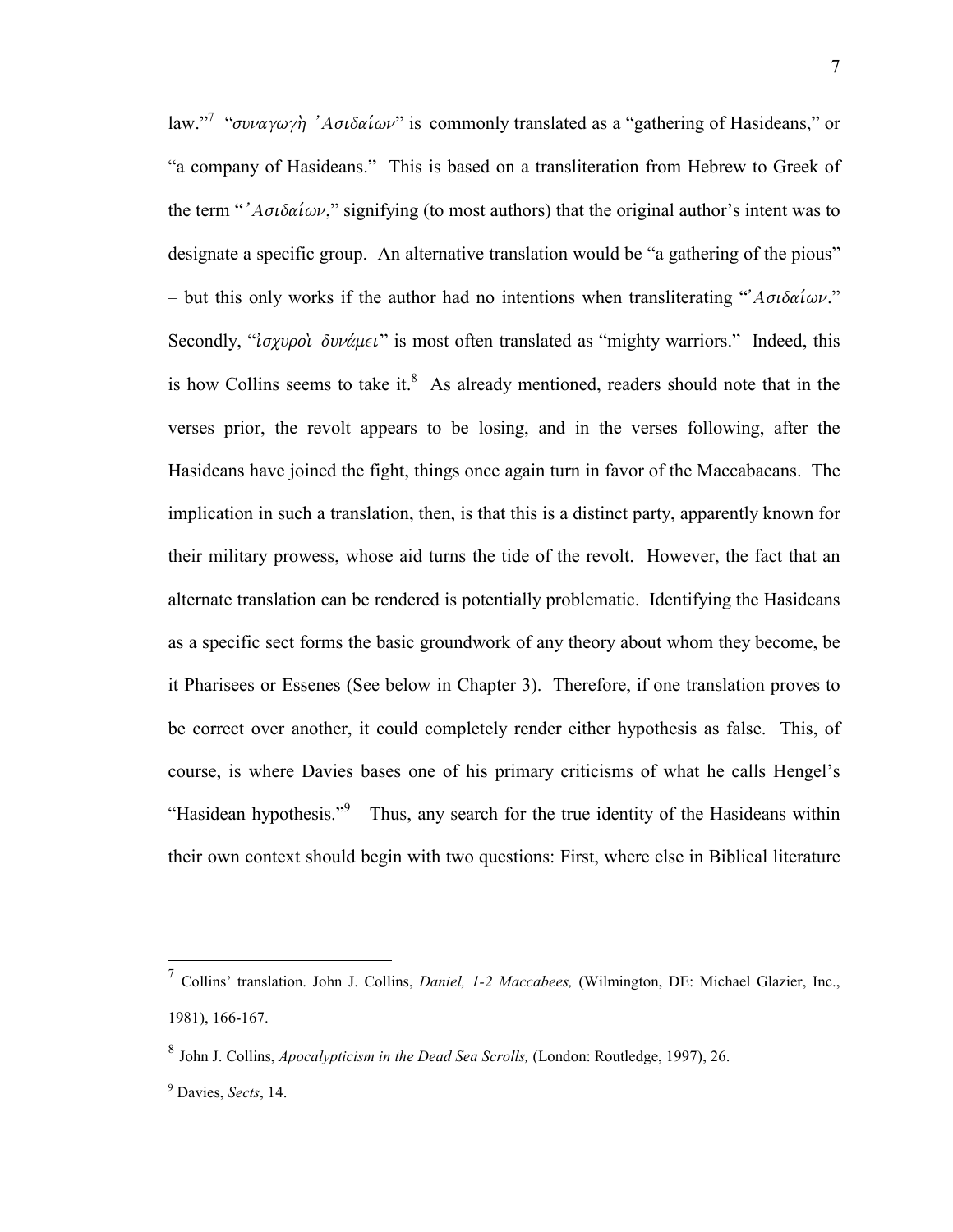is the term " $\sigma \nu \alpha \gamma \omega \gamma \dot{\eta}$  'A $\sigma \iota \delta \alpha \iota \omega \nu$ " used? Secondly, where else is the term " $\iota \sigma \chi \nu \rho \dot{\sigma} \iota$  $\delta v \nu \alpha \mu \epsilon \nu$ " also used?

 Fortunately, John Kampen has already done much of this work in his important work *The Hasideans and the Origin of Pharisaism*. Kampen,<sup>10</sup> as well as Hengel<sup>11</sup> and Davies,<sup>12</sup> suggest that "*סעומעץ <sup>א</sup>ח*" *Aσιδαίων*" is a translation of the Hebrew ".קהל חסידים" Both Hengel and Kampen note the occurrence of this term in Psalm 149:1, which not only mentions a gathering of the pious, but also describes them as wielding swords, and exacting vengeance against their enemies. Carroll Stuhlmueller, in his commentary on the Psalms, acknowledges a possible Maccabaean date for Psalm 149, based on postexilic references to Isaiah 56-66 and similar themes to Zecheriah 9-14 and Obadiah, $^{13}$  although it should also be noted that he warns that the phrase "חסידים קהל "could very well have existed prior to the Maccabaean period. Kampen points out that the Septuagint translation in this instance uses  $\epsilon_{KK} \lambda \epsilon \sigma \alpha$  instead of  $\sigma \nu \alpha \gamma \omega \gamma \eta$ . He goes on to explain that  $\epsilon_{KK}$ eoία is most often used to translate both קהל and עדה, while  $\sigma \nu \alpha \gamma \omega \gamma \gamma$  is only ever used to translate קהל. Kampen notes that early on,  $\sigma \nu \alpha \gamma \omega \gamma \gamma$  most often refers to the entire gathering of Israel. He then cites Schrage in noting that "its  $\left[\sigma \nu \alpha \gamma \omega \gamma \eta \right]$  use in the LXX is a midpoint in the progression from the use of the term as a translation of the biblical *qahal* or *'edah* to its later designation as the Greek equivalent of the *beyt* 

<sup>10</sup> Kampen, *Hasideans*, 82.

<sup>11</sup> Hengel, *Judaism*, 177.

<sup>12</sup> Davies, *Sects*, 14.

<sup>13</sup> Carroll Stuhlmueller, *Psalms 2 (Psalms 73-150)* (Willmington: Michael Glazier, Inc., 1983), 220.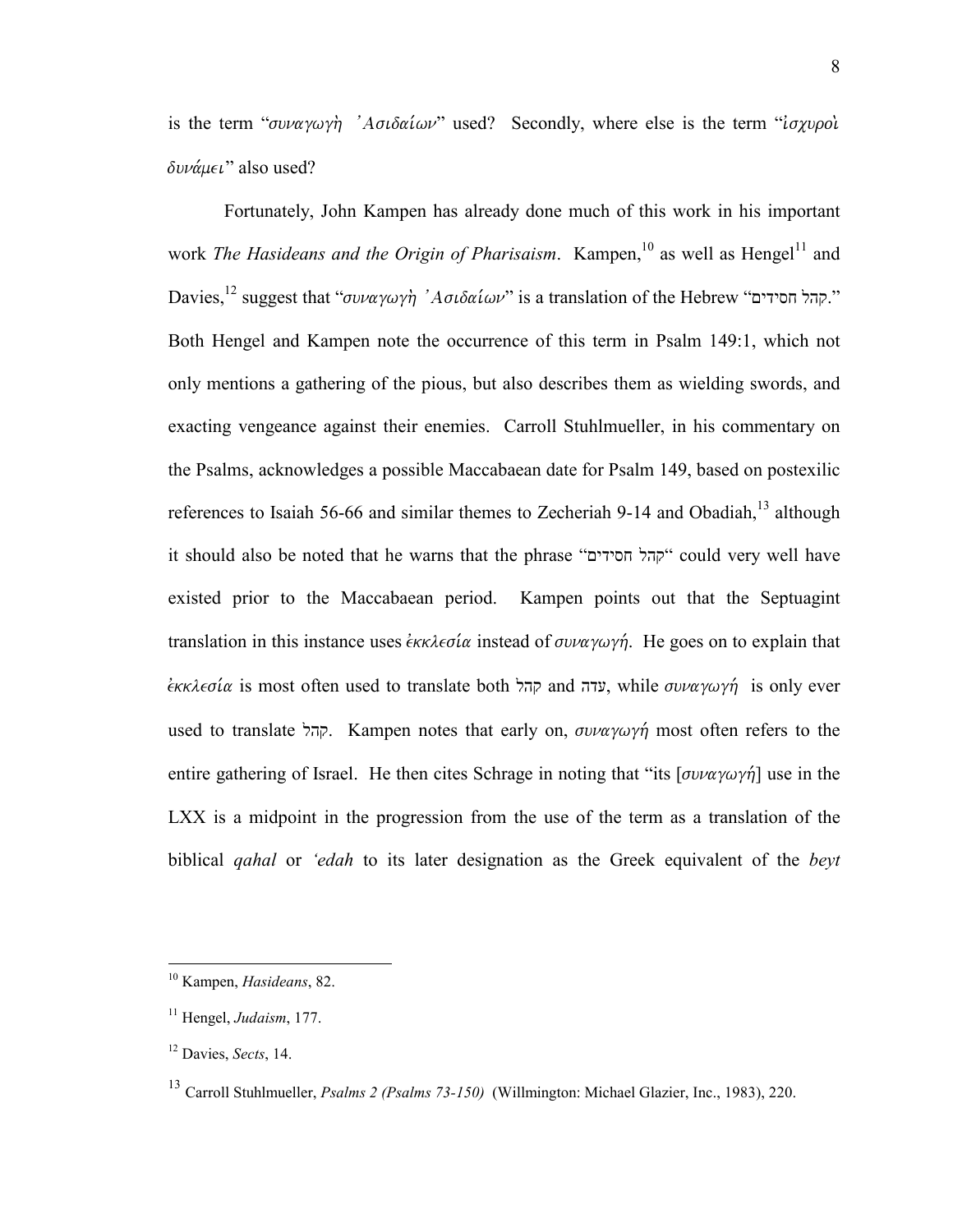*hakkeneset* (synagogue)."<sup>14</sup> He goes on to note several instances in the Septuagint that use *συναγωγή* to translate קהל, where *συναγωγή* refers specifically to a distinct group or sect, including the following: Deut. 33:4, Deut. 45:18, Num. 16:6, Num. 21:9, as well as Num. 10:7, where  $\sigma \nu \alpha \gamma \omega \gamma \gamma$  is specifically referring to a group gathering for battle, as they do in 1 Macc.<sup>15</sup> Kampen thus concludes that there is sufficient evidence to show that  $\sigma \nu \alpha \gamma \omega \gamma \gamma$  can be interpreted as a specific group, set apart from the main – as in the instance of 1 Macc, a group of pious citizens separate from those who have already joined the revolt.

' $A\sigma\delta\alpha\delta\omega\nu$ , as previously noted, is clearly a Greek transliteration from the Hebrew חסידים. The primary argument used by most to determine whether or not the Hasideans are in fact a specific sect lies in the belief that the author would have translated the Hebrew term to the Greek  $\delta \sigma \nu$  had he not intended for  $\Delta \sigma \nu$  to stand in as a proper name. Also stated above, חסידים appears in Psalm 149, as well as in Psalm 79. In both instances, the Septuagint translation renders the Hebrew as  $\delta \sigma \omega$ . Interestingly enough, the author of 1 Maccabees is thought to specifically reference Psalm 79. 1 Macc 7:16-17 states:

So they [the Hasideans] trusted him [Alcimus]; but he seized sixty of them and killed them in one day, in accordance with the word which was written: The flesh of thy saints ( $\delta \sigma \hat{\iota} \omega \nu$ ) and their blood They poured out round about Jerusalem,

<sup>14</sup> Kampen, *Hasideans*, 85, citing Wolfgang Schrage in Edwin Hatch and Henry A. Redpath, eds, *A Concordance to the Septuagint and Other Greek Versions of the Old Testament (Including the Apocryphal Books)* (Oxford: Clarendon Press, 1897), 1309; and Gerhard Kittel and Gerhard Friedrich, eds, *Theological Dictionary of the New Testament* (Grand Rapids: W.B. Eerdmans, 1985), 7:805.  $15$  Ibid.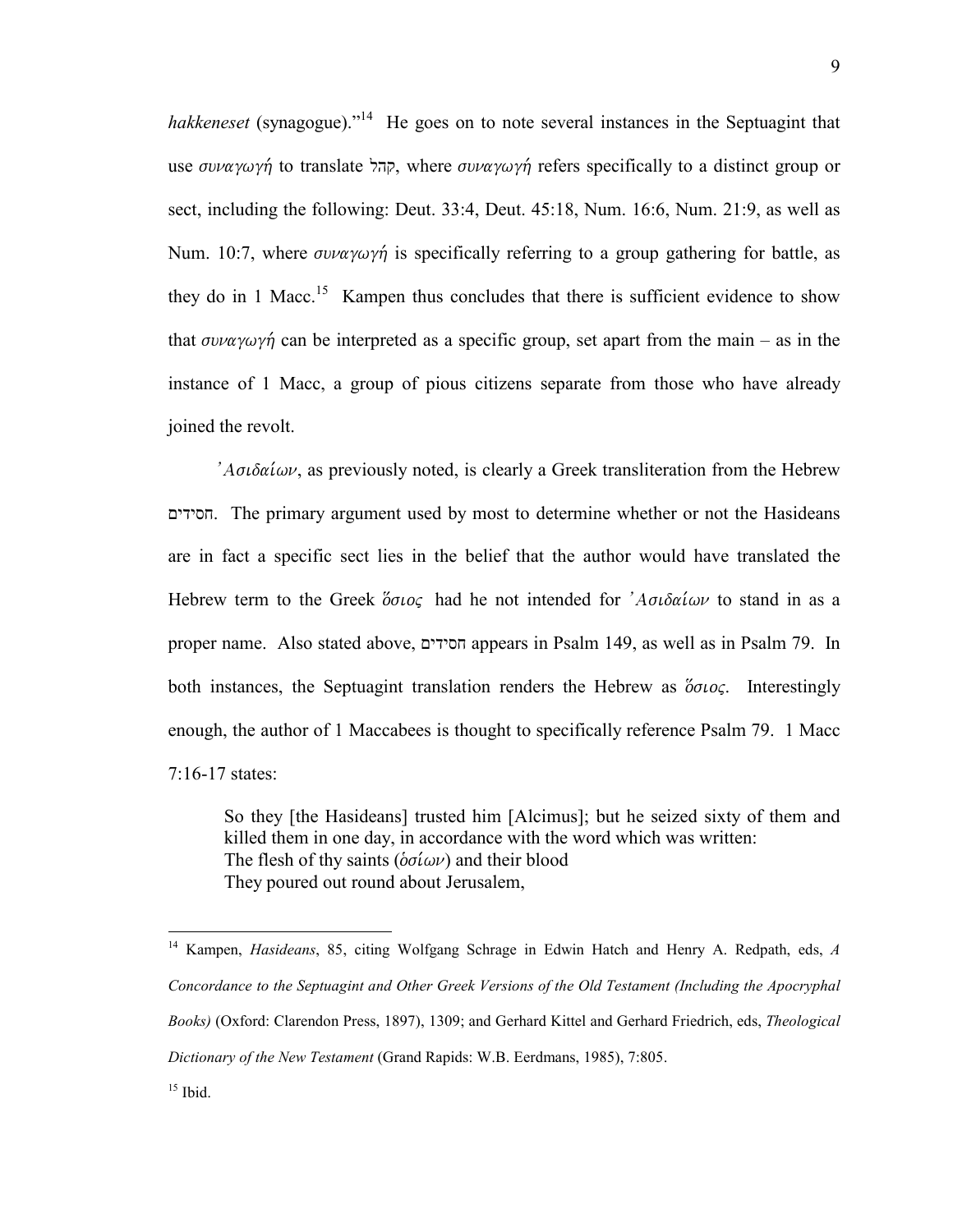And there was none to bury them. $16$ 

Compare that to Psalm 79:2-3 (Septuagint):

They placed the corpses of your slaves as food for the birds of the air, the flesh of your devout ( $\delta \sigma \hat{i} \omega \nu$ ) for the wild animals of the earth. They poured out their blood like water all around Ierusalem, and there was no one to bury them.<sup>17</sup>

If we are to take the quote from 1 Macc 7:16-17 as a reference to Psalm 79, then clearly the translator of 1 Macc was aware of such a possible translation for חסידים, but instead chose to transliterate the Hebrew term rather than use the translation. Even if one were to assume that the author was working from the Hebrew version of the Psalms, it still seems unlikely that he would be completely unaware of the Septuagint, seeing as how he is writing in Greek; or, in the event that such is the case, that he is still completely unaware of the word  $\delta \sigma \iota$  – a basic vocabulary word given his genre of literature. Collins sees the inclusion of the Psalm as a reference to the destruction of the temple, that being the theme of Psalm 79, and connects this to other similar quotations found earlier in 1 Macc.<sup>18</sup> However, Kampen disagrees, seeing the reference included specifically in relation to the recently slain Hasideans, stating that "the material is structured in such a way that it applies directly and only to the Hasideans."<sup>19</sup>

<sup>16</sup> Trans. Collins, *Daniel*, 197.

<sup>17</sup> NRSV. Albert Pietersma, trans*., A New English Translation of the Septuagint* (Oxford: Oxford University Press, 2000), 79.

<sup>18</sup> Collins, *Daniel*, 199.

<sup>19</sup> Kampen, *Hasideans*, 134.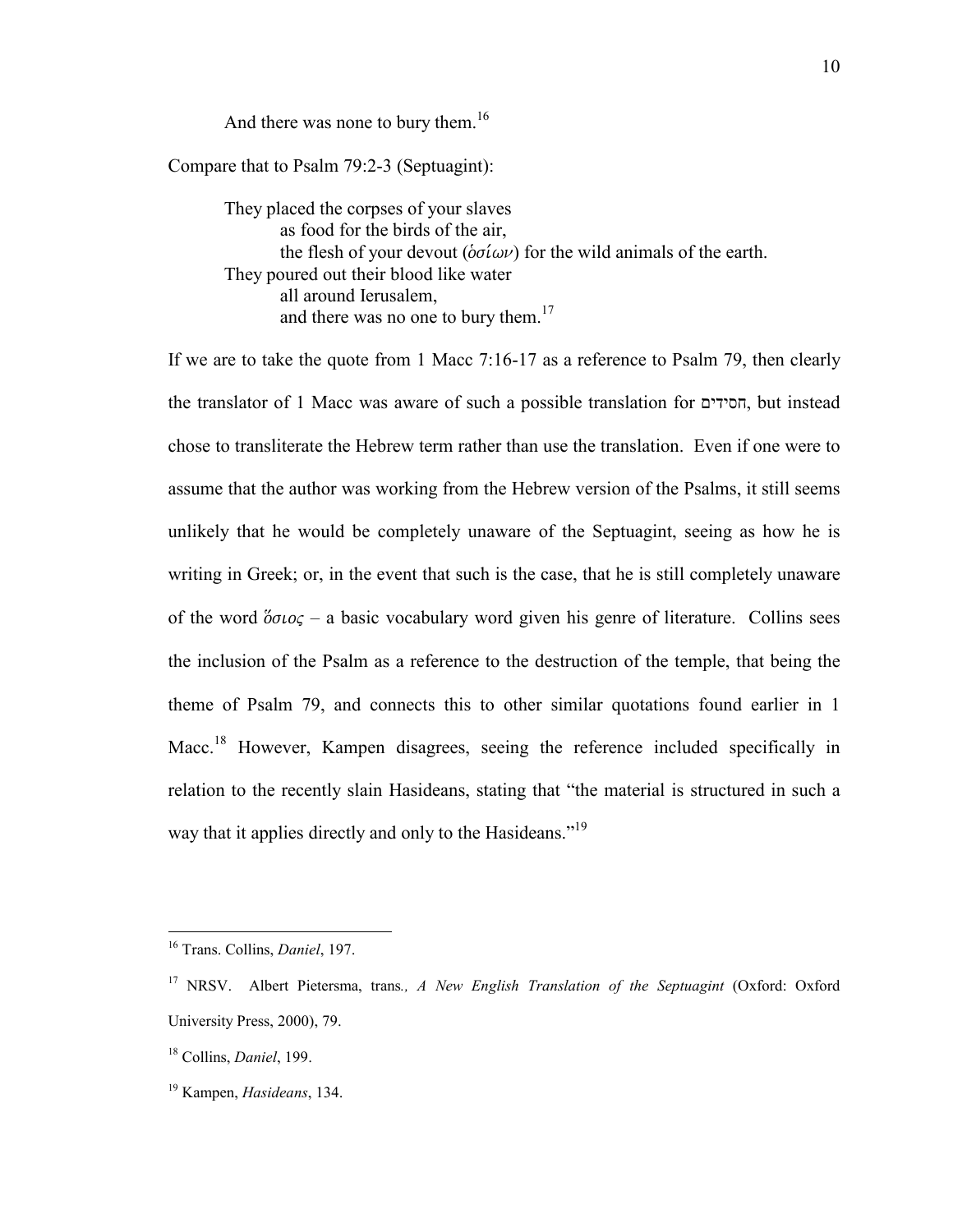It should be noted that while often translated as "in accordance with the word which was written," which precedes the reference to Psalm 79, 1 Macc 7:16 ( $\kappa \alpha \tau \dot{\alpha}$   $\tau \dot{\alpha} \nu$  $\lambda \acute{o}y \circ \acute{o}v$   $\acute{e}y \circ \alpha \psi \in V$  auxtors  $\alpha$  at also be translated as "in accordance with the word which he had written." Kampen notes this, yet essentially glosses over it. Benjamin Scolnic raises the question of whether or not the "he" here could actually refer to Alcimus.<sup>20</sup> Scolnic bases his argument on a few specific criteria. Firstly, the author of 1 Maccabees clearly despises Alcimus. There is no way, in Scolnic's eyes, that the author would credit Alcimus with the authorship of such a text if it were not based in fact. Secondly, the Psalm is clearly describing defilement of the temple and religious persecution, yet no reference is specifically made to actual destruction of the temple, nor to an exile. Scolnic is thus forced to prove a Maccabaean date for the Psalm, in particular focusing on when the Psalms were canonized and considered holy scripture – meaning if this process happened after the Maccabaean period, someone like Alcimus could still have been editing the Psalter. Scolnic cites other scholars who posit a possible Maccabaean date for Psalm 79, but no definitive evidence ever appears. But, giving Scolnic the benefit of the doubt, one has to wonder why Alcimus would write a Psalm decrying the defilers of the temple, when he himself ultimately becomes an agent of those doing the defiling. Scolnic addresses this, as well, hypothesizing that perhaps the Psalm was written prior to becoming High Priest, and perhaps aided in his credentials with the Hasideans as noted in 1 Maccabees. However, it seems odd that Scolnic never addresses the fact that the more common translations never translate the passage from 1 Macc 7 with Alcimus as the

<sup>20</sup> Benjamin Scolnic, *Alcimus, Enemy of the Maccabees* (Lanham: University Press of America, Inc., 2005), 113.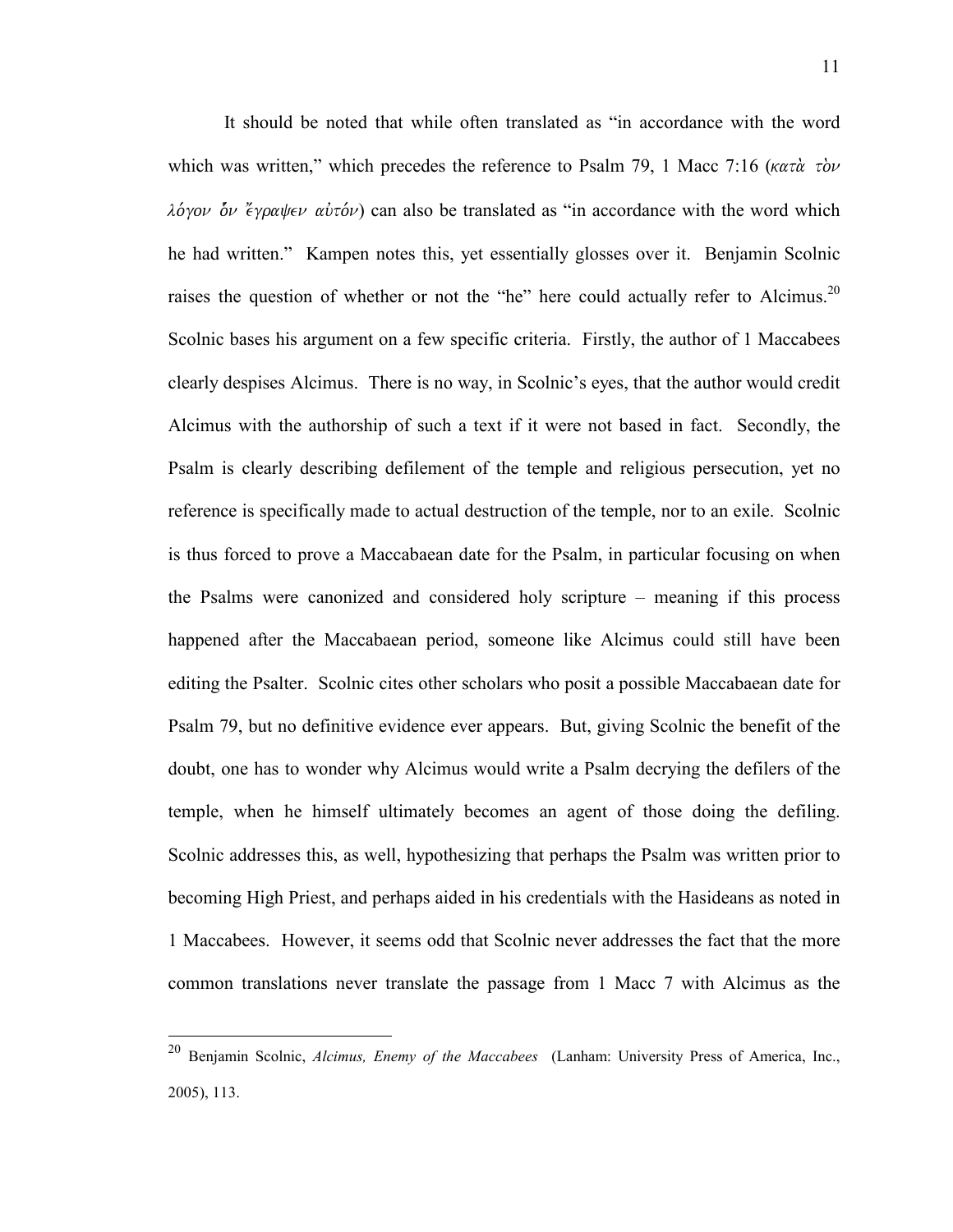author of the Psalm. Indeed, even citing Kampen elsewhere in his work, Scolnic never notes Kampen's own translation or interpretation. On the one hand, if true, Alcimus' authorship would prove a degree of irony within 1 Macc, fitting with what we have already seen of the author's purposeful inclusion of the Psalm 79 reference. Thus, Alcimus, having written a Psalm clearly referring to "the pious," later has a group referring to themselves as "the Pious" put to death. Clearly, if the Hasideans were an official group, and Alcimus did write Psalm 79, the author of 1 Macc would not pass up such an opportunity to force Alcimus to eat his words. But, on the other hand, the connection seems to be too perfect, and the more common reading of "the word which was written" is probably the more likely.

The previously mentioned " $i\sigma\chi\nu\rho o\omega$   $\delta\nu\nu\alpha\mu\epsilon\nu$ " is the phrase that appears immediately following the introduction of the Hasideans in 1 Macc. This phrase is also problematic for having more than one meaning. In English, 'powerful' and 'strength' can have a variety of meanings, based on context. One could be powerful in the sense of physical strength, or one could be powerful in the sense of political power. Likewise,  $i\sigma\chi\nu\rho\sigma\omega$   $\delta\nu\nu\alpha\mu\epsilon\iota$  has been translated as both "mighty warriors" and "stalwarts of Israel." Understanding the meaning behind the phrase holds significance both for understanding the Hasideans within their own context, as well as for understanding any theories as to whom the Hasideans become. Kampen identifies  $i_{\sigma\chi\nu\rho\rho\sigma}$   $\delta\nu\nu\alpha\mu\epsilon\iota$  as a reference to גבור חיל,<sup>21</sup> an identification with which Davies concurs.<sup>22</sup> Kampen notes several instances throughout Joshua where the term is used to refer to men of military might, but he also

<sup>21</sup> Kampen, *Hasideans*, 97.

<sup>22</sup> Davies, *Sects*, 13.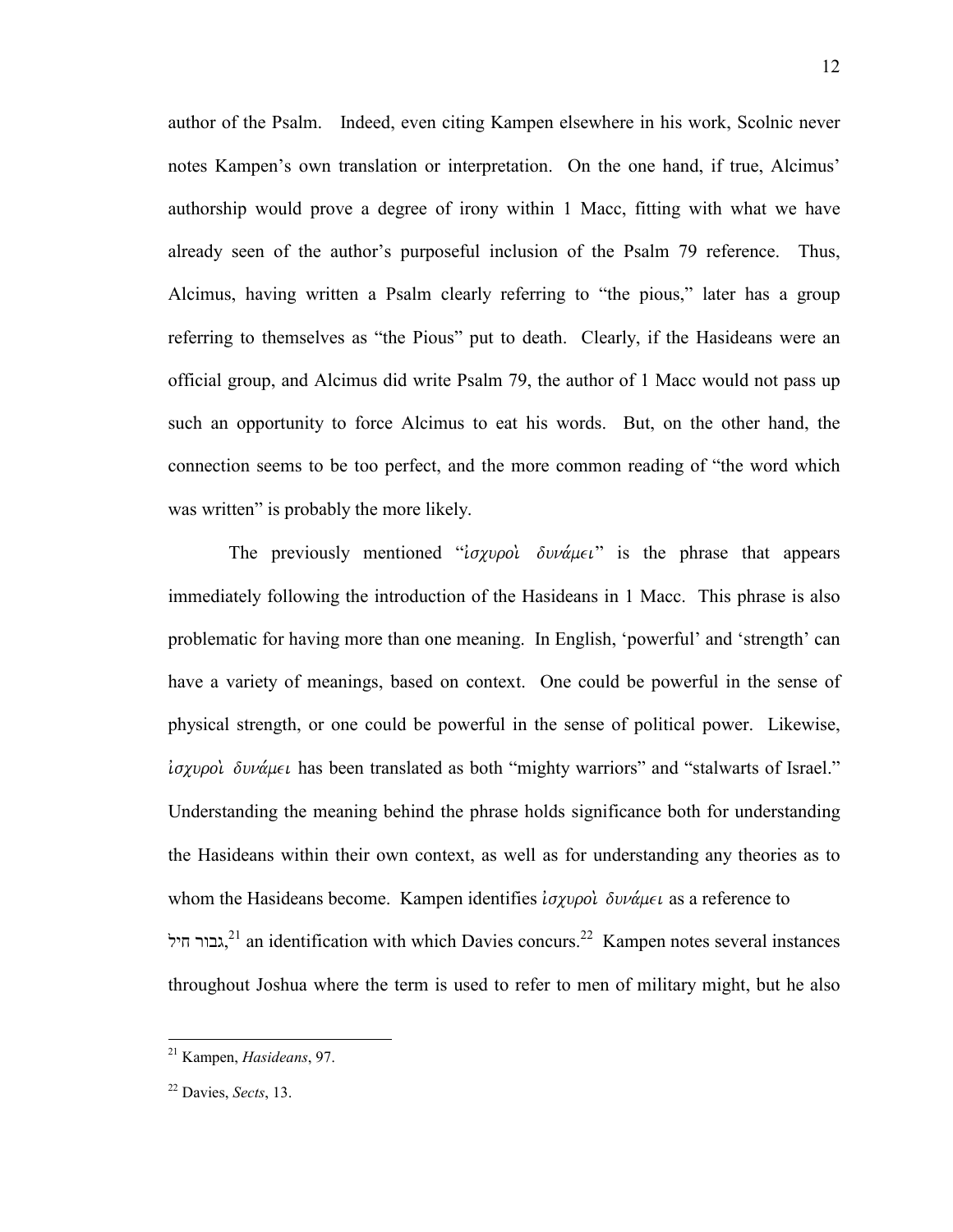finds just as many instances, including Ruth 2:1, 2 Kgs. 15:20, 1 Sam 9:1, and 1 Kgs. 11:28, to describe a "man of wealth."<sup>23</sup> Kampen furthers this by noting "in 1 Sam. 16:18 when one of the servants describes [David] as both *gibbor hayil* and *'ysh milhamah* (a man of war), i.e., the phrase *gibbor hayil* carries a meaning other than that of a warrior."<sup>24</sup> Kampen finally provides several instances where חיל גבור refers to heads of household, such as 1 Chr. 26:6.<sup>25</sup> However, *i oxupol*  $\delta v \nu \alpha \mu \epsilon \nu$  *is used again in 1 Macc in* reference to Judas Maccabee, clearly used to present him as a warrior. Kampen concludes that while the term can definitely hold military connotations, it is too ambiguous to rule out use as a referent to a head of household. But, in this instance, based on the context, one might be safe to assume it holds a military connotation.

The second appearance of the Hasideans comes in 1 Macc 7:12, where they, along with a group of scribes, entreat Alcimus for peace. Most notable is the fact that the Hasideans are willing to drop their arms at the prospect of an Aaronid priest. This could indeed be very telling of their reasons for war. It is Efron who notes that many scholars, such as Plöger,  $26$  have interpreted this as indicative of an internal rift within the Maccabaean party, with the Hasideans wishing to end the war.<sup>27</sup> Efron quickly deflects this theory, even examining the Syriac and Latin translations of the text and, interpreting the Hasideans as Kampen's "men of worth," finds that the Hasideans are taking the active role in hammering out terms of peace. Davies notes that this instance could also have

<sup>23</sup> Kampen, *Hasideans*, 99.

 $24$  Ibid., 100.

 $25$  Ibid., 103.

<sup>26</sup> Plöger, *Theocracy*, 8.

<sup>27</sup> Joshua Efron, *Studies in the Hasmonean Period* (Leiden: E.J. Brill, 1987), 23-25.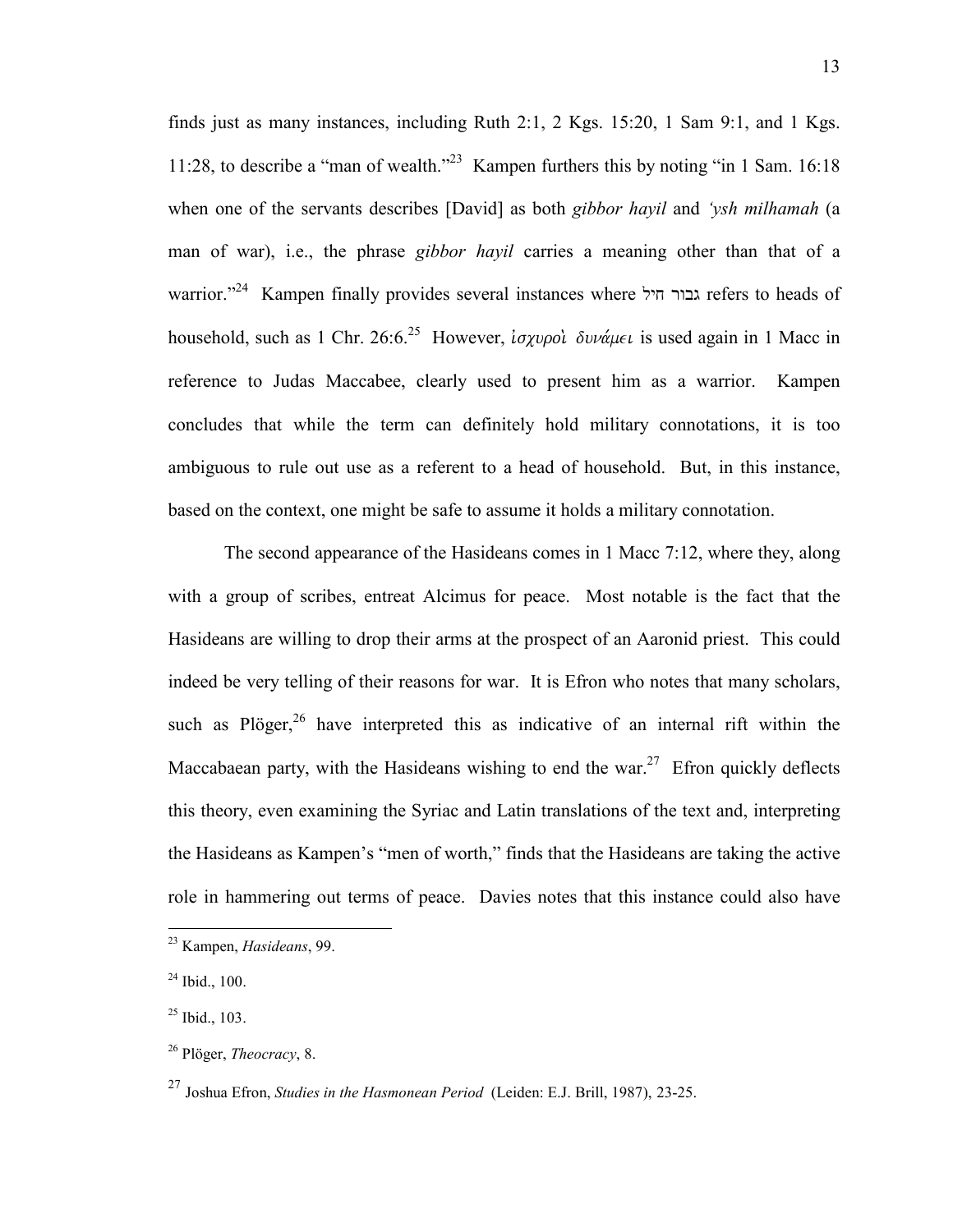multiple translations, with the Hasideans either being the "first (chronologically) among the Israelites to seek peace," "the foremost amongst the Israelites," "the first of the scribes," or "they (the scribes) were the first Hasidim among the Israelites."<sup>28</sup> Of course, even Davies acknowledges that the first translation renders support for the idea of the Hasideans as "pacifists" – an idea with which both Davies and Kampen seem to have problems. Kampen bases his rejection on clues within the text itself, noting that in verse 12, the scribes are seeking "just terms," while in verse 13, the Hasideans, are seeking peace. Kampen points out that Alcimus has come to the rebels with a large force. Judas rejects them due to perceived attempts at intimidation. The Hasideans, however

understand the threat posed by this force and wish to discern the terms whereby disaster might be averted. They are afraid that the Greek military forces will destroy Israel and they wish to head off the attack. This is what is meant both by 'seeking just terms in v. 12 and 'seeking peace' in v.  $13.^{29}$ 

Thus the Hasideans are taking the active, and perhaps more prudent, role as negotiators. This seems to be in line with Efron's interpretation, who notes that "no information is available on the list of demands, the degree of insistence or the limits of concession."<sup>30</sup> Clearly, though, in Efron's eyes, the demands were indeed steep, resulting in Alcimus reneging on his oath, and slaughtering 60 of the Hasideans on the spot, leading to the reference to Psalm 79 already discussed above.

The Hasideans are mentioned for the third time in 2 Maccabees 14:6. Interestingly enough, it is here they are mentioned as being specifically led by Judas Maccabee. The scene, in which Alcimus approaches Demetrius about the revolt, at least

<sup>28</sup> Davies, *Sects*, 16.

<sup>29</sup> Kampen, *Hasideans*, 122.

<sup>30</sup> Efron, *Studies*, 25.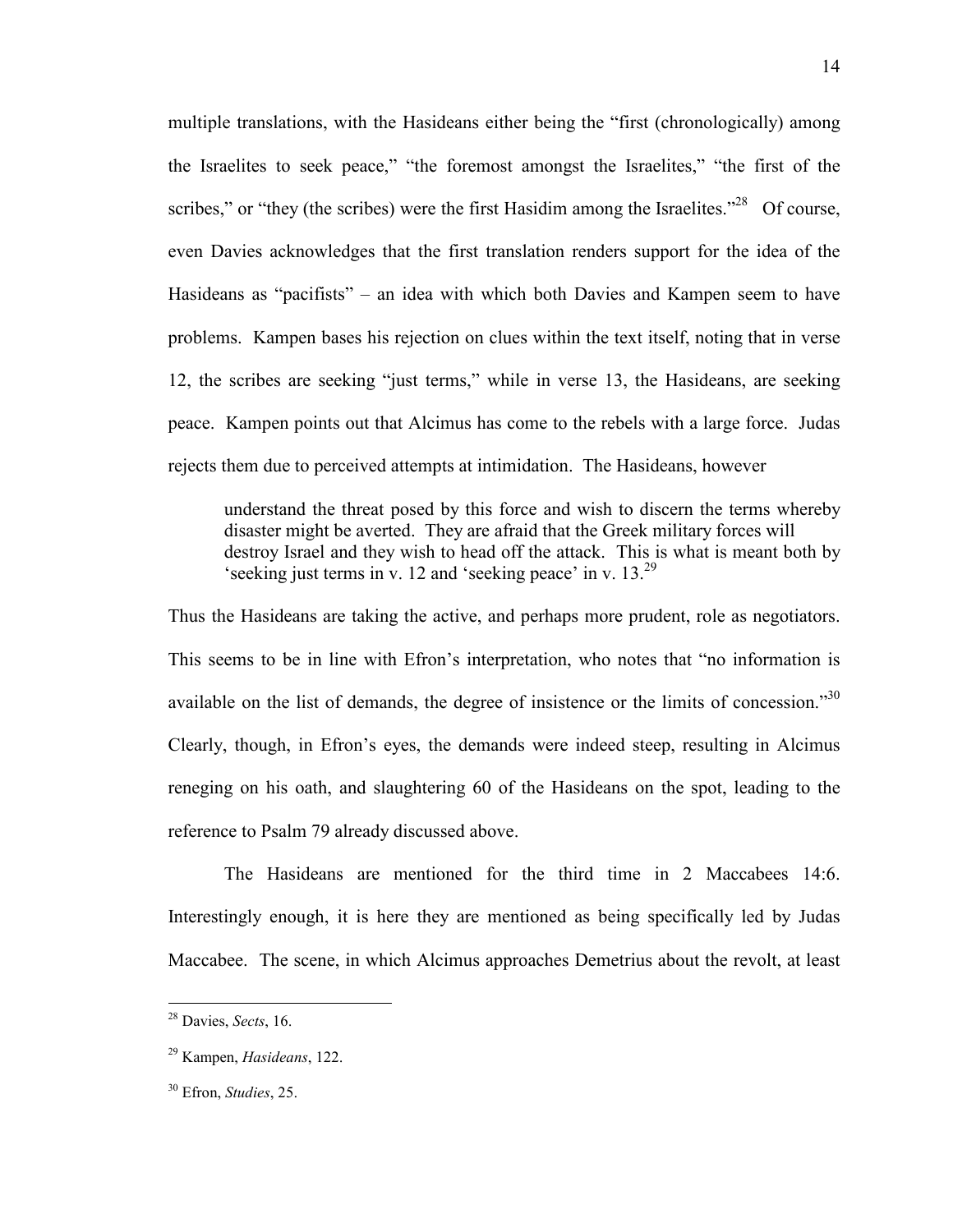mirrors 1 Macc. 7:26 in that Alcimus seems to become the primary enemy of the narrative. Kampen cites several other scholars who have noted the similarities in content between 1 Macc 3-7 and 2 Macc  $8-15<sup>31</sup>$  – particularly in the recounting of events, and over-arching themes: Demetrius seizes power, appoints Nicanor in charge of quelling the revolt, and Nicanor is beheaded and the Jews celebrate. Both versions include a brief mention of Alcimus and his dealings with the Hasideans. The only problem is that the two mentions could not be any more different. As stated above, the author of 2 Macc designates Judas as the leader of the Hasideans. Many scholars seem to have taken this explicitly at face value, interpreting this to mean that Judas himself *is* a Hasidean. That is to say, if putting both 1 Maccabees and 2 Maccabees together for a complete story, many scholars read Judas as (somewhere not mentioned between the two books) having been elected by the Hasideans as their leader. This is in fact the stance that Zeitlin and Tedesche take.<sup>32</sup> Kampen also seems to interpret Hengel as taking it this way;<sup>33</sup> however, Hengel simply states that Judas is "the leader of the Hasidim."<sup>34</sup> This does not necessarily mean that Hengel ascribes to such a view. Hengel is actually discussing the intentions of Jason of Cyrene, whose work supposedly provides the basis for 2 Maccabees, and where Jason's own sympathies lie. Hengel notes that Jason identifies Judas as the leader of the Hasideans simply as support for his view that Jason holds pre-

<sup>31</sup> Kampen, *Hasideans*, 136.

<sup>32</sup> Solomon Zeitlin, Sidney Tedesche, trans., *The Second Book of Maccabees* (New York: Haper & Brothers, 1954), 229. Kampen notes this as well, Kampen, *Hasideans*, 147.

<sup>33</sup> Kampen, *Hasideans*, 147.

<sup>34</sup> Hengel, *Judaism*, 97.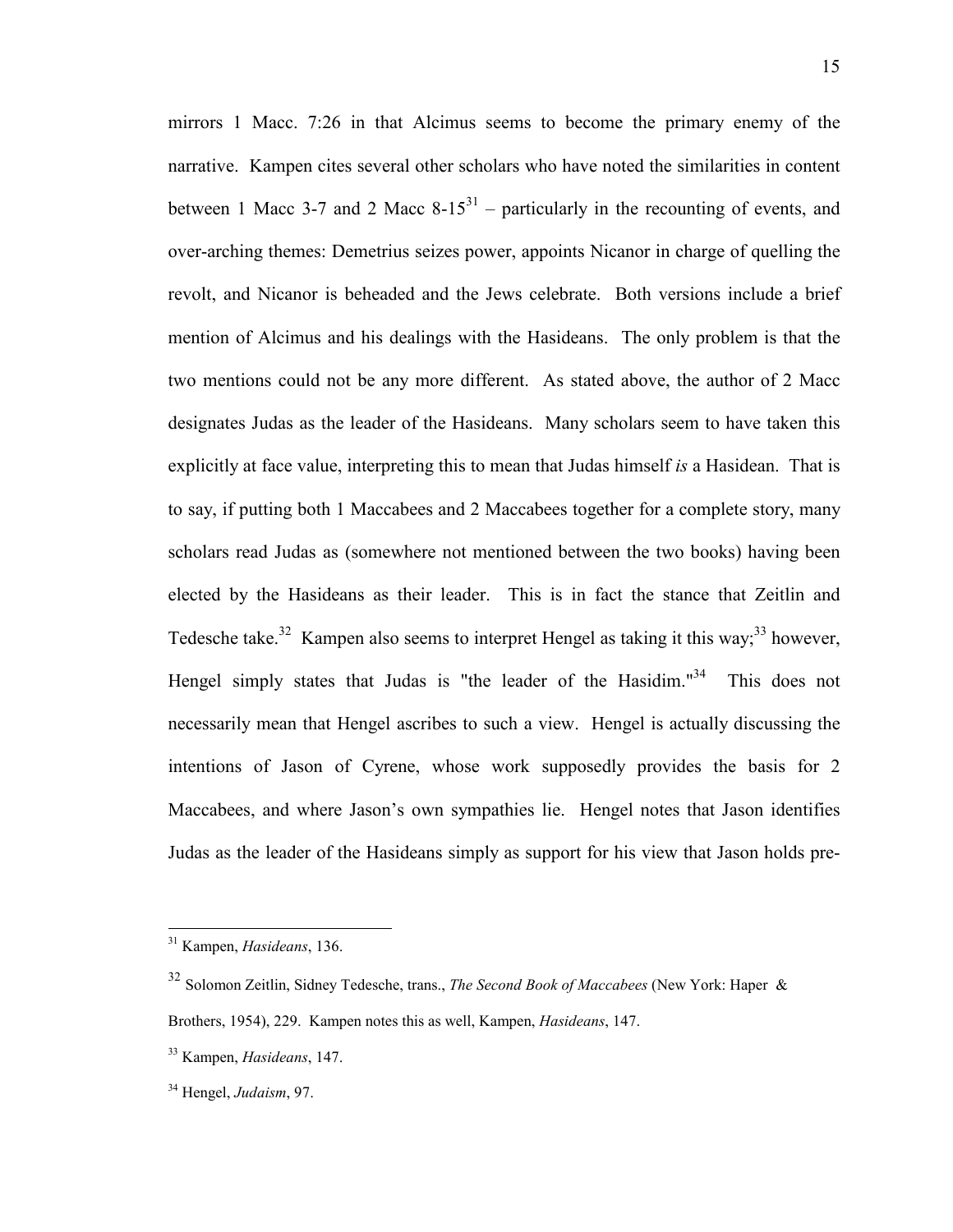Pharisaic tendencies.<sup>35</sup> Kampen offers his own explanation and takes an opposing viewpoint from the previous authors, stating: "it is said that the Hasideans are led by Judas Maccabee in order to add to his general portrayal as a pious person, in contrast to the impious Alcimus. In other words, Judas is said to be leader of the 'Pious' to add to his image of piety and purity. This means that we learn relatively little about the Hasideans from this passage; the author rather wished to teach us something concerning Judas." $36$ Kampen's explanation is quite insightful, and probably even valid. However, he, like most before him, seems to miss the more obvious explanation: one does not need to be a member of a group to lead them – most specifically in war. 2 Maccabees lists the Hasideans, and their leader Judas, but it never refers to him as "Judas of the Hasideans." One need only look back to 1 Maccabees when the Hasideans first join the Maccabaean revolt. Logically, the Maccabees are already the leaders of the revolt when the Hasideans join; therefore, there would be no reason for the Hasideans to suddenly assume leadership of the revolt and absorb Judas into their ranks. In other words, by joining the *Maccabaean* revolt, the Hasideans are already going to acknowledge the *Maccabee* as their leader. One might compare the situation to Hessian soldiers who fought for the British during the American Revolution – although the Hessians served under the command of General Howe, Howe himself did not automatically become a Hessian. What might be more likely, if we make the assumption that the aid of the Hasideans turned the tide in favor of the Jews, is that the Hasideans were the most note-worthy

<sup>35</sup> Hengel, *Judaism*, 97.

<sup>36</sup> Kampen, *Hasideans*, 147.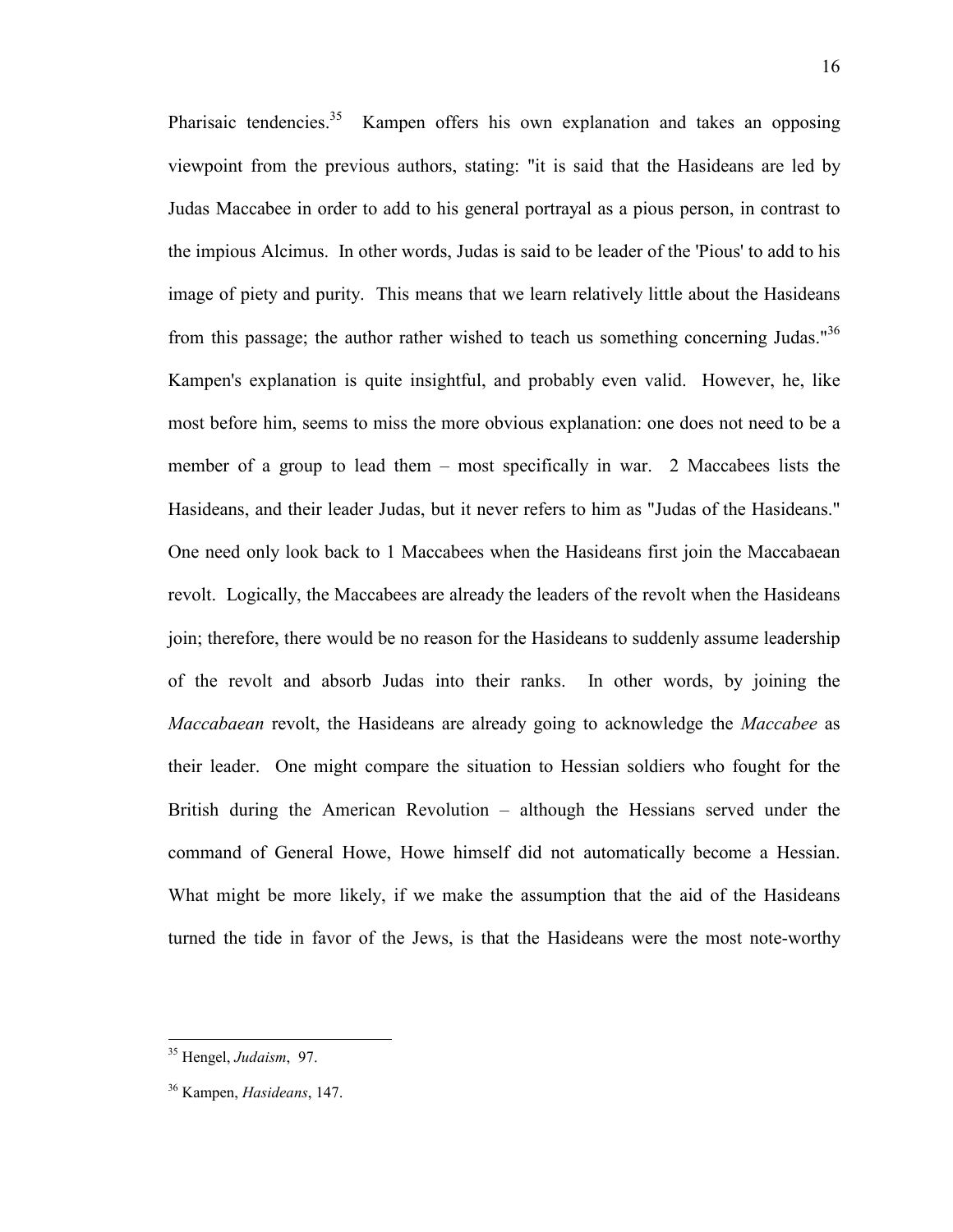thorn in the side of Alcimus, and Judas, being the leader of the entire revolt, was also their leader.

 As we have seen, despite the vast amounts of information – or theories, really – regarding whom the Hasideans become, there is very little regarding who they actually were. Outside of the books of 1 and 2 Maccabees, there is absolutely no information regarding them. That is, unless one counts the two Psalms referring to the "pious," which, even then, contain no real clues as to whether they are referring to the actual Hasideans of the Maccabaean revolt. It is probably safe to say that the Hasideans do constitute a distinct group within the revolt, based solely on the repeated transliteration of the name. What is not as clear is what the regulations and beliefs of the members of the Hasideans were. Were they "pacifists?" Were they mighty warriors? Or were they simply community leaders and men of influence? The context, even when compared to outside sources, is too ambiguous to answer these questions. It appears as if the Hasideans could fulfill all of these roles as the situations warranted. Joseph Sievers summarizes what we know of the Hasideans very succinctly:

- (a) that they temporarily cooperated with the Hasmoneans,
- (b) that they were "volunteering for the Torah,"

- (c) that they were represented as stirring up [or turning the tide of] the war and
- (d) that they (or at least some of them) made peace when Demetrius sent Alcimus whom they thought – reputedly because of his Aaronic ancestry – a legitimate high priest with authority to restore the Torah. $37$

<sup>37</sup> Joseph Sievers, *The Hasmoneans and their Supporters: From Mattathias to the Death of John Hyrcanus I* (Atlanta: Scholars Press, 1990), 40.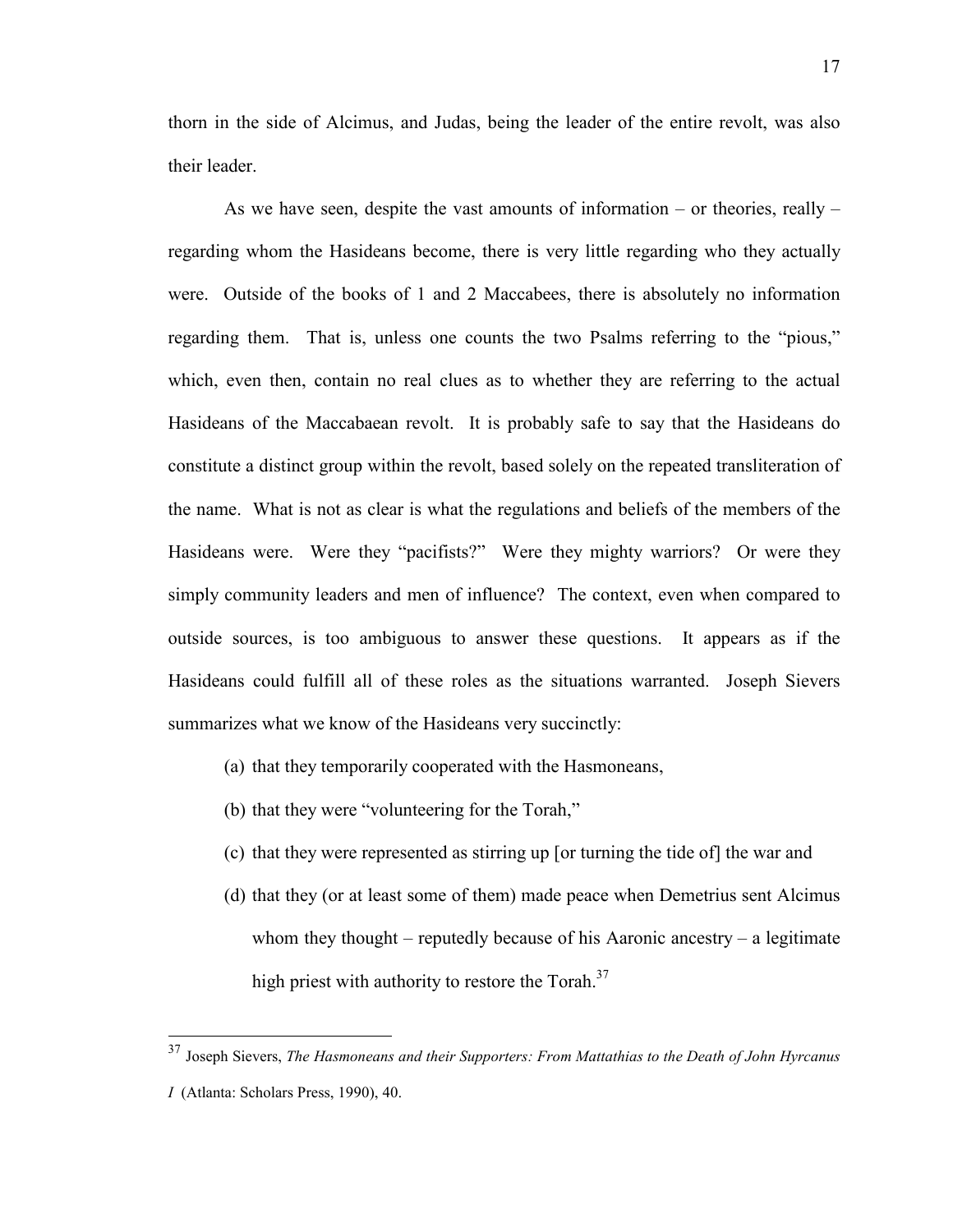Any information regarding the personality or beliefs of the Hasideans is more or less absent. All we have to judge them by are their actions, and all we can glean from that is the fact that they were concerned with the Law, and that they were concerned with having an Aaronid priest. Anything else is really just based on conjecture.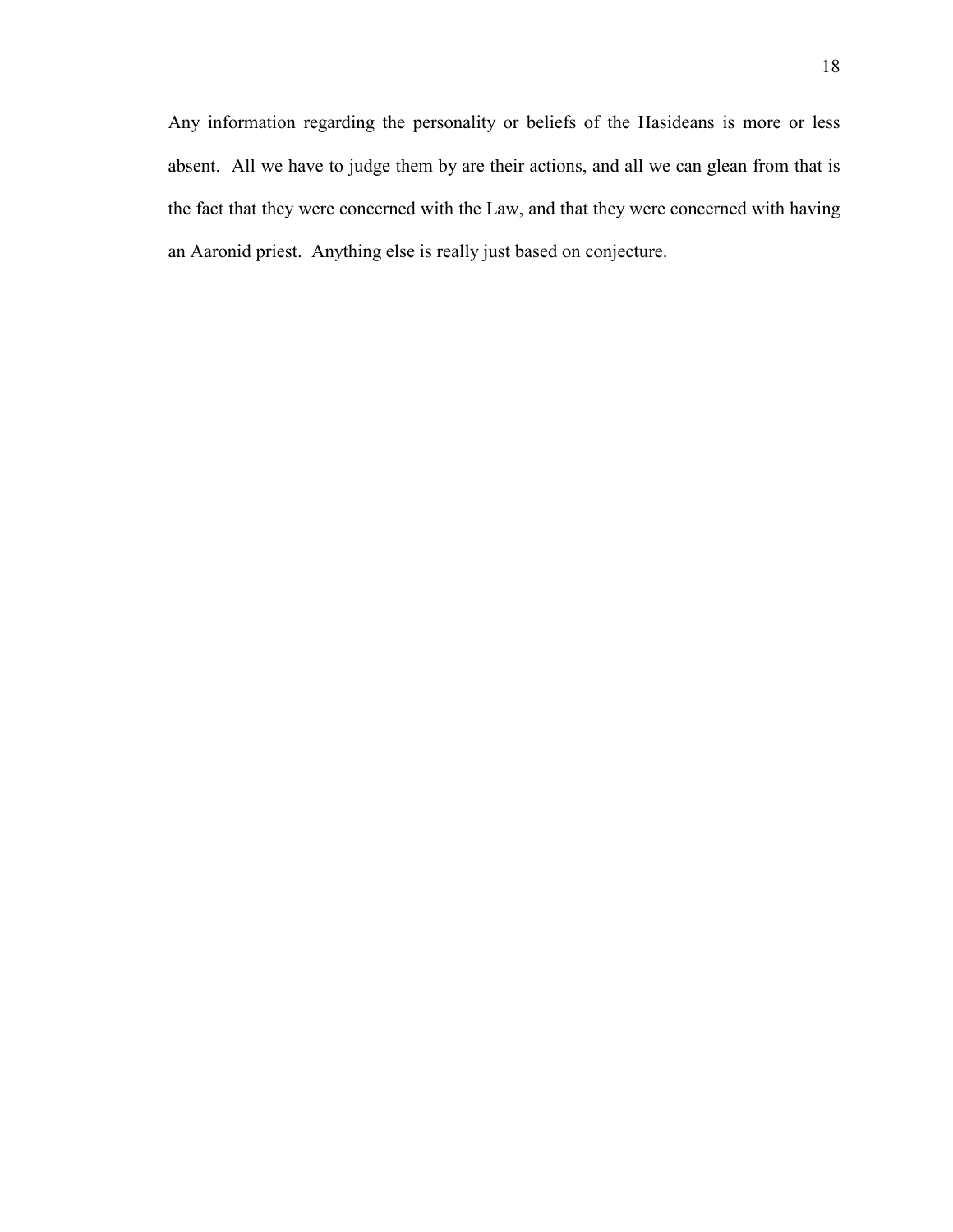## CHAPTER 3

#### Theories Regarding the Fate of the Hasideans

#### Following the Maccabaean Revolt

 As already noted, the question regarding the identity of the Hasideans is two-fold: "Who were the Hasideans?" and "What became of them?" The previous chapter dealt primarily with identifying the Hasideans in their own context. The current chapter will thus attempt to identify what became of the Hasideans following the Maccabaean Revolt. It should be noted, however, that as the only references to the Hasideans are found in 1 and 2 Maccabees, all conjectures as to their ultimate fate can only be based on those mentions found in 1 and 2 Maccabees. To summarize what has already been discussed as to their identity: Based on the three references to the Hasideans in 1 and 2 Maccabees, they were a group of 'pious' Jews holding some amount of either militaristic or political power, and that their joining the Maccabaean revolt apparently turns the tide in favor of Judas and his followers. Finally, they are fighting strictly for the upholding of the Law, as they abruptly leave the revolt once a proper Aaronid High Priest is instated. As to their fate, in short, two basic theories have been proposed, based on varying amounts of evidence: The Hasideans are either the predecessors of the Pharisees, or the predecessors of the Essenes. We will thus be focusing on both theories, beginning with their earliest proponents over a century ago, and moving chronologically to the modern period. In doing so, attention will not only be paid to the developments of the theories themselves, but also to the criticisms and debates which the theories have since spurred and incurred.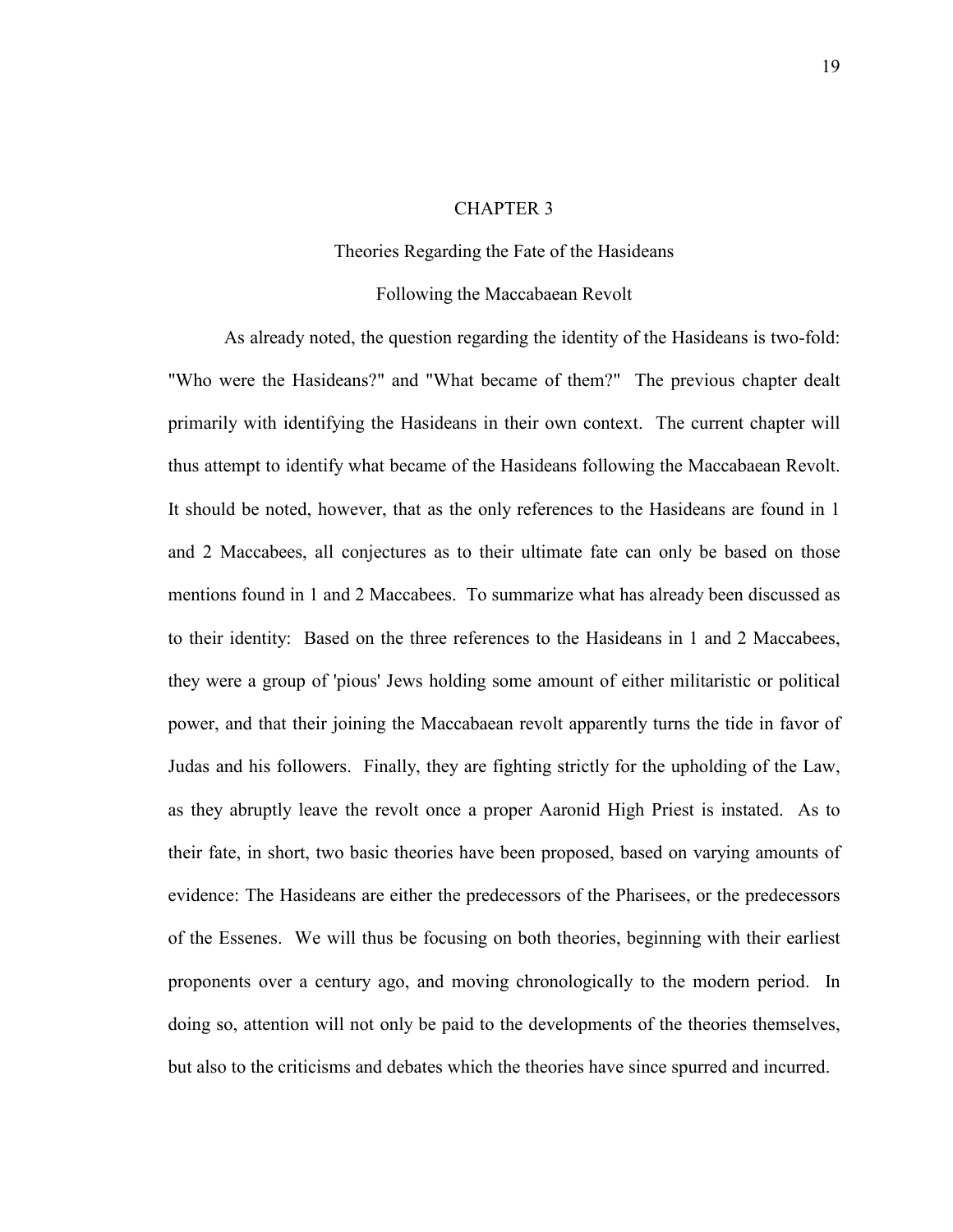# **The Pharisees:**

 John Kampen cites several 19th century sources (Abraham Geiger and Zecherias Frankel, to name a few) that propose a common beginning for both the Pharisees and the Essenes from the Hasideans.<sup>38</sup> Much of the early debate which Kampen discusses seems to center specifically around the order of the succession. That is to say, the early debate was not over which group were the successors of the Hasideans – as most were apparently in agreement that both Pharisees and Sadducees found their ancestry in the Hasideans – but over which group came from the Hasideans first. However, the most prominent early advocate of the Pharisaic theory would probably be Julius Wellhausen.<sup>39</sup> It should be noted that Wellhausen refers to this Pharisaic theory as a "generally held assumption." $40$  In actuality, he relies heavily on the works of both Ferdinand Hitzig and Abraham Geiger.<sup>41</sup> Wellhausen bases his opinion firstly on the frequent textual proximity of the Hasideans to the scribes within 1 and 2 Maccabees, and the later similar juxtaposition of the Pharisees and the scribes in the New Testament, and secondly on the similarity in behavior between the two groups.

 Wellhausen begins by attempting to prove that the Hasideans were a strictly ecclesial group, and not political. He supports this by pointing to the fact that the

<sup>38</sup> Ibid., 33-35. Kampen cites several sources, some also cited by Wellhausen.

<sup>&</sup>lt;sup>39</sup> It should be noted that Wellhausen acknowledges the existence of a theory by Hitzig that the Hasideans were the predecessors of the Pharisees. However, he focuses primarily on Pharisaic origins, 68, n. 3.

<sup>40</sup> Julius Wellhausen, Mark E. Biddle, trans., *The Pharisees and the Sadducees: An Examination of Internal Jewish History* (Macon, Georgia: Mercer University Press, 2001), 68

 $41$  Ibid., 67.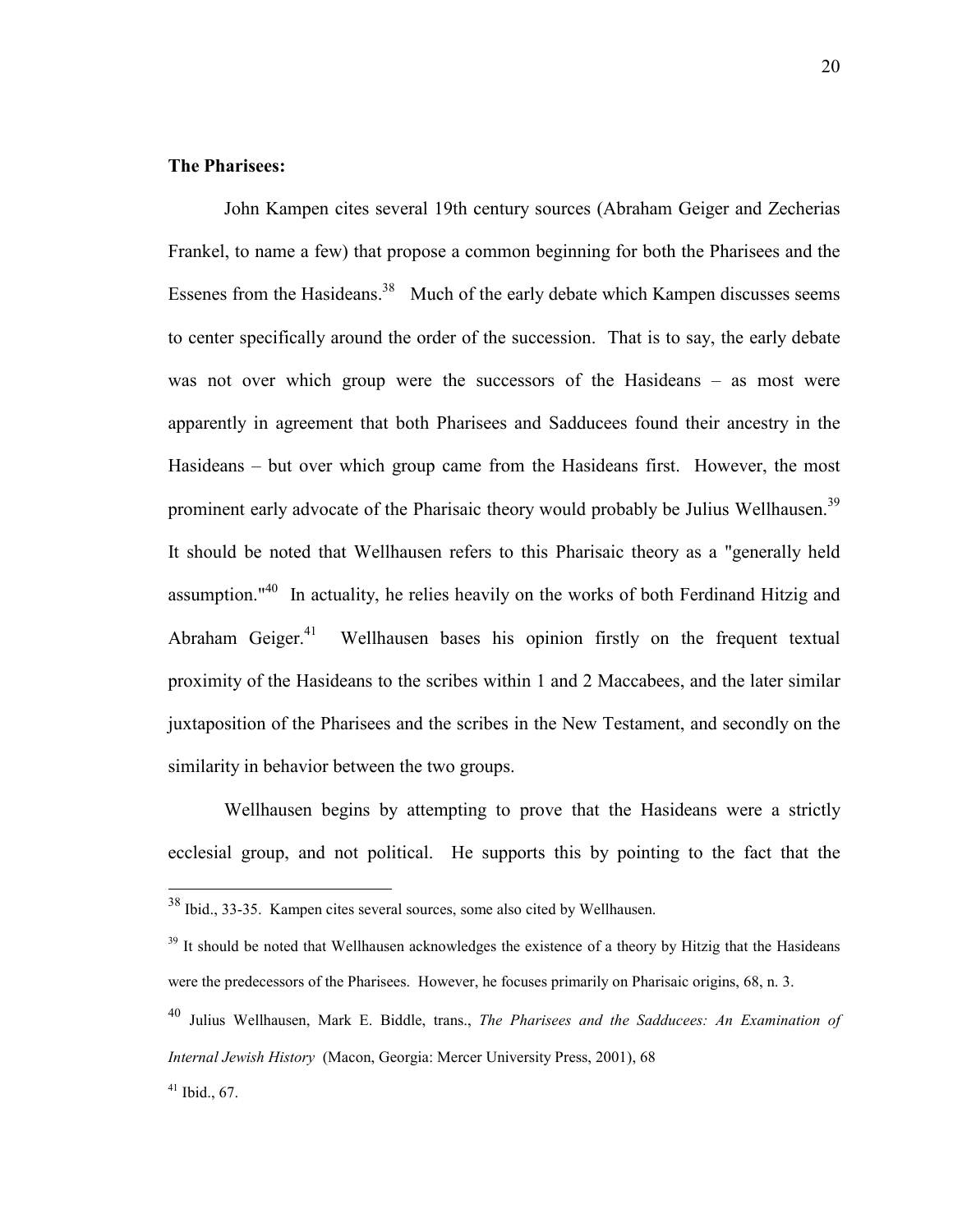Hasideans left the revolt in 1 Macc 7 once their needs had been met (See above in Chapter 2).<sup>42</sup> From here, Wellhausen attempts to disprove the apparently prevailing theory that the change from Hasidean to Pharisee comes about as a movement of the people. Citing Geiger,<sup>43</sup> Wellhausen describes the contemporary opinion that the scribes (and by proxy the Hasideans) represented a nationalistic, populist uprising against Hellenism and "paganism and the hierocracy that supported it."<sup>44</sup> Thus the Sadducees (or their predecessors), on the other hand, are those "conservative egoists, the people to whom the accident of birth brought authority, which they then selfishly exploited without consideration for the public welfare. $145$  The theory, then, is that the predecessors of the Sadducees who aligned themselves with the Hellenizing occupiers, were eventually toppled during the Maccabaean revolt. They then found themselves re-aligning their allegiances in turn to gain influence and the approval of the new Hasmonean rulers. The Hasideans, conversely, are those who helped to overthrow such figures, and eventually became the Pharisees. This, of course, is supported by the later trouble the Hasmoneans (particularly Alexander Jannaeus) have with the Pharisees. The major crux of this argument seems to rest on the idea that the ideals of the Hasideans are in sync with the rest of the revolution (which would imply a political nature), and what is more, the Hasideans are the primary driving force behind this revolution.

 $42$  Ibid., 75.

<sup>&</sup>lt;sup>43</sup> Ibid., 70, n. 4. It should be noted that Geiger, according to Wellhausen, believes that the struggles of all peoples throughout time are "essentially a struggle between Pharisees and Sadducees.

<sup>44</sup> Ibid., 76.

 $45$  Ibid., 69-70.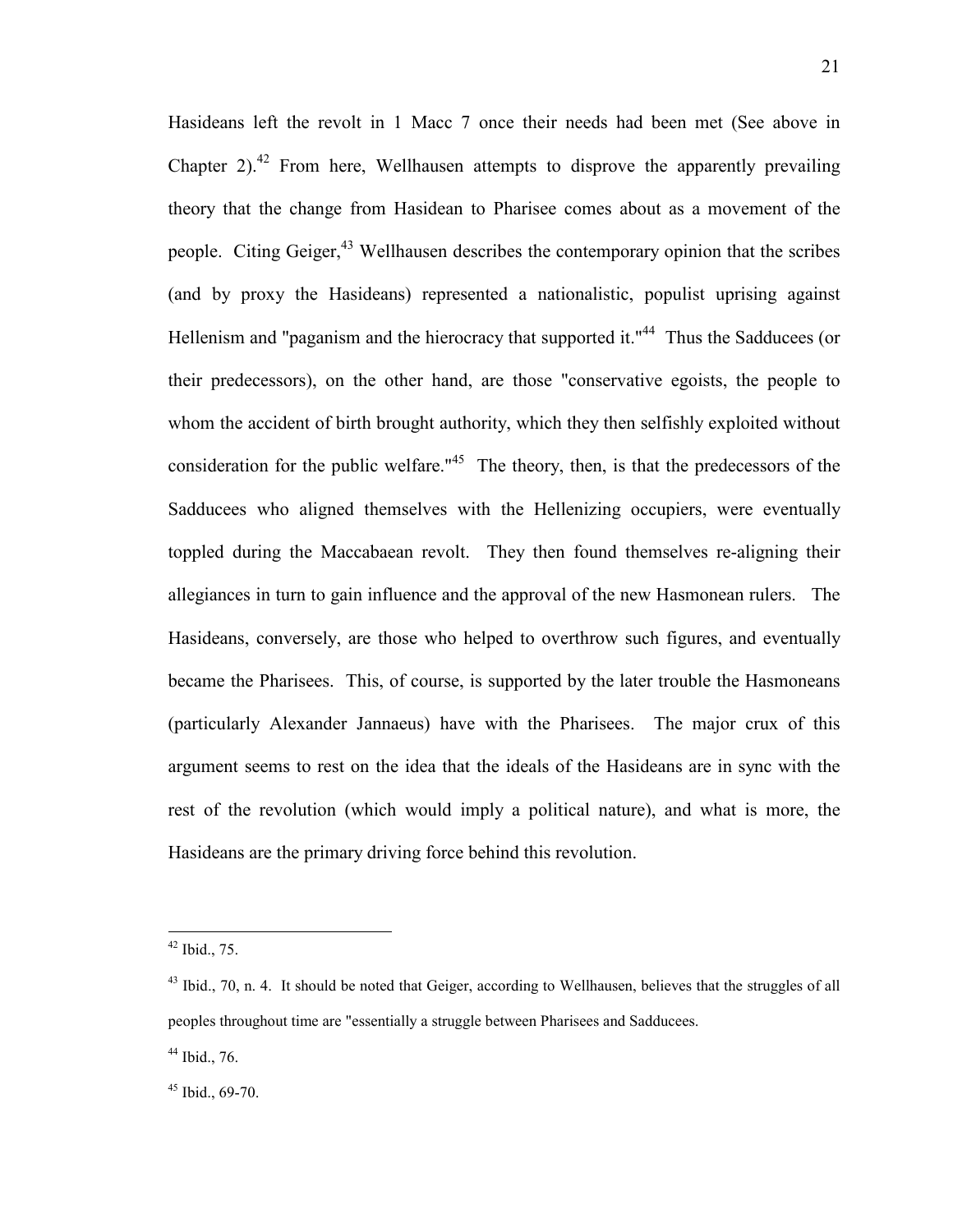However, Wellhausen is convinced that, as stated above, the Hasideans are a completely ecclesial group – focused strictly on the Law. That is to say, their motives for joining the revolt do not lie in defending the *right* to practice the Law, but in actually *defending and enforcing* the Law itself. Thus, the Hasideans lose interest in the revolt once Alcimus, a legitimate high priest, is appointed. Wellhausen suggests that if the Hasideans were truly interested in nationalistic ideals, they would have continued with the revolt long after Alcimus had been appointed, to such a degree as to aid the Hasmoneans in gaining full control of Judea.<sup>46</sup>

 Wellhausen further supports his connection by citing Josephus' *Antiquities* 13.10.5 – the first known instance of animosity between the Pharisees and Sadducees. The scene describes a banquet held by the Hasmonean king John Hyrcanus, currently a follower of the Pharisees, who asks the Pharisees whether or not they are satisfied with his rule. Eleazar, one of the Pharisees, takes the moment to ask Hyrcanus to abdicate the priesthood due to rumors that Antiochus IV once held his mother captive – but to remain on as king. Hyrcanus is insulted and, goaded by his Sadducee friend Jonathan, joins the ranks of the Sadducees. Wellhausen attempts to prove at length that the words of Eleazar are in fact representative of the Pharisees as a whole, and Eleazar alone has taken the blame of dissenter due to Josephus' pro-Pharasaic bias. For Wellhausen, the Pharisees' concern that John Hyrcanus is an illegitimate priest is identical to the Hasideans' approval of Alcimus as a legitimate one. $47$ 

 $46$  Ibid., 77.

 $47$  It should perhaps be noted that the Qumran community was not yet discovered at the time of Wellhausen's work.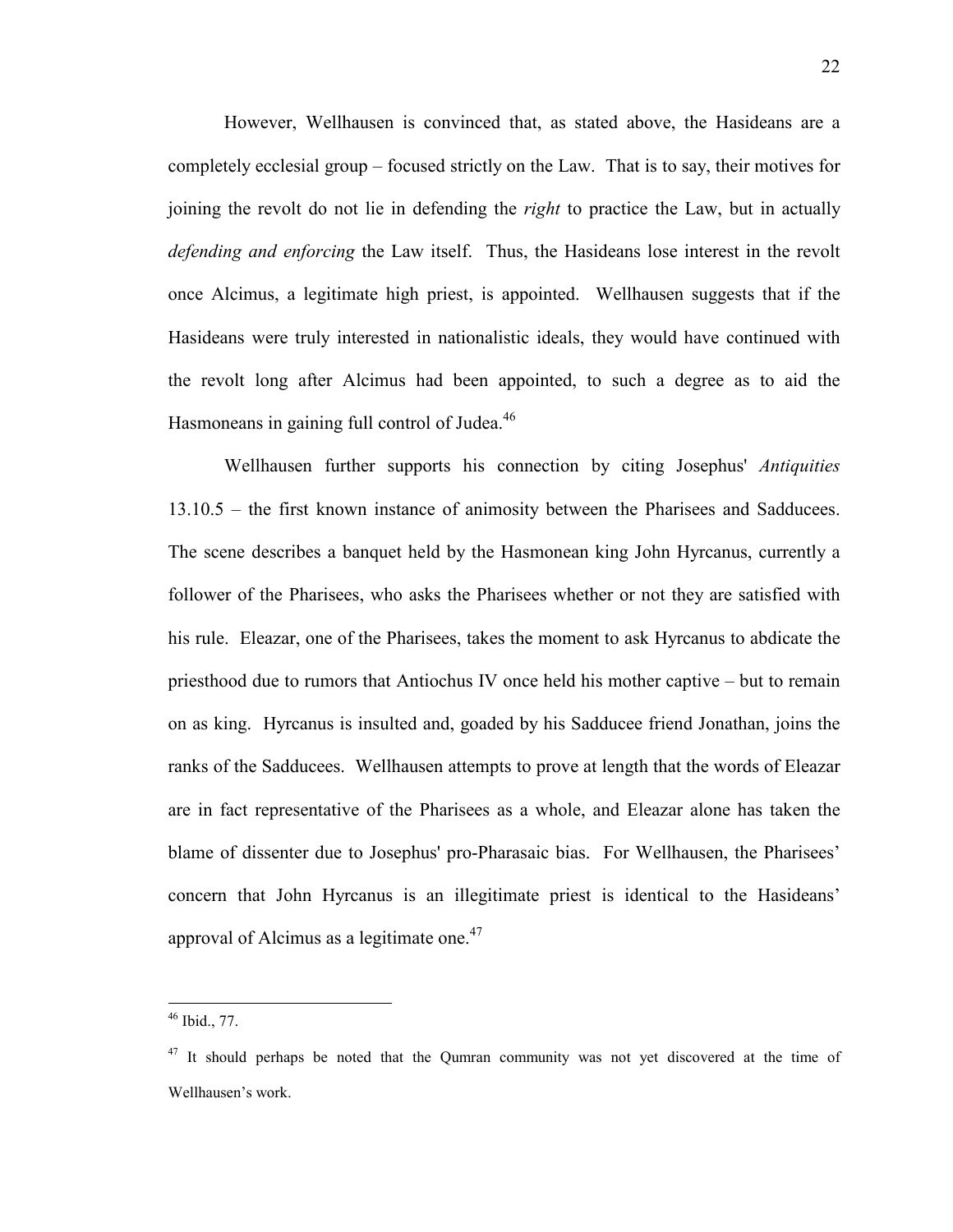Working contemporaneously with Wellhausen, if not slightly later, is Emil Schürer,<sup>48</sup> whom Wellhausen actually criticizes for taking the "prevailing" view that the Hasideans were the primary heroes of a populist revolt.<sup>49</sup> However, Schürer's comments on the Hasideans are somewhat limited in comparison to Wellhausen. Like Wellhausen, Schürer makes note that the Hasideans only joined the revolt on behalf of the Law. Schürer even goes so far as to mention that the Hasideans were definitely distinct from the Maccabaean party.<sup>50</sup> Schürer likewise cites the scene described by Josephus as the source of not only the transition from Hasidim to Pharisees, but the beginning of the Pharisee-Sadducee feud, as well.<sup>51</sup> For Schürer, though, it seems as if the split that solidifies the identity of the Pharisees is not only with the Sadducees, but also with the Hasmoneans. The cause of the split deals more with the Hasmoneans' ambition for secular power than with the Hasideans' emphasis on the Law, so thus the Hasideans "separated" themselves from the Hasmoneans, becoming the Pharisees.<sup>52</sup>

 It seems, though, that Schürer more or less agrees with Wellhausen. One wonders why Wellhausen felt the need to specifically single out Schürer as being in the circle of

l

<sup>&</sup>lt;sup>48</sup> The most recent edition of Schürer's work has been revised and edited Vermes, Millar, and Black, with updated references. A new section is included in V.2 detailing theories relating the Hasideans to the Essenes, with specific references to findings at Qumran (most notably the Damascus Document).  $49$  Ibid., 69.

<sup>50</sup> Emile Schürer, Geza Vermes, Fergus Millar, and Matthew Black, translators and editors, *The History of the Jewish People in the Age of Jesus Christ (175 B.C. A.D. 135)*, Volumes I-II (Edinburgh. Scotland: T. & T. Clark LTD, 1979), 400.

 $51$  Ibid, 401.

<sup>52</sup> Ibid.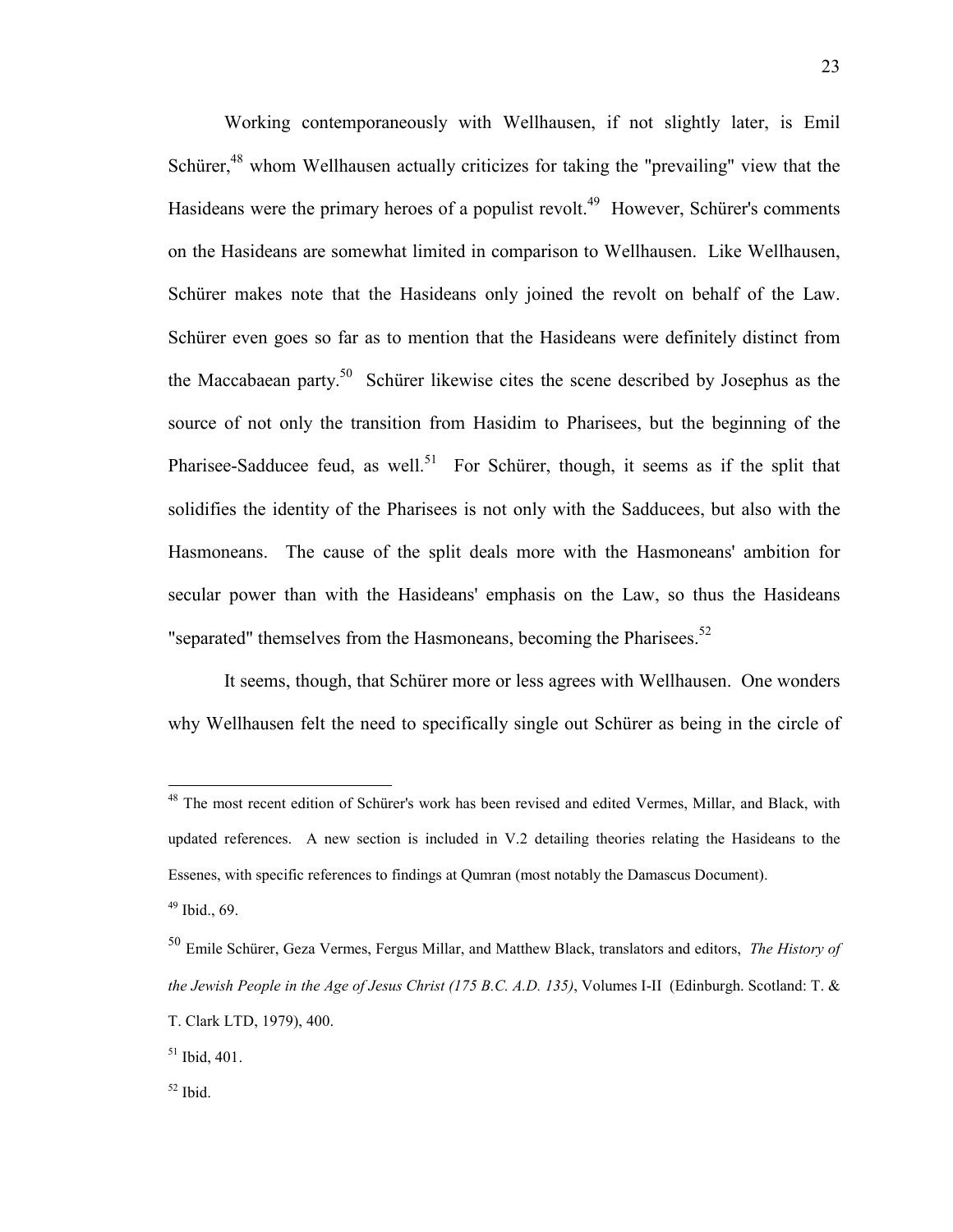the "wrong." Wellhausen never cites where Schürer took the "prevailing opinion" (he rarely cites anything at all). However, as Wellhausen's book was written roughly five years before Schürer's, one can assume that perhaps Wellhausen was able to change Schürer's mind – or at least encourage him to be more cautious on the topic of the Hasideans – in the intervening period.

 Writing in the early 20th century, Max Weber departed from the tradition set by Wellhausen, arguing that the Hasideans – specifically the  $\sigma \nu \alpha \gamma \omega \gamma \dot{\eta}$  *A* $\sigma \nu \delta \alpha \dot{\mu} \omega \nu$  of 1 Maccabees – were simply those pious people resisting the Hellenistic occupiers, and not a coherent sect, going so far as to state that "it does not matter whether their military contribution was slight as Wellhausen assumes."<sup>53</sup> For Weber, they were more of a social movement than a specific sect. Weber also includes Talmudic literature, taking the חסידים referenced there as the same found in 1 and 2 Macc, as well as the Psalms – all apparent references to generic "saints." Based on the Talmudic references, Weber describes these 'pious' as "meditating an hour before ritualistic prayer"<sup>54</sup> (See also Chapter 4 below). Following the Maccabaean revolt, it is these types of people – the pious – who go on specifically to form the Pharisee sect. One might argue, though, that the transliteration of the term  $A\sigma\delta\alpha\delta\omega\omega$  alone already connotes something stronger and more cohesive than a general religio-political zeitgeist. Like his predecessors, Weber sees the break as arising out of differences with the Hasmonean kingship; the Hasideans develop a need to "separate" themselves from their former political allies once those

l

<sup>53</sup> Max Weber, Hans H. Gerth and Don Martindale, translators*. Ancient Judaism,* V. 2 (New York, New York: The Free Press, 1952), 385.

 $54$  Ibid.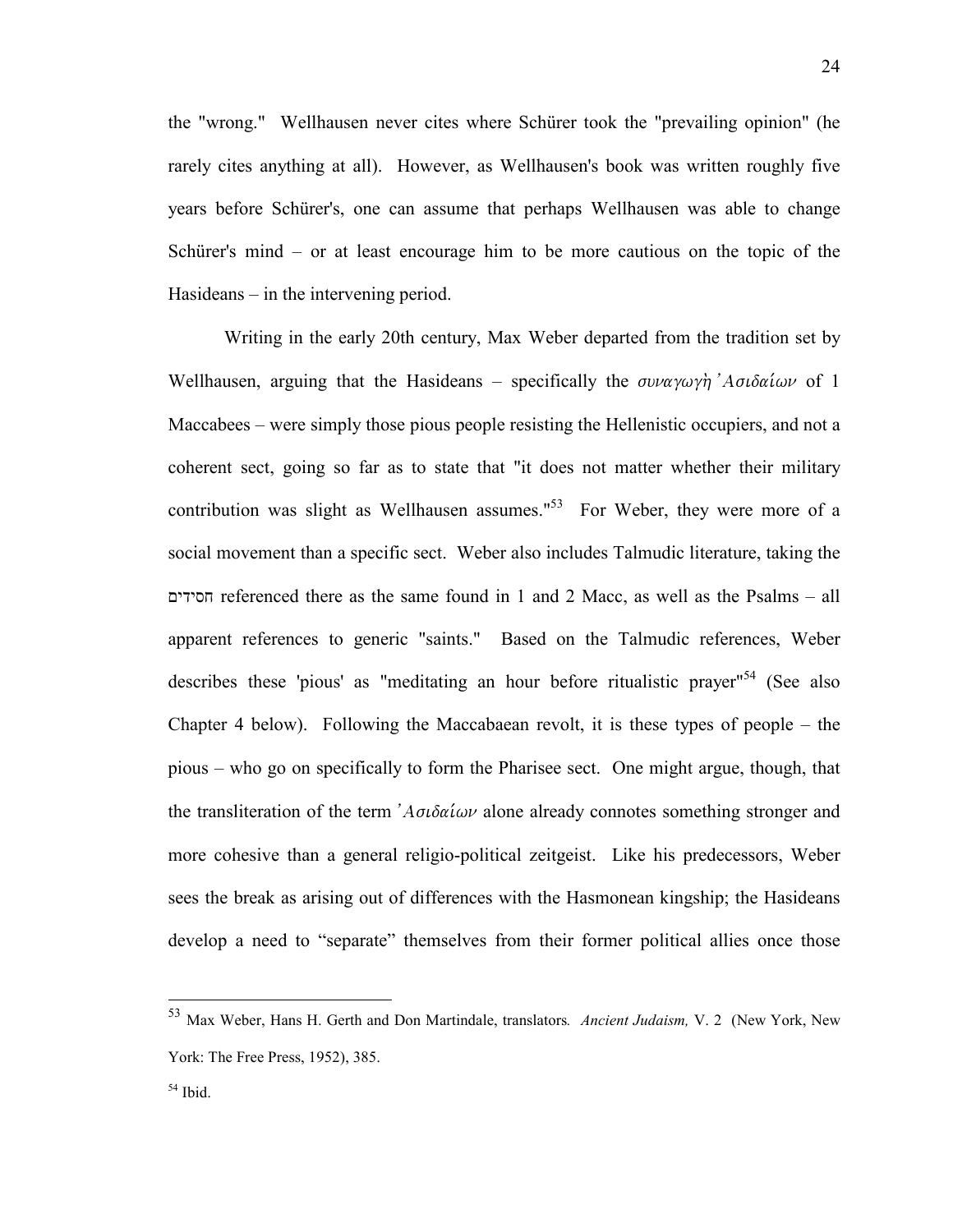allies are no longer concerned with defending the Law, but their own Hellenistic-styled kingship.<sup>55</sup> This seems to further agree with Wellhausen. Although not specifically stated, Weber makes the implication that the Pharisees, by-way-of the Hasideans, have become a non-political, ecclesial group forced into a political situation as opposition to the Sadducees.

 Kampen describes the list of twentieth century scholars who assume a Hasidean origin for either the Essenes, Pharisees, or both as "endless," going so far as to include a two-page long footnote listing various twentieth century scholars writing on the topic.<sup>56</sup> While, like Kampen, we cannot discuss that entire list here, it will still be advantageous to discuss a few of the key players in scholarship of the twentieth century.<sup>57</sup>

<sup>56</sup> Kampen, *Hasideans*, 38.

l

 $57$  This, of course, does not mean we cannot include our own list of those who see evidence in favor of the Pharisees: Kaufman Kohler, "Pharisees," *Jewish Encyclopedia*, V. 9 (New York: Funk and Wagnalls Company, 1905), 661-666; Heinrich Graetz,, *History of the Jews*, Vol. II (New York: George Dobsevage, 1933), 24; Leo Baeck, *The Pharisees and Other Essays* (New York: Schocken Books, 1947), 11; John Bowker, *Jesus and the Pharisees* (Cambridge: Cambridge University Press, 1973); Michael Grant, *The Jews in the Roman World* (London: Weidenfield and Nicolson, 1973), 40; R.T. Beckwith, "The Pre-History and Relationships of the Pharisees, Sadducees and Essenes: A Tentative Reconstruction" in *Revue de Qumran*, v. 11, no. 41 (1982), 41; Gunter Stemberger, Allan W. Mahnke, trans*. Jewish Contemporaries of Jesus: Pharisees, Sadducees, Essenes* (Minneapolis: Fortress Press, 1995), 97; P.F. Ellis, "Hasideans" in Bernard L. Marthaler, ed., *New Catholic Encyclopedia Second Edition,* Vol. II (Detroit: Thomson Gale, 2003), 659-660. This is, of course, a very brief list, which also only acknowledges those who ascribe to the Pharisaic theory; those who acknowledge both are excluded. Scholars ascribing to an Essene hypothesis will be acknowledged below in the section on the Essenes. Finally, it should also be noted that as recently

<sup>&</sup>lt;sup>55</sup> However, based on the Damascus Document, this argument could also be applied to the Qumran community, and presumably, the Essenes in general.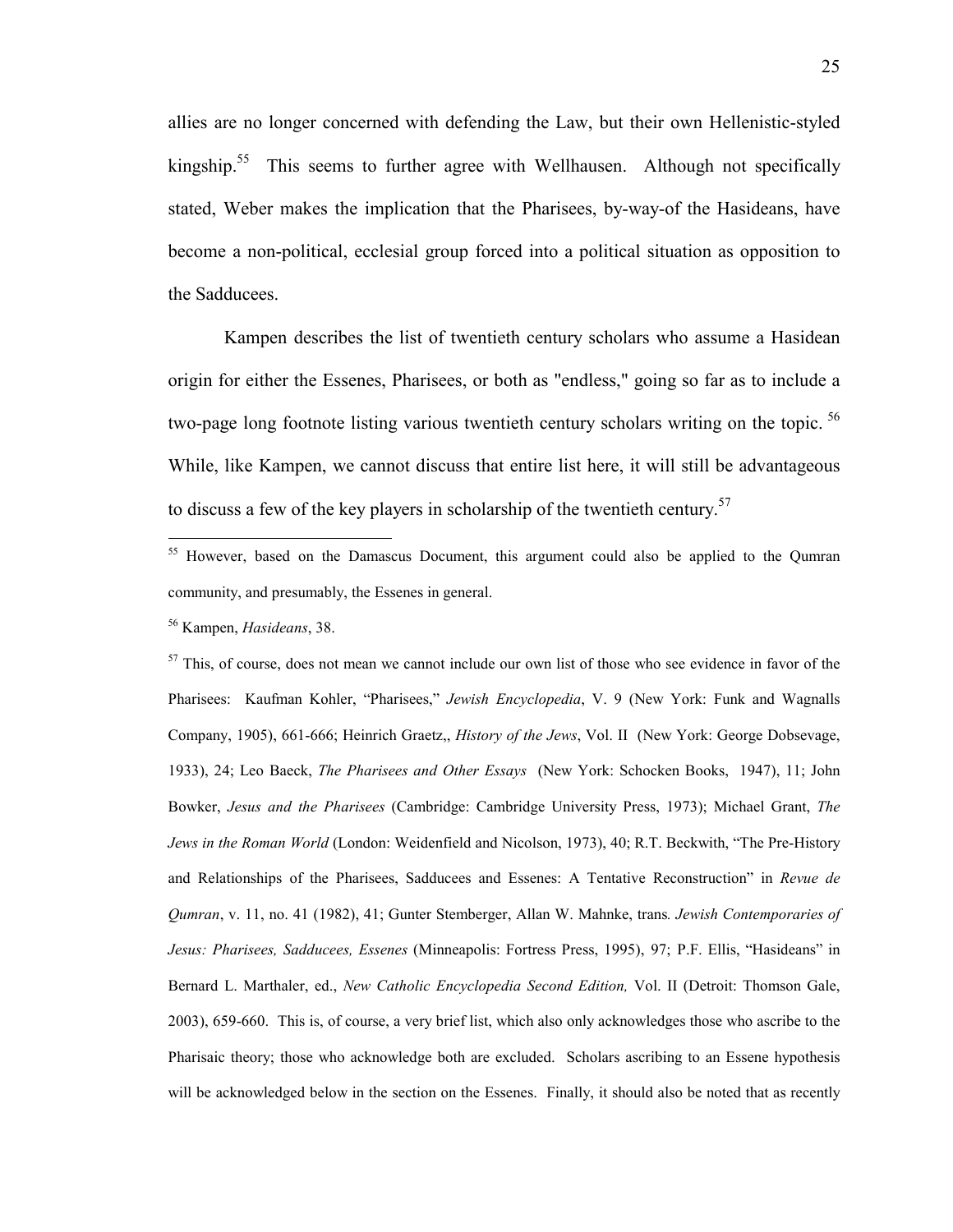L. Finkelstein, writing during the first half of the twentieth century, never actually identifies the Hasideans when discussing the origins of the Pharisees in his book, *The Pharisees.* But he does discuss the formation of a stricter "Society" by the scribes during the Maccabaean revolt – perhaps following along Wellhausen's model, without ever actually mentioning the Hasideans.<sup>58</sup> Finkelstein does in fact later on mention his belief that the Pharisees and the Essenes both descended from the Hasideans. Twenty years later, in an article titled "The Ethics of Anonymity Among the Pharisees," Finkelstein actually goes so far as to use the terms "Hasidean" and Pharisee" interchangeably.<sup>59</sup> It seems as if by 1958, Finkelstein had at least begun working under the assumption that the Hasideans were a specific sect or group who were identical to the Pharisees in belief and attitude (whether this is the same as the "Society of Scribes" he described before is unclear). It is interesting to note, however, that throughout Dr. Finkelstein's career, articles dealing specifically with the origin of the Pharisees<sup>60</sup> focus primarily on schisms or feuds with other sects, particularly in liturgical practice – never does he actually mention the Hasideans as the originators of the sect.

l

as 2007, Kampen had not changed his view, as seen in his article on "Hasidim" in Katharine Doob Sakenfield, ed. *The New Interpreter's Dictionary of the Bible,* Vol. 2 (Nasvhille: Abingdon Press, 2007), 739-740. Kampen still cites much of the same major bibliography as in his book.

<sup>58</sup> Louis Finkelstein, "The Origin of the Pharisees," in Louis Finkelstein, *Pharisaism in the Making: Selected Essays* (New York, New York: KTAV Publishing House, Inc., 1972), 74.

<sup>59</sup> L. Finkelstein, *Pharisaism*, 187. He explains his reasoning in a footnote.

 $60$  Finkelstein wrote another article in 1962, titled "The Origin of the Pharisees," with a footnote referring to his earlier book *The Pharisees* as the standard on the subject. The chapter "The Origin of the Pharisees" in the earlier book differs slightly in topic from the later article.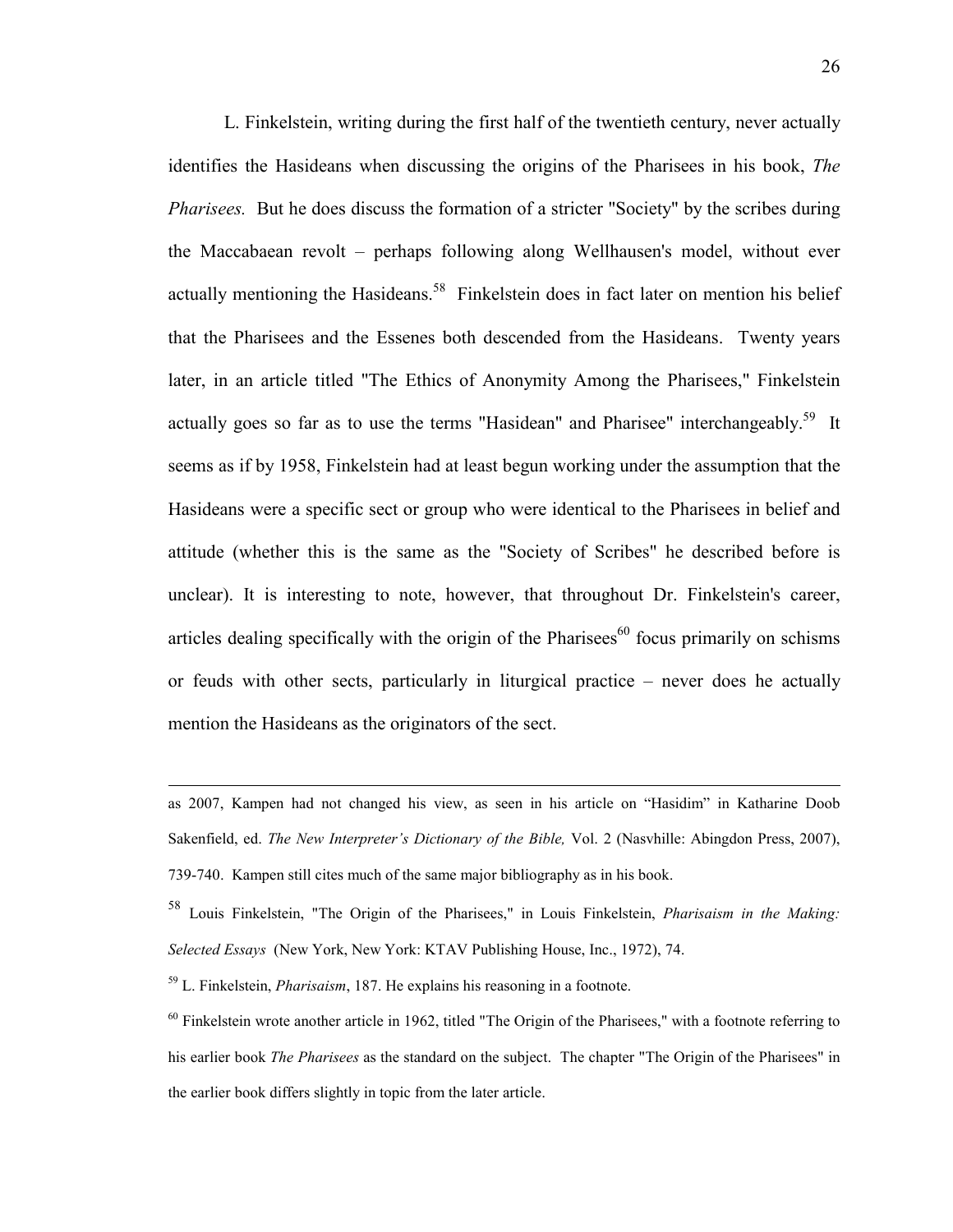By mid-century, the discovery of the Dead Sea Scrolls added further evidence for scholars supporting an Essene hypothesis. But despite this, several scholars still saw enough evidence for continued support of Pharisaic origins. More precisely, the majority of scholars seemed to give credence to both theories.<sup>61</sup> Scholars such as Geza Vermes still refer to the Pharisees as "an essentially lay group formed from one of the branches of the Hasidim of the Maccabaean age."<sup>62</sup> Stegemann, interestingly enough, interprets the Hasideans to be in opposition to the Teacher of Righteousness at Qumran, with the Hasideans eventually becoming the Pharisees. He cites various references in the Damascus Document as referring specifically to the Pharisees, criticizing them for their incorrect interpretations of the Law.<sup>63</sup> Other modern scholars whom Kampen finds worthy of note (while still glossing over numerous others) include Noth and Heaton, both of whom ignore any possibility of a Hasidean-Essene relationship and describe the Hasideans strictly as predecessors of the Pharisees.<sup>64</sup> Why Kampen finds these scholars note-worthy is unclear. One would think someone like Vermes, a noted Qumran scholar

<sup>&</sup>lt;sup>61</sup> As already noted, giving credence to both theories is not new. Many scholars previously discussed recognized both theories. However, it seems that more often than not, scholars promoted the Wellhausen model of Pharisaic origins, even when acknowledging other theories of Essene origins, as well.

<sup>62</sup> Geza Vermes, *An Introduction to the Complete Dead Sea Scrolls* (Minneapolis, Minnesota: Fortress Press, 1999), 130.

<sup>63</sup> Harmut Stegemann, *The Library of Qumran: On the Essenes, Qumran, John the Baptist, and Jesus* (Grand Rapids, Michigan: William B. Eerdmans Publishing Company, 1993), 152-155.

<sup>64</sup> Kampen, *Hasideans*, 39. Martin Noth, *The History of Israel* (London, England: Adam & Charles Black, 1958), 374 and E.W. Heaton, *The Book of Daniel: Introduction and Commentary* (London, England: SCM Press Ltd, 1956), 24.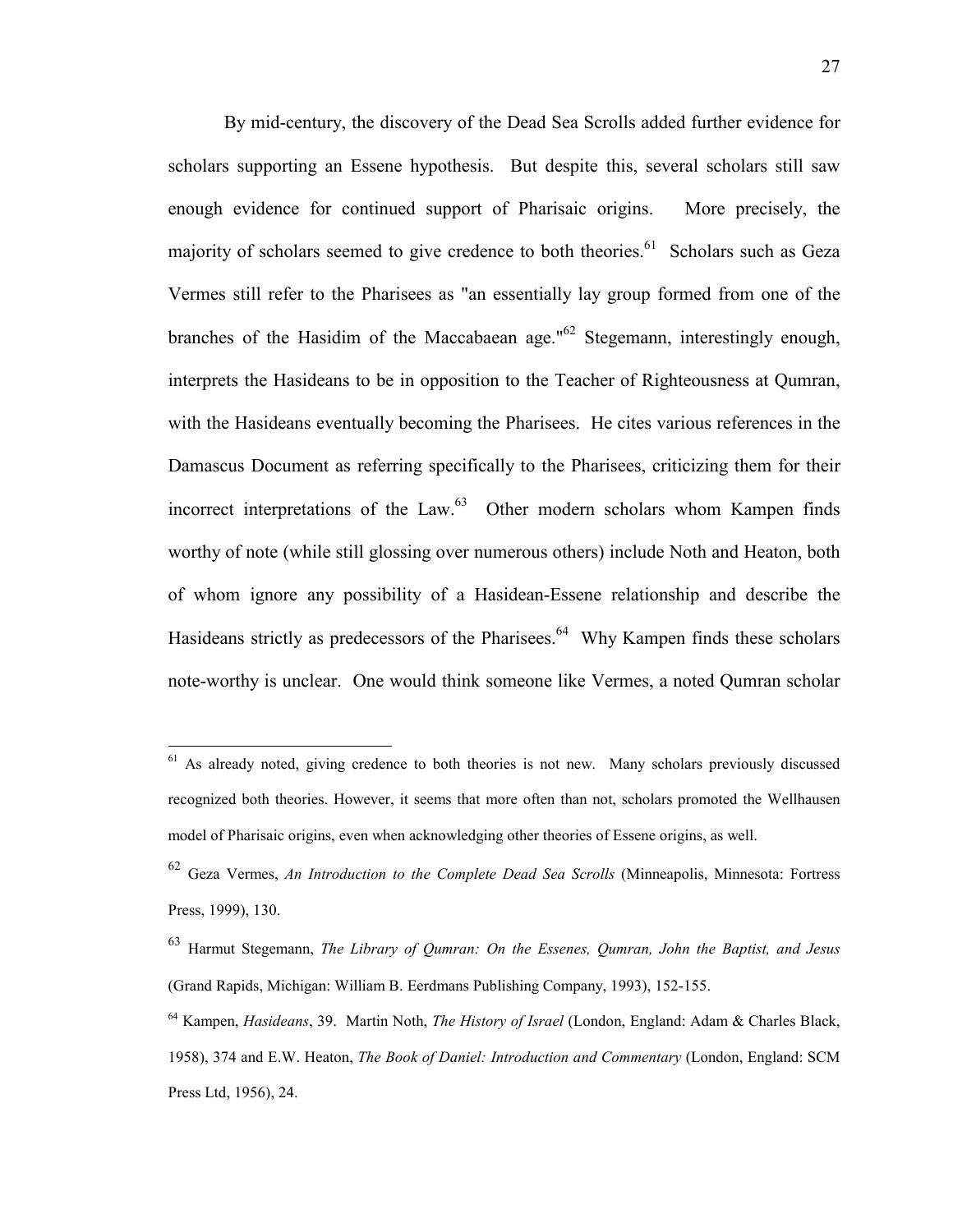arguing in favor of a Pharisaic connection, would be much more of an exception and worthy of mention.

 Finally, Kampen's own exhaustive study finds evidence in favor of the Pharisees. Most notably, Kampen examines the possible motives behind the authors' inclusion of the Hasideans in both 1 and 2 Maccabees. Kampen notes that the slaughter of the Hasideans after suing for peace with Alcimus makes them appear "naive and unrealistic."<sup>65</sup> He furthers this by citing Josephus' description of the Hasmonean dynasty – and in particular his description of Alexander Jannaeus' famous dispute with the Pharisees – and compounds that with a pro-Hasmonean reading of 1 Maccabees. Kampen thus concludes that the author of 1 Maccabees would most likely have intentionally portrayed the Hasideans as naive simply as a slight against the Pharisees (that is, assuming they *are* the predecessors of the Pharisees). More precisely:

> These Hasmoneans considered them to be unrealistic with regards to the future of the Jewish state in the turbulent world of the declining Seleucid Empire; certainly the Pharisees were opponents of their policies and power. The perspective which 1 Maccabees reflects concerning the Hasideans could very well be, and I suggest most likely is, that which a Hasmonean supporter would have had, or would have wanted to disseminate, of the Pharisees.<sup>66</sup>

Conversely, as already discussed, Kampen believes that the Hasideans are included in 2 Maccabees to bolster the image of Judas Maccabee, as the author's primary intent is to glorify Judas himself, and not the Hasmonean dynasty as a whole. The author, Kampen contends, regards the Hasideans as a well-known, popular group, and portraying Judas as

<sup>65</sup> Kampen, *Hasideans*, 212.

<sup>66</sup> Ibid., 212-213.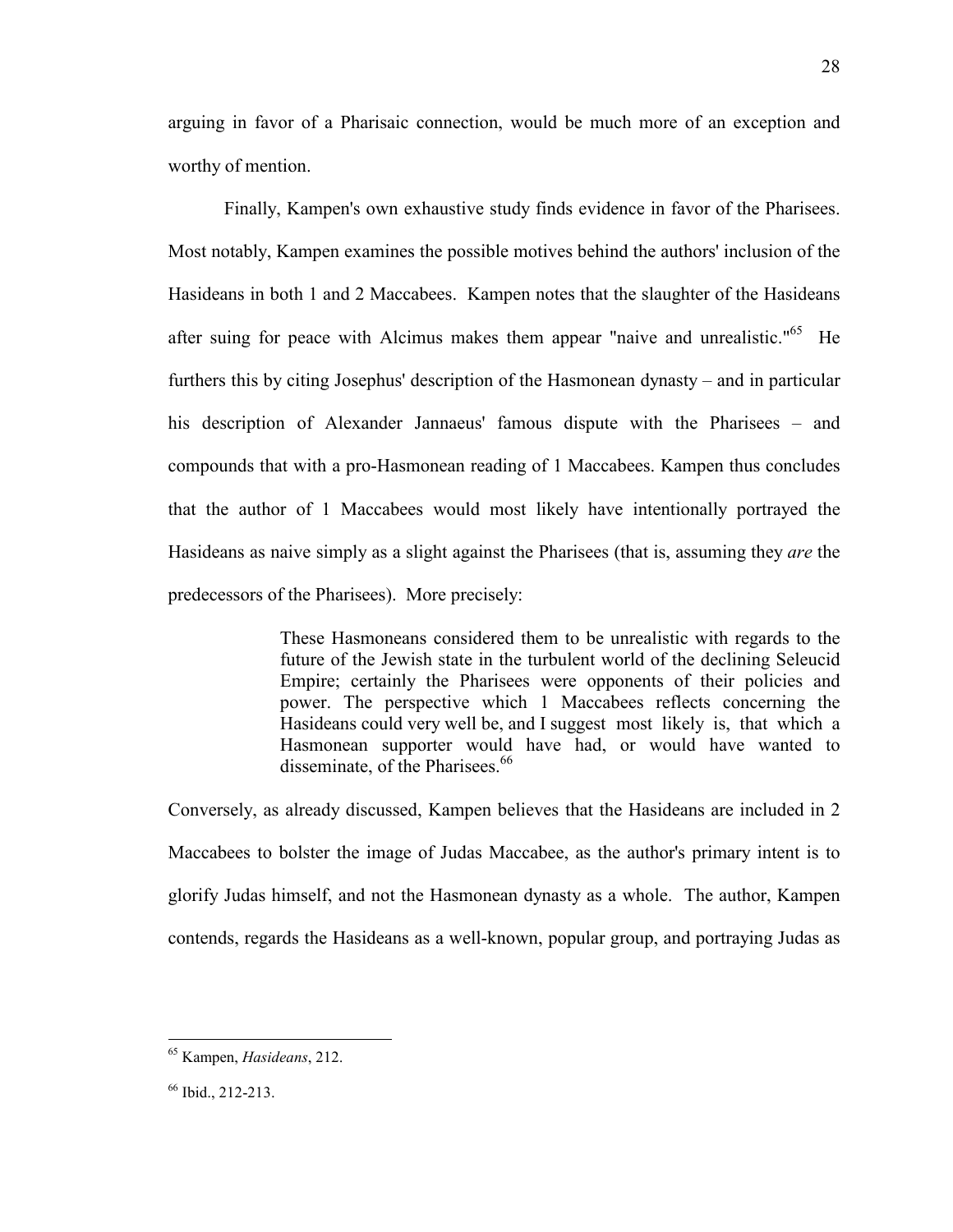their leader thus reflects well upon him.<sup>67</sup> In this portrayal, Kampen sees an emphasis on the importance of the Hasideans as a group, and, as in 1 Maccabees, a group too important not to be mentioned.

## **The Hasideans and Apocalypticism**

 Some mention should be made of theories involving Hasidic origins of Jewish Apocalypticism. Some might qualify this as going hand in hand with theories of Essene origins. However, it would perhaps be advantageous to discuss this as a separate entity for the simple fact that not all scholars who identify the Hasideans as the originators of Apocalypticism also identify them as the predecessors of the Essenes – some indeed either make no mention of the Essenes, or still see the Hasideans as the originators of the apocalyptic genre, but also identify them (and apocalyptic) with the Pharisees. Secondly, a fuller understanding of this topic might aid in the discussion on the Essenes that follows.

 Much of the discussion centers around the apocalyptic vision passages found in the latter half of the book of Daniel. In fact, Heaton even identifies the author of Daniel as a Hasidean.<sup>68</sup> Heaton bases much of his argument on various hints as to the author's identity as a scribe living at the time of the Maccabaean revolt – from here he concludes that such a person most likely would have been a member of the Hasideans. Plöger likewise makes a similar connection between the Hasideans and Daniel. The assumption

l

 $67$  Ibid.

<sup>68</sup> Heaton, *Daniel*, 24. Heaton also identifies the Hasideans as predecessors of the Essenes. Kampen notes Heaton's identification, as well. Kampen, *Hasideans*, 23.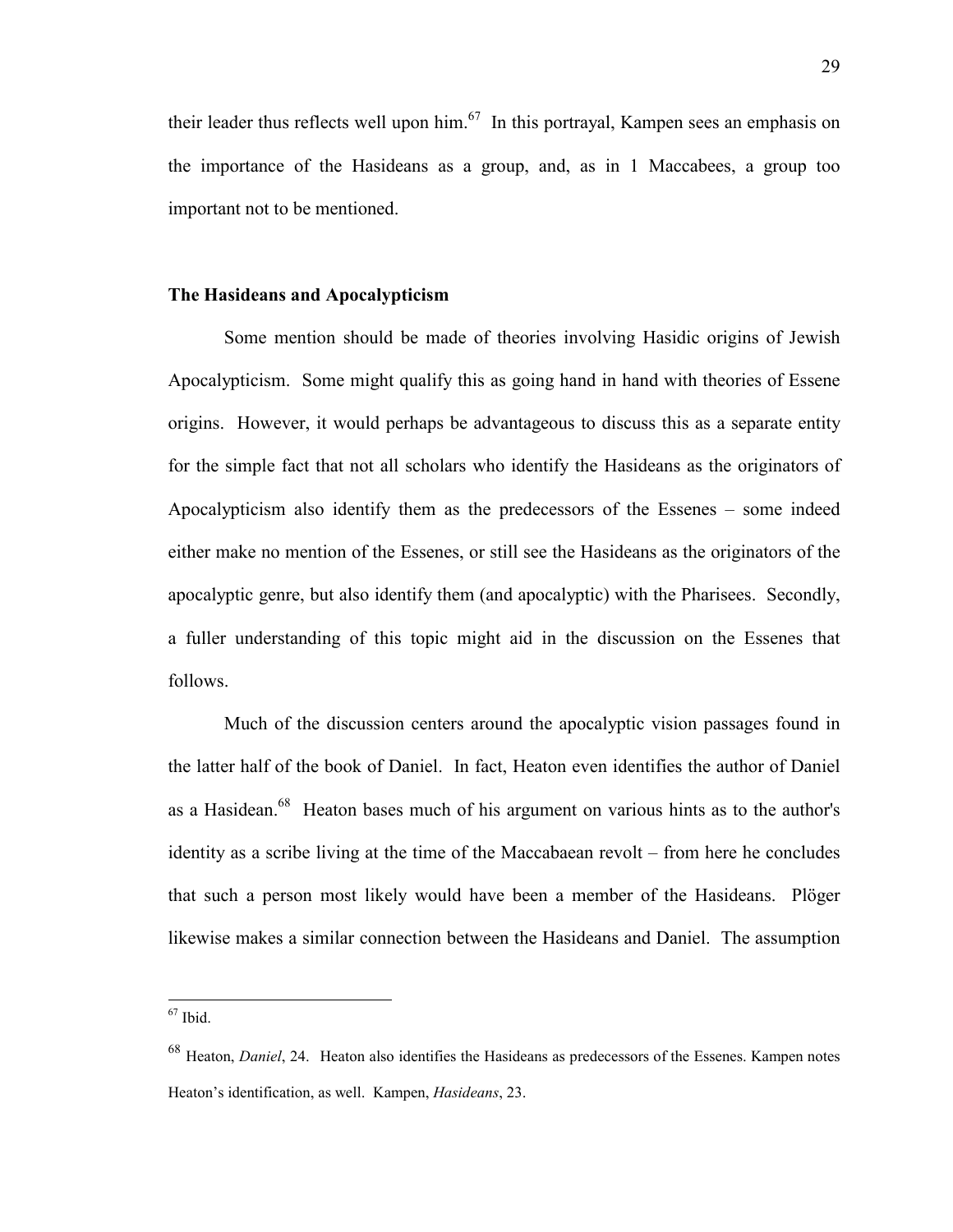is based on inferences into both the behavior and attitudes of the Hasideans as well as those of the author of Daniel. $69$  Plöger, like Noth, sees a distinct, progressive lineage moving from prophetic literature to apocalyptic, culminating in the visions found in Daniel, embodied specifically by the group calling themselves the "pious."<sup>70</sup> Furthermore, scholars like Tcherikover offered the groundwork for later scholars to make connections between the Maccabaean Hasideans and the *Maskilim* (the wise) found in Daniel, making apparent light of similarities between the two groups.<sup>71</sup> Collins, however, finds this argument to be relatively weak, noting that there really is no overt support of the Maccabees in Daniel,<sup>72</sup> but this is not much of an argument in itself, as we see in 1 Macc that the Hasideans only supported the Hasmoneans in a limited sense. Collins posits that it is more likely that Daniel simply represents the views of one of the many diverse groups existing during the time of the Maccabaean revolt.<sup>73</sup>

 $\overline{a}$ 

<sup>71</sup> Victor Tcherikover, S. Applebaum, trans., *Hellenistic Civilization and the Jews* (Philadelphia, Pennsylvania: The Jewish Publication Society of America, 1966), 477, n. 33. Tcherikover explains further: "The Book of Daniel also speaks of the important role of the Hasidim in the insurgent movement, calling them "the enlightened" or 'enlighteners of the people,' that is, he sees in them the intellectual leaders, who "shall stumble by sword and flame, by captivity and by spoil many days" (11.33), meaning that they had suffered greatly during Antiochus' persecution," 198. Much of Tcherikover's comparison seems to come from personal interpretation.

<sup>72</sup> John J Collins, *Daniel* (Minneapolis, Minnesota: Fortress Press, 1993), 69.

<sup>73</sup> Ibid., Horsley agrees that Daniel takes a "quietist position" on the revolt. Richard A Horsley, *Bandits, Prohpets and Messiahs: Popular Movements at the Time of Jesus* (San Francisco: Harpers Row, 1985), 7.

<sup>69</sup> Otto Plöger, S. Rudman, trans., *Theocracy and Eschatology* (Richmond, Virginia: John Knox Press, 1968), 23-25.

<sup>70</sup> Noth,, *History*, 396.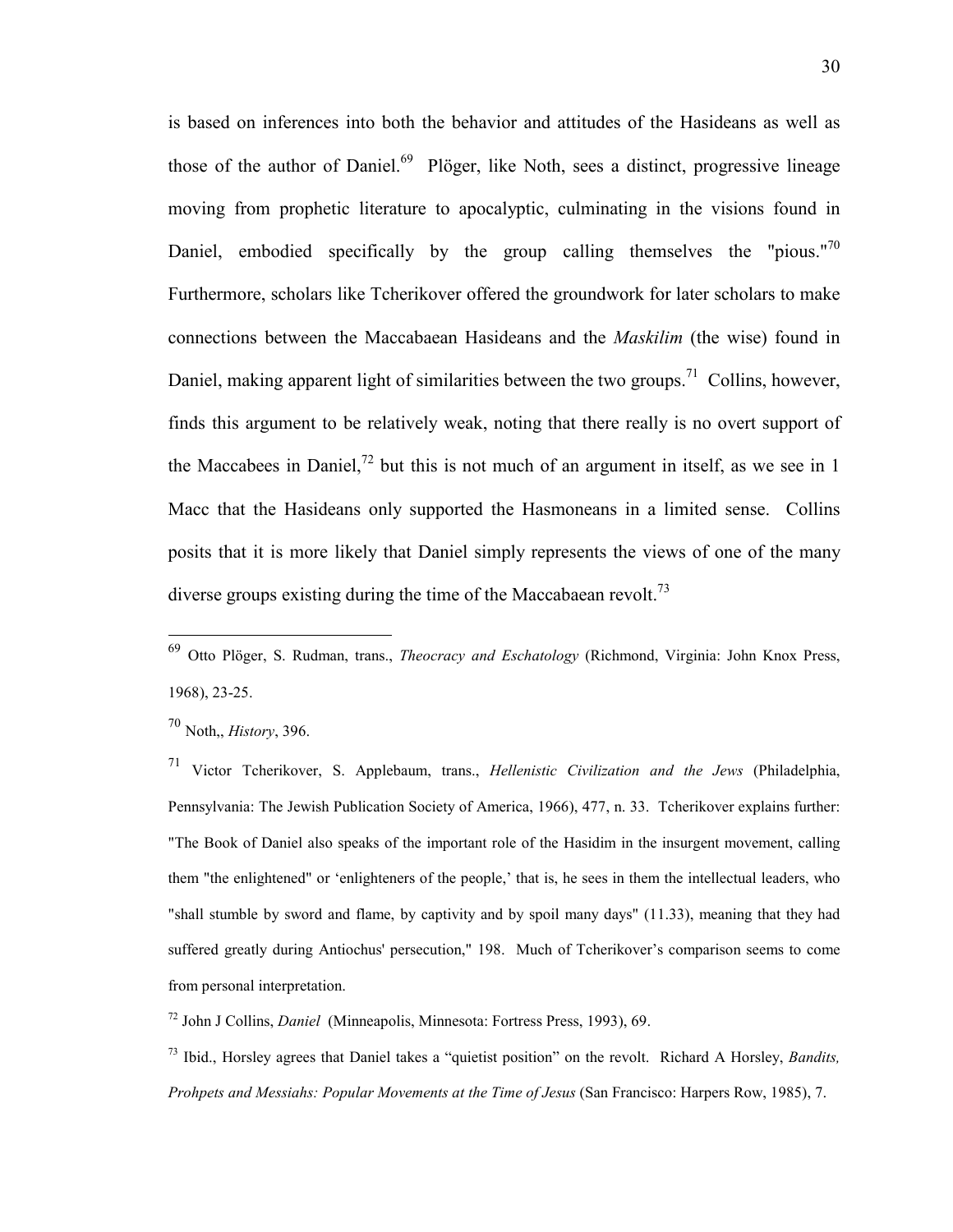Daniel is not the only text to provide support for such a hypothesis, though. 1 Enoch has also resulted in various comparisons to the Hasideans. These connections, in Collins' opinion, are of a stronger substance than those made with the author of Daniel.<sup>74</sup> Indeed, Nicklelsburg sees in 1 Enoch 90:9-10, the Animal Apocalypse, an interpolated reference to Judas Maccabee as the "great horn."<sup>75</sup> Nickelsburg takes this as "[positing] – in its narrative world – an association between [Judas] and an already extant group of apocalyptic militants and attests – in its author – a real sympathy for the Maccabee."<sup>76</sup> Nickelsburg thus sees a parallel between the Hasideans and their support for Judas in 1 Macc, and the rallying of the sheep to the single horned sheep found in the Animal Apocalypse.<sup>77</sup> Collins supports this interpretation, as well.<sup>78</sup> Of course, this does not necessarily mean that the Hasideans were the originators of apocalyptic – only that they held apocalyptic beliefs (also assuming that Nickelsburg's interpretation is the correct one).

 What seems to be most significant is, as Nickelsburg notes, the abundance of fragments of Enochic texts, Jubilees, the Damascus Document, and the Community Rule found at Qumran.<sup>79</sup> This signifies, for Nickelsburg, the fact that the Qumran community

 $\overline{a}$  $74$  Ibid.

<sup>75</sup> George W.E. Nickelsburg,, *1 Enoch 1* (Minneapolis, Minnesota: Fortress Press, 2001), 400.

 $76$  Ibid.

<sup>77</sup> Ibid., 363.

<sup>78</sup> John J Collins, *Apocalyptic Vision in the Book of Daniel* (Missoula, Montana: Scholars Press, 1977), 202-205.

<sup>79</sup> Nickelsburg, *1 Enoch 1*, 363.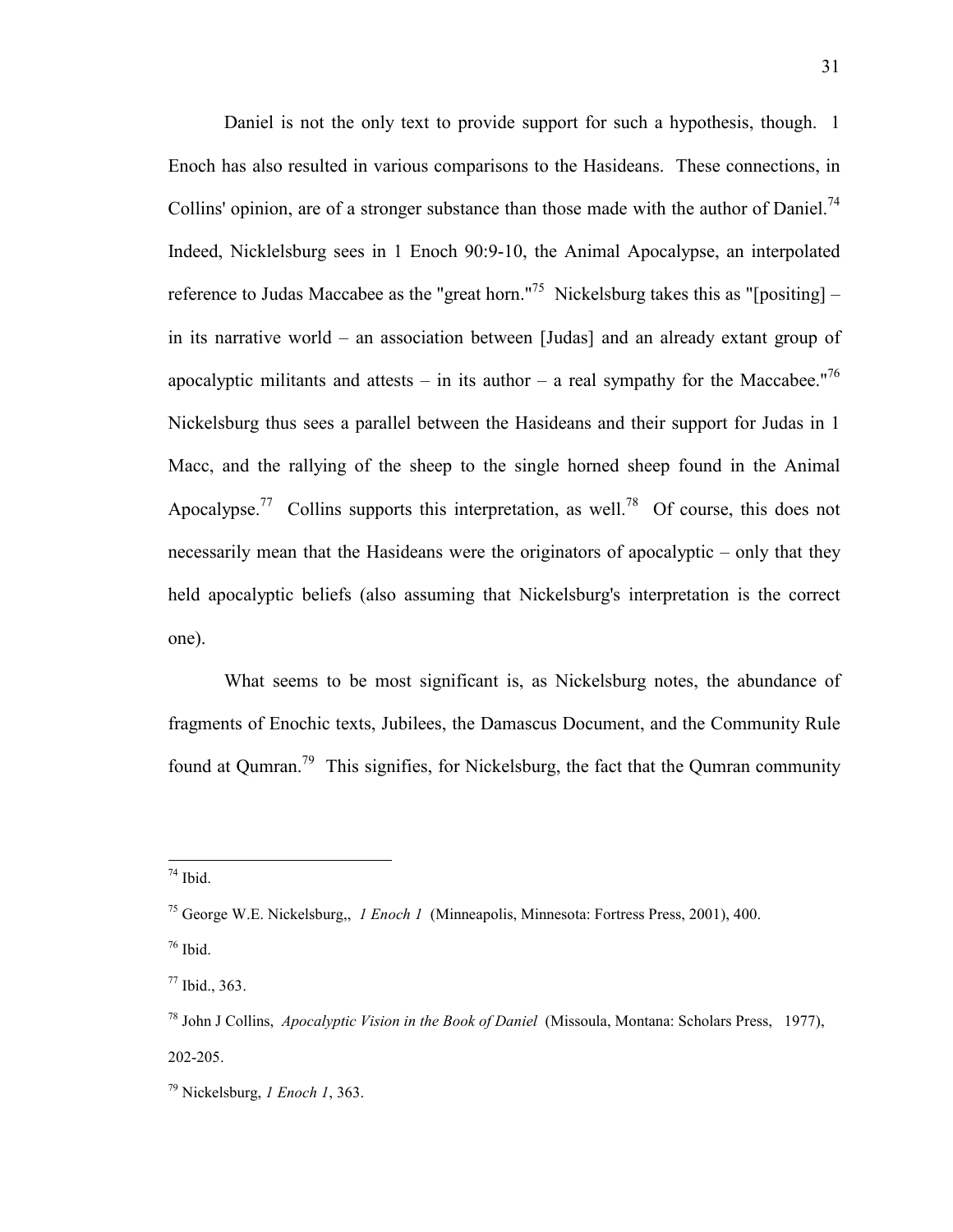was "heir and transmitter to the reformist traditions contained in these documents."<sup>80</sup> Clearly there is a strong connection between apocalyptic and the Qumran community – whether or not their predecessors were in fact the originators of the genre has yet to be proven. Some scholars, such as Gabriele Boccaccini have used this connection to support their own theories separate from any connections to the Hasideans.<sup>81</sup> Other scholars, particularly Martin Hengel, have used this evidence, in tandem with more evidence discussed below, to support the hypothesis that the Hasideans preceded the Essenes. Hengel, in fact, finds several further parallels between 1 Enoch and Daniel, particularly emphasizing certain themes, such as the culmination of all history into a single apocalyptic moment, resurrection and judgment, and even the importance of wisdom through revelation. $82$ 

 Finally, it should be noted that not all scholars accept a connection between Hasideans and apocalyptic. Joseph Sievers holds that there is no proof that the Hasideans were interested in apocalyptic speculation. $83$  Sievers points to the fact that the Hasideans were so accepting of Alcimus as the high priest as proof that they clearly were not interested in engaging in some sort of apocalyptic battle. Furthermore, according to Sievers, Daniel and 1 Enoch could not even have stemmed from the same circles, as "Dan. 11:31 affirms the holiness of the Second Temple, while 1 Enoch 89:73 denies the

l

<sup>80</sup> Ibid.

<sup>81</sup> For such discussions, see G. Boccaccini, *Enoch and Qumran Origins: New Light on a Forgotten Connection* (Grand Rapids, Michigan: William B. Eerdmans Publishing Company, 2005).

<sup>&</sup>lt;sup>82</sup> See also Michael Edward Stone, "The Book of Enoch and Judaism in the Third Century B.C.E." in the *Catholic Biblical Quarterly*, Vol. 40, no. 4 (October, 1978), 479.

<sup>83</sup> Sievers, *Hasmoneans,* 38.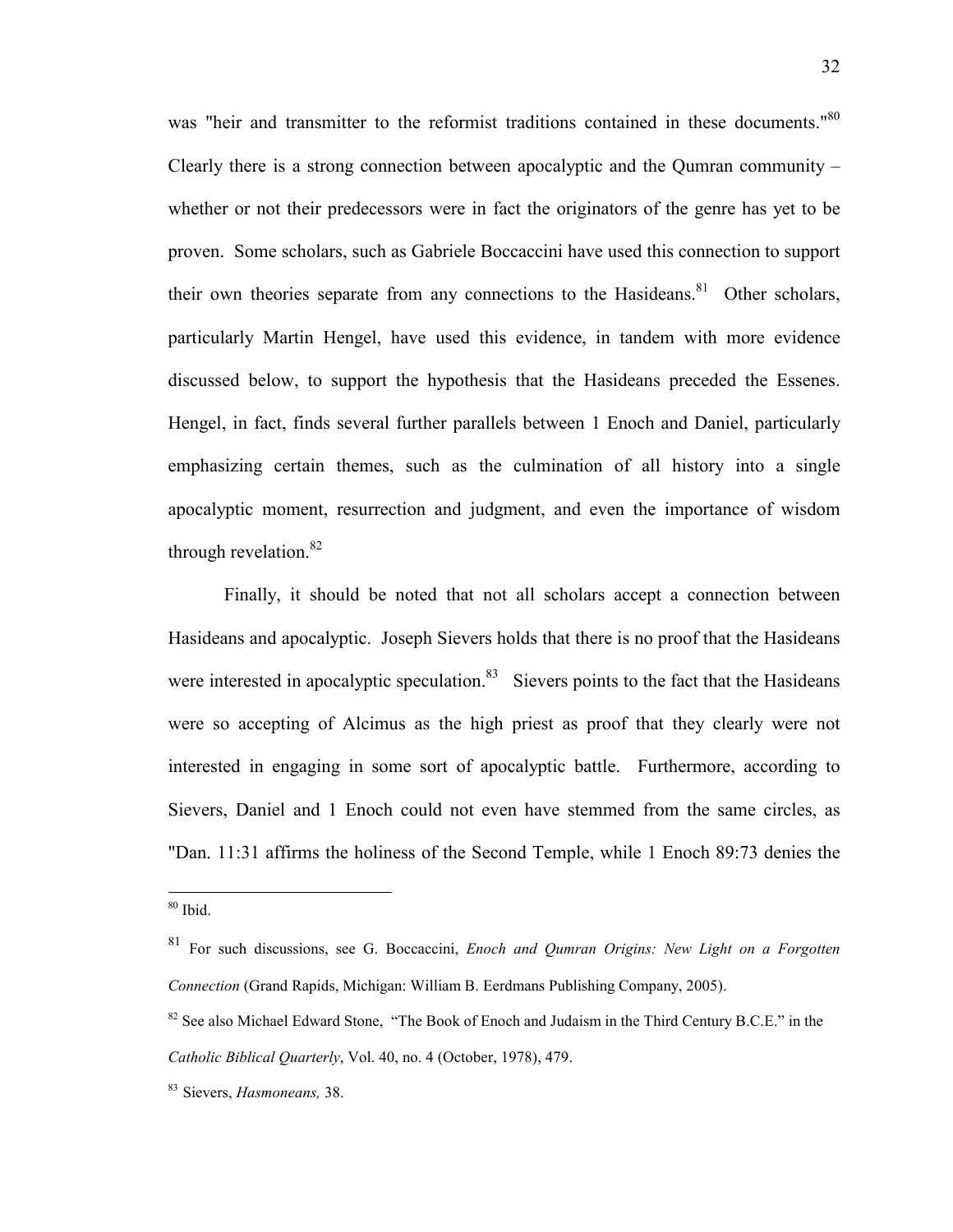validity of the sacrifices offered in it."<sup>84</sup> Thus, for Sievers, not only is there no connection between the Hasideans and apocalyptic literature, but there is not even a connection between single works of apocalyptic literature within their own genre.

#### **The Essenes:**

 Contemporary to the earliest theories of Hasidean-Pharisee connections were theories regarding Hasidean-Essene connections, as well.<sup>85</sup> Wellhausen, in his argument against the prevailing consensus of Pharisaic origins, credits Hitzig's "assumption that the Hasidim were also the common root of the Essenes" as "very plausible."<sup>86</sup> Wellhausen recognized that this early interpretation is linguistically based.<sup>87</sup> Who made the claim first seems unclear, but it is often assumed by the mid-nineteenth century that the Greek term *Εσσηνοί* was derived from Aramaic *hasyan* (*Hasidim* thus being the Hebrew term

<sup>84</sup> Ibid., 38, n. 50.

<sup>85</sup> Others in this list include: H.H. Rowley, *The Zadokite Fragments and the Dead Sea Scrolls* (New York: The Macmillan Company, 1955), 68, 71; Martin A. Larson, *The Essene-Christian Faith: A Study in the Sources of Western Religion* (New York: Philosophical Library, 1980), 36; Phillip R. Callaway, *The History of the Qumran Community: An Investigation* (Sheffield: JSOT Press, 1988), 83-85; Hakan Ulfgard, "The Teacher of Righteousness, the History of the Qumran Community, and our Understanding of the Jesus Movement: Texts, Theories, Trajectories" in Frederick H. Cryer, and Thomas L. Thompson, eds., *Qumran between the Old and New Testaments* (Sheffield: Sheffield Academic Press, 1998), 340; Raymond E. Brown, "Essenes," in Bernard L. Marthaler, *New Catholic Encyclopedia Second Edition*, Vol. 5 (Detroit: Thomson Gale, 2003).

<sup>86</sup> Wellhausen, *Pharisees*, 68, referring to Ferdinand Hitzig, *Geschichte des Volkes Israel von Anbeginn bis zur Eroberung Masada's im Jahre 72 nach Christus* (Leipzig: S. Hirzel, 1869).

<sup>87</sup> Ibid., see also Kampen, *Hasideans*, 36.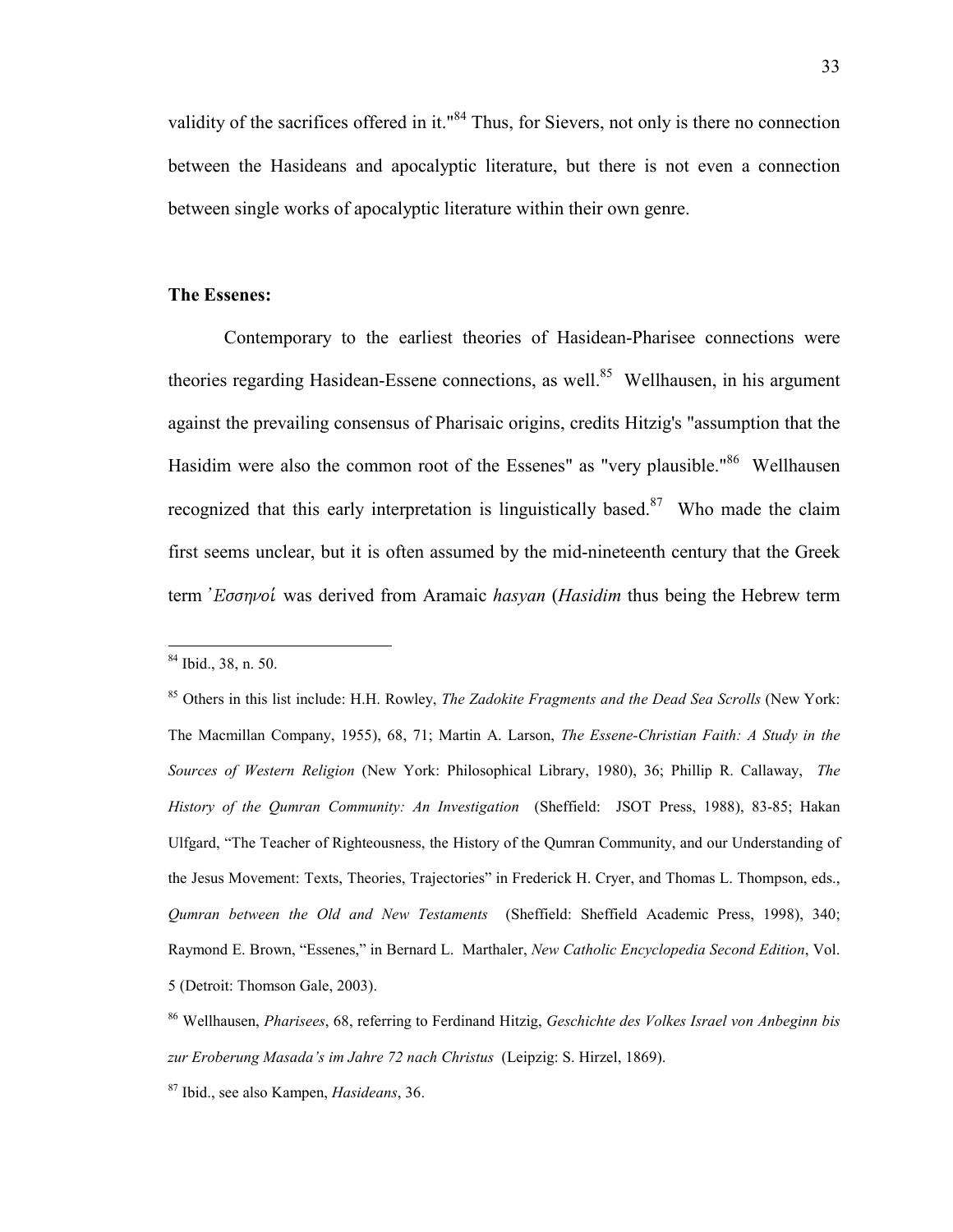used). The term appears initially in Josephus. However, Josephus himself alternates the term with *'Eooatol*'. Furthermore, Epiphanius refers to the group both as the '*Oooatol* and *I* $\epsilon \sigma \alpha \hat{i} \omega$ , the latter of which Black notes as a derivation of "Jesse," the father of David.<sup>88</sup> The term ' $O\sigma\sigma\alpha\hat{i} \sigma\iota$  lends some credibility to the theory of a relation between the Hasideans and the Essenes, as it could possibly be an attempt at a literal translation from Hebrew to Greek of חס'ד'ם . This is the theory for which Wellhausen credits Hitzig. Likewise, Kampen, emphasizes the importance of Schürer.<sup>89</sup> As already noted, Schürer acknowledges the Hasideans as the predecessors to both the Pharisees and the Essenes. It should be noted that the most recent update of Schürer's work has additional appendices describing the archaeological finds at Qumran, bolstering support for links between the Hasideans and Qumran.

 As briefly discussed in the previous chapter, further support for an Essene connection has come from scholars attempting to link the Hasideans with those Jews in 1 Macc 2:29-38 who fled into the wilderness, but were slain when they refused to fight on the Sabbath. While there is no textual evidence to support this, most scholars in favor of a connection draw from Josephus's *Antiquities,* which describe a similar situation in which the survivors of a Sabbath day massacre join the Maccabaean revolt.<sup>90</sup> These survivors, although never named as such, have been taken to be the Hasideans. It seems by the mid-twentieth century, scholars such as  $Pi\{\text{ager}^{91}\}$  and Zeitlin<sup>92</sup> use this connection

<sup>88</sup> Matthew Black, *The Scrolls and Christian Origins: Studies in the Jewish Background of the New Testament* (New York, New York: Charles Scribner's Sons, 1961), 13.

<sup>89</sup> Kampen, *Hasideans*, 37.

<sup>90</sup> Josephus, *Ant*. 12.6.2.

<sup>91</sup> Plöger, *Theocracy*, 7-9.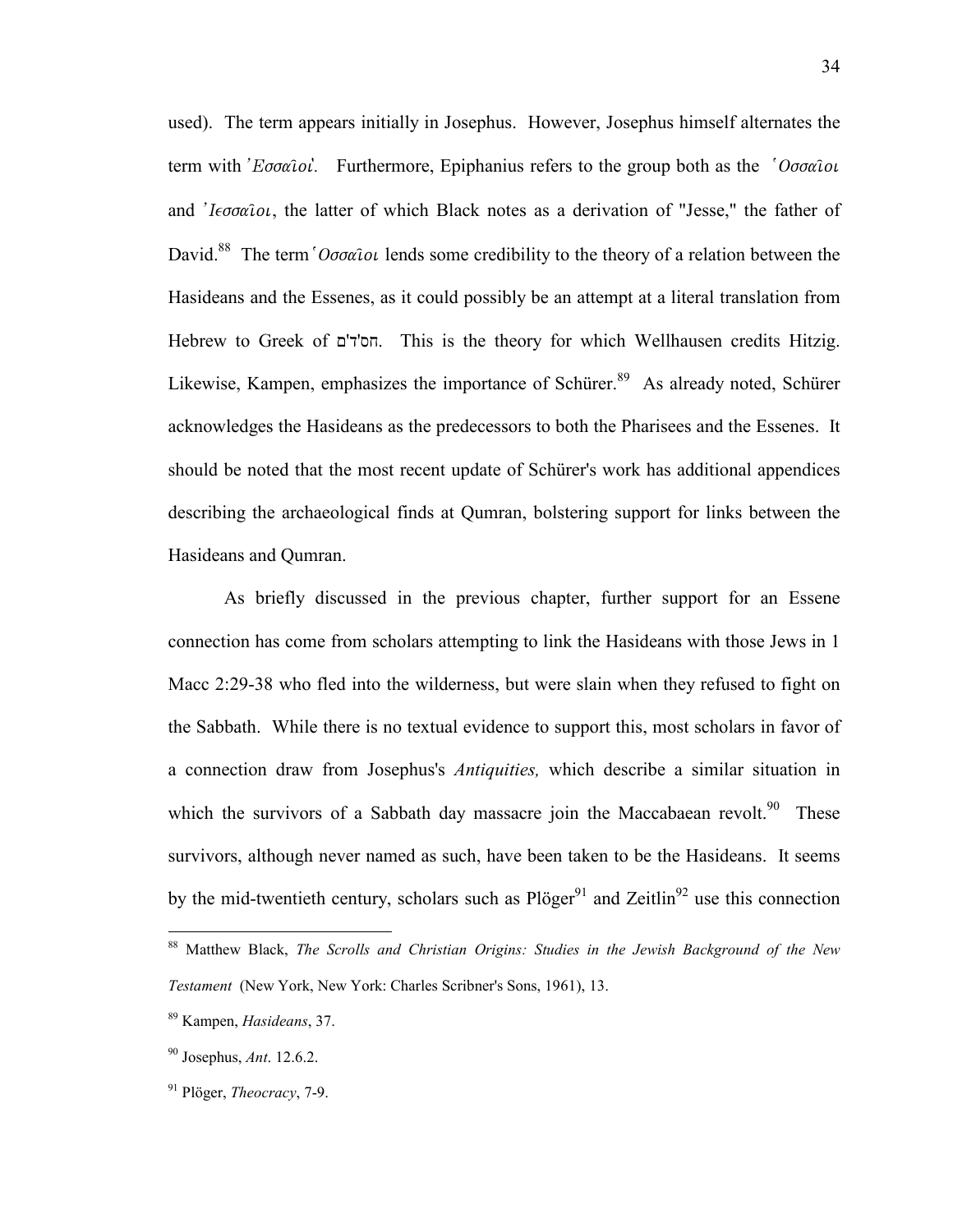as further evidence in favor of a Hasidic origin for the Essenes. This reading, although not the major crux of the argument, will continue to be a major piece of supporting evidence for later scholars – most notably Martin Hengel, who will be discussed below – arguing in favor of an Essene connection.

 As with the hypothesis regarding a Pharisaic connection, the discovery of the Dead Sea Scrolls added further evidence in favor of a Hasidean-Essene connection. Since the discovery, the major consensus has been that the members of the Qumran community were either Essenes, or an Essene-like group.<sup>93</sup> This has been based primarily on Josephus' descriptions of the Essenes being compared to the Qumran community's own descriptions of themselves found within the Dead Sea Scrolls; theological views such as those on the afterlife, and practical matters such as the nonuse of oil and the confiscation of property from initiates overlap between the two groups.<sup>94</sup> In addition to the linguistic connection, scholars such as Black have built an argument heavily off the discoveries at Qumran. In particular, Black cites the *Damascus Document* (4Q265-73, 5Q12, and 6Q15) as referring specifically to the Hasideans. The document describes the Qumran community's founding as 390 years after the Exile, followed by a "root of planting" to possess God's land, who spend twenty years blindly "groping for a way." By Black's math, this places the community as just prior to the ascension of

<sup>92</sup> Solomon Zeitlin, Sidney Tedesche, trans., *The First Book of Maccabees* (New York: Harper & Brothers, 1950), 85.

<sup>93</sup> See James C. VanderKam, *The Dead Sea Scrolls Today* (Grand Rapids: William B. Eerdmans Publishing Company, 1994), 71-98 for a concise argument in favor of an Essene connection, as well as various counter-arguments.

<sup>&</sup>lt;sup>94</sup> Again, see VanderKam, in footnote above.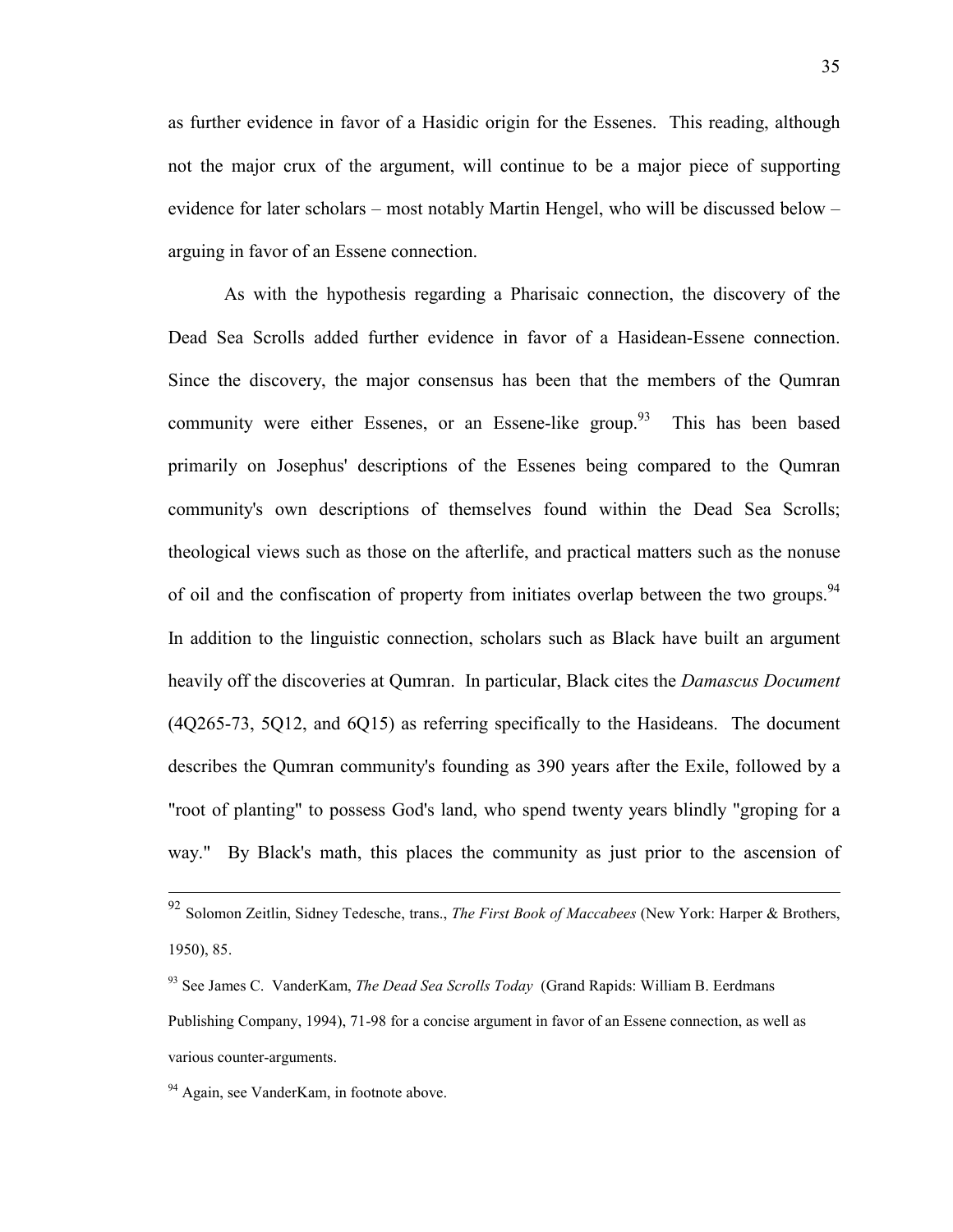Antiochus IV (586 BCE – 390 years = 196 BCE. 196 BCE – another 20 years = 176 BCE).<sup>95</sup> Thus, for Black, this timing coincides perfectly with the first appearance of the Hasideans. Cross, going strictly by palaeographical evidence, dates the community to roughly  $150 \text{ BCE}^{96}$  – not too far off from Black's estimate.

 Vermes takes a similar reading as Black. His math corresponds to Black's, and Vermes likewise identifies the "root of planting" as the Hasideans.<sup>97</sup> Vermes' general history of the Essene community runs almost parallel to the history that Black provides. It should come as no surprise, then, that both Vermes and Black (along with Millar), acting as editors of Schürer's great work *The History of the Jewish People in the Age of Jesus Christ* update the text with pertinent information regarding Qumran and the origins of the Essenes. The history of the Essenes, as outlined in the edited version of Schürer's work, thus heavily reflects the interpretation of the *Damascus Document* given by both Vermes and Black in their own works, providing links between the Hasideans and the Essenes.<sup>98</sup>

 In actuality, however, Vermes initially held a position opposed to the "majority" opinion on the origins of the Essenes. He believed the term "Essene" was actually

<sup>95</sup> Black, *Scrolls*, 19. VanderKam uses the same method, but begins his dating from 587 B.C.E, instead of 586 B.C.E., coming up with a result of 177 B.C.E. Also, again, see VanderKam, *The Dead Sea Scrolls Today*, 100.

<sup>&</sup>lt;sup>96</sup> Frank Moore Cross, "The Early History of the Qumran Community," in David Noel Freedman, and Jonas C. Greenfield, editors, *New Directions in Biblical Archaeology* (Garden City, New York: Doubleday and Company, Inc., 1969), 67.

<sup>97</sup> Vermes, *An Introduction*, 137.

<sup>98</sup> Schürer, *History*, 586-587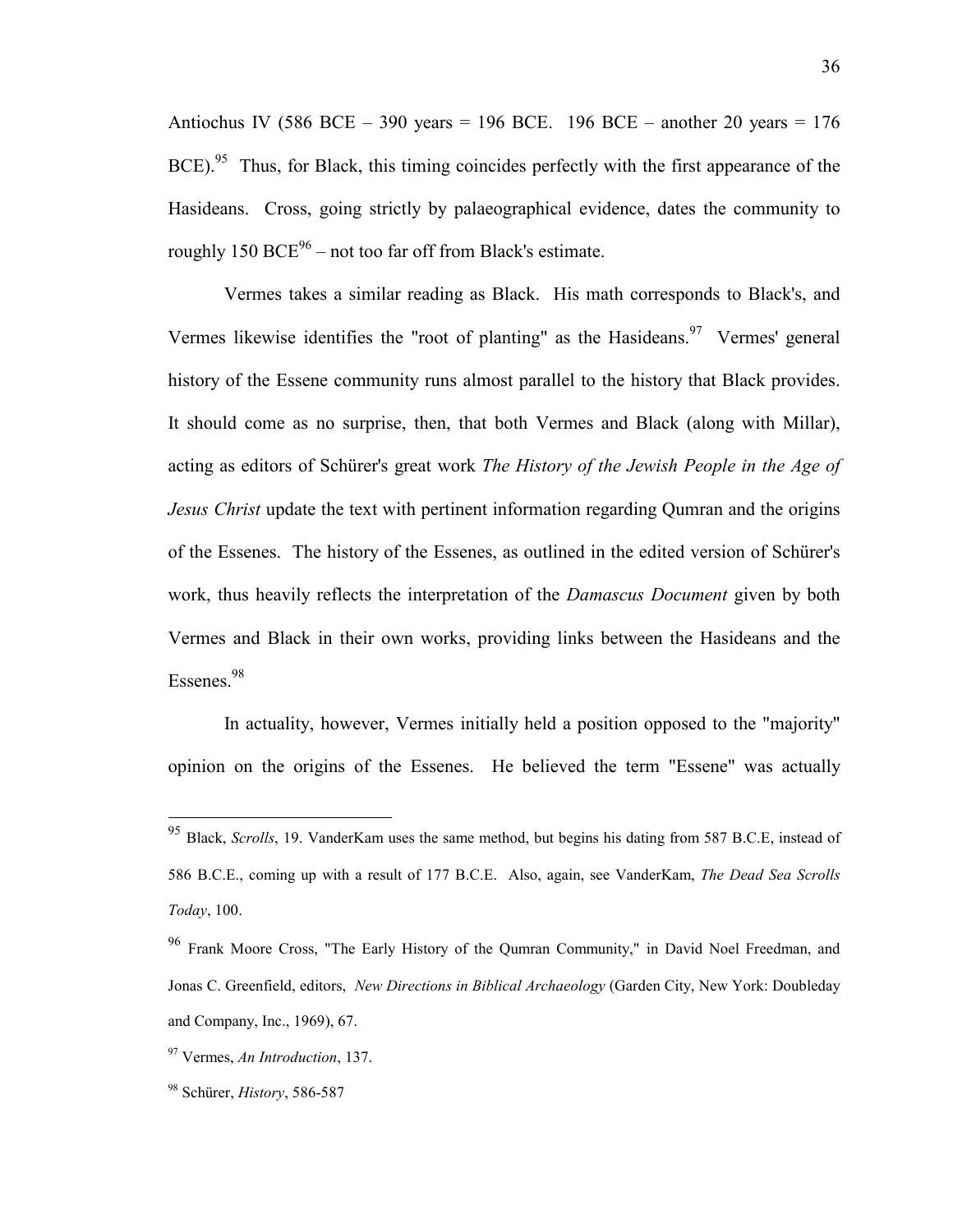derived from אסיא,<sup>99</sup> or "healer." Vermes cites references in both Philo and Josephus that describe the Essenes as being able to maintain a healthy lifestyle, far beyond the average life expectancy. Vermes further bolsters this by attempting specifically to link the Essenes to the *therapeutae* found in Philo. He interprets the term *therapaeutae* as referring to those who "heal" through worship. Furthermore, Vermes cites Epiphanius' own statement that he himself had heard that "the original name of the *Therapeutae* was *Iessaioi*, Essenes."<sup>100</sup> Vermes cites his own critics of his theory (Schönfeld) who take Vermes as translating *therapeutae* literally as "physician," or "doctor" ("Arzt").<sup>101</sup> Kampen also confirms that Vermes has been somewhat misinterpreted.<sup>102</sup> However, Kampen cites Cross, another critic of Vermes' theory, who is positive that the Greek "ess-" is derived from Semitic "has-."<sup>103</sup> Whatever the case, it seems Vermes eventually fell in line with the majority position, as his *Introduction to the Dead Sea Scrolls* (and its earlier version, *The Dead Sea Scrolls*) contain this "majority" view of Hasidic origins.

 Martin Hengel likewise adopts this majority position – seemingly becoming perhaps the most well known modern proponent. Hengel cites both the linguistic evidence, as well as the "root of planting" reference found in the *Damascus Document.*  Hengel, of course, makes further connections with the Hasideans and apocalyptic literature, citing various references in both 1 Enoch's Animal Apocalypse and the Ten

<sup>99</sup> Geza Vermes, *Post-Biblical Jewish Studies* (Leiden, Netherlands: E.J. Brill, 1975), 23. See also Kampen, *Hasideans*, 154.

<sup>100</sup> Ibid.*,* 22.

 $101$  Ibid., 30-31.

<sup>102</sup> Kampen, *Hasideans*, 155.

<sup>103</sup> Ibid., see also Cross, *Ancient Library*, 38-39.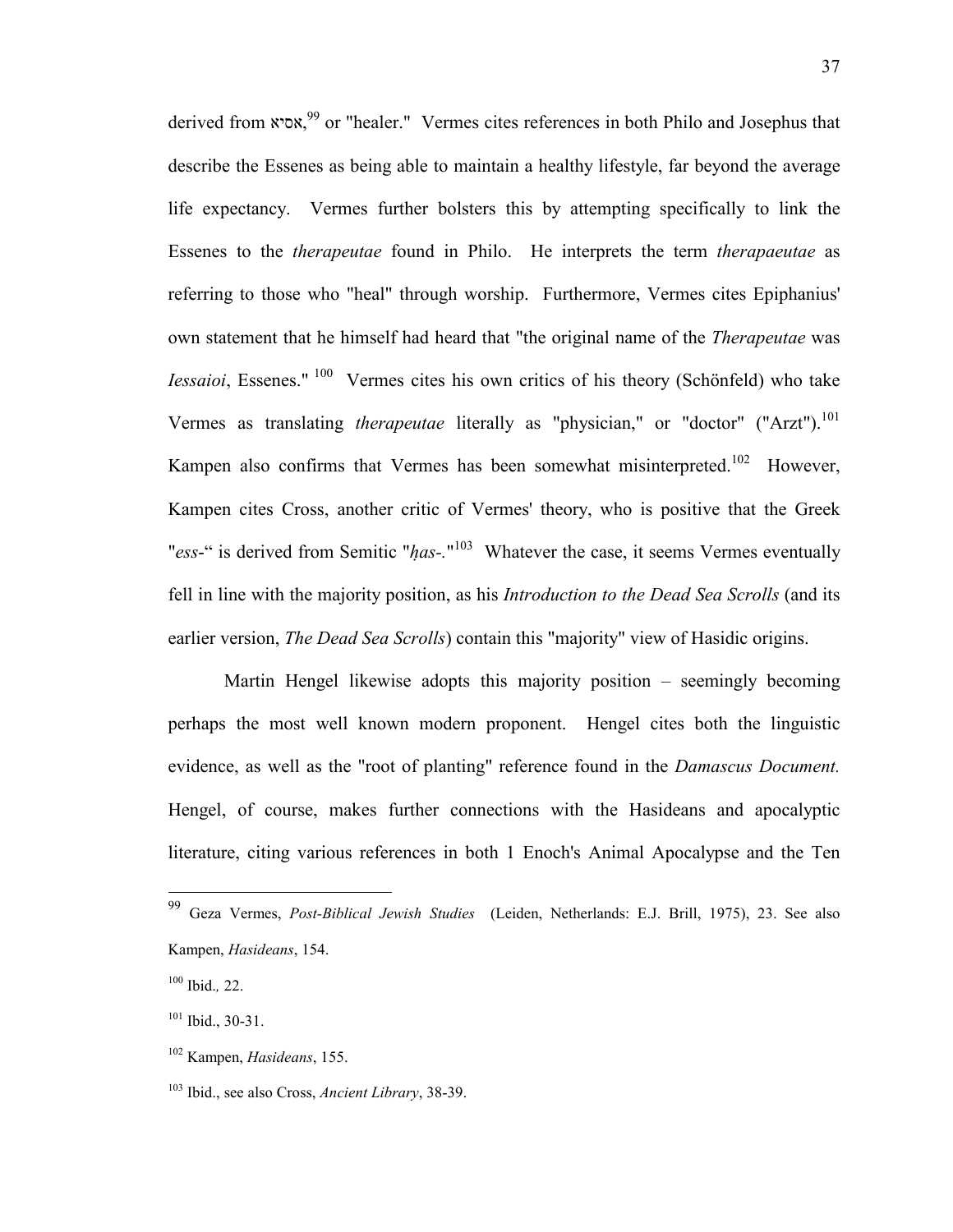Week's Apocalypse as referring to the formation of the Essenes.<sup>104</sup> Hengel borrows much from Plöger, emphasizing that the author of the apocalypses found in Daniel can be counted among the Hasideans.<sup>105</sup> Hengel indeed goes to great lengths in attempting to interpret the earlier apocalypses in Hasidean contexts. However, it should be noted that Hengel believes the Hasideans to be the predecessors of both the Essenes and the Pharisees, as well as countless other unknown sects. This seems to be especially likely, if we are to assume Weber is correct in portraying the Hasideans as a pious social movement. But Hengel places special emphasis on the idea of the Essenes carrying on the distinct lineage of the Hasideans, becoming more of an exclusive group.

As noted, Hengel's theory seems to have become the authoritative view,  $106$  with several subsequent scholars building upon his ideas. However, as always, prominent ideas draw prominent refutations. Most notable among these is Philip Davies' article "*Hasidim* in the Maccabaean Period." Davies makes such a thorough attempt at debunking these theories that Collins himself refers to the pre-Davies portrayals of the Hasideans as "all-embarrassing."<sup>107</sup> Davies does assert that although not a single link of Hengel's "Hasidic hypothesis"<sup>108</sup> can be proven, they are all still very plausible. Despite

<sup>104</sup> Hengel, *Judaism*, 176.

 $105$  Ibid.

<sup>106</sup> Davies, *Sects*, 6.

<sup>&</sup>lt;sup>107</sup> John J. Collins, "Enoch, the Dead Sea Scrolls, and the Essenes: Groups and Movements in Judaism in the Early Second Century B.C.E.," in G. Boccaccini, *Enoch and Qumran Origins*, 345

<sup>108</sup> Davies, *Sects*, 7: 1. The Hasideans were a distinct group; 2. The Essenes descended (based on linguistic evidence) from the Hasideans; 3. The Qumran community were Essenes; 4. The twenty years described in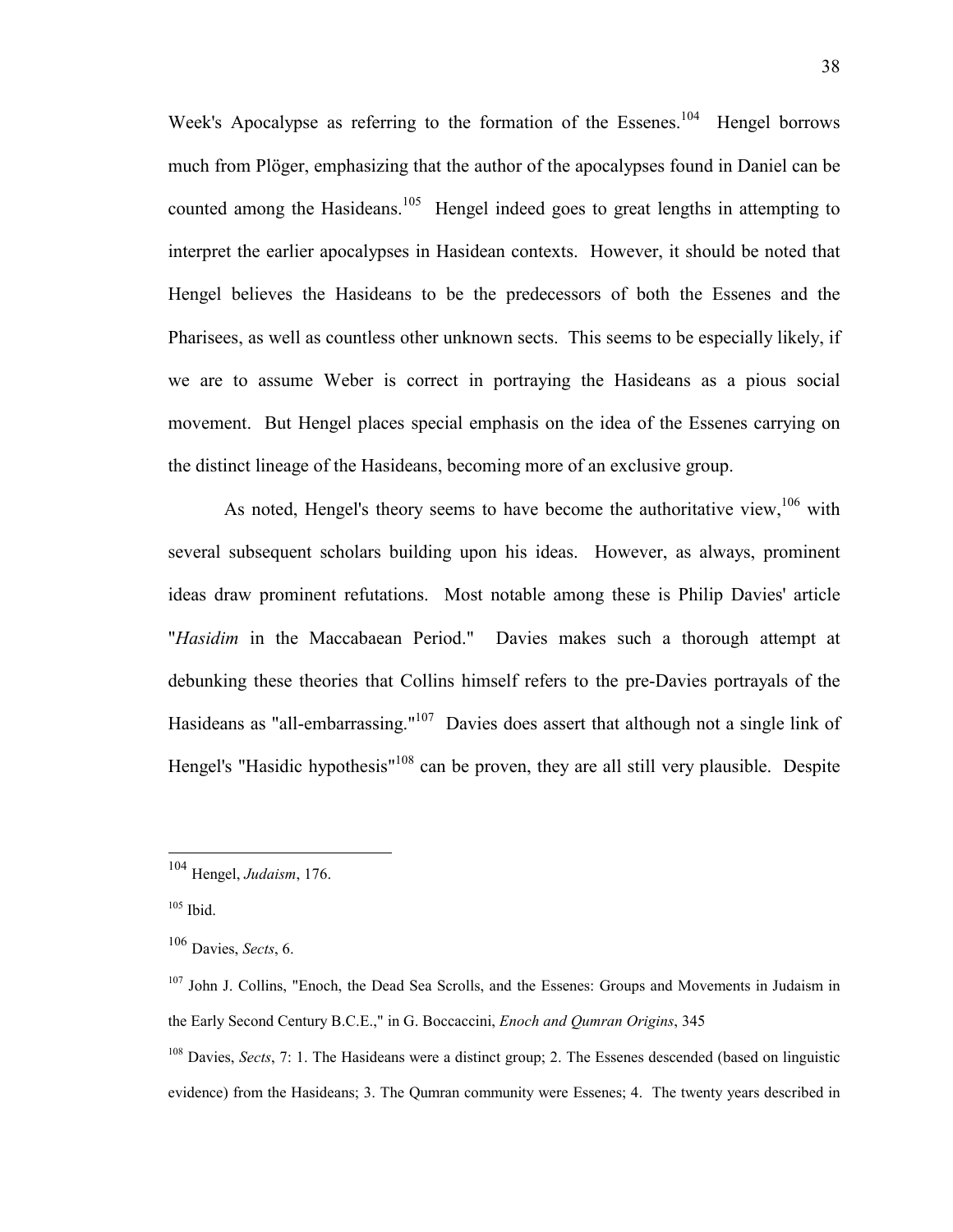such plausibility, as Davies states, "only one assumption needs to be invalid for the entire argument to break down."<sup>109</sup>

 Davies sees particular problems with Hengel's proposed association between Daniel, 1 Enoch, and the Hasideans. He cites several other scholars, including Collins, who propose a possible Babylonian origin for the author(s) of Daniel. Davies does admit that not only did the Qumran community produce apocalyptic literature, but there is certainly a good chance that they were heavily influenced by Daniel. But he also insists that there is no proof what so ever that the Essenes or the Book of Daniel can be associated with the Hasideans. Perhaps the biggest bone Davies has to pick with Plöger's theory (and by proxy Hengel's) is that there is absolutely no reason to base the beginning of the history of the Hasideans on the Book of Daniel.<sup>110</sup> Davies asserts that nowhere in Plöger's work can he find any specific connection to interpret Daniel specifically as a work of the Hasideans. Finally, Davies emphasizes the point that nowhere in the literature attributed to the Hasideans does the term *hasid* even appear. Davies does qualify this as a 'naive' assumption presumably because the term could be a later appellation given after the literature attributed to them had been written. The primary emphasis, then, is on the fact that the majority of characteristics given to the Hasideans are based on literature attributed to them with little evidence of any reason for such an attribution. That is to say, as Davies puts it "the picture is made up almost completely

 $109$  Ibid.

 $\overline{a}$ 

 $110$  Ibid., 9

the Damascus Document are literal; and 5. The Teacher of Righteousness and his followers withdrew in the time of Jonathan.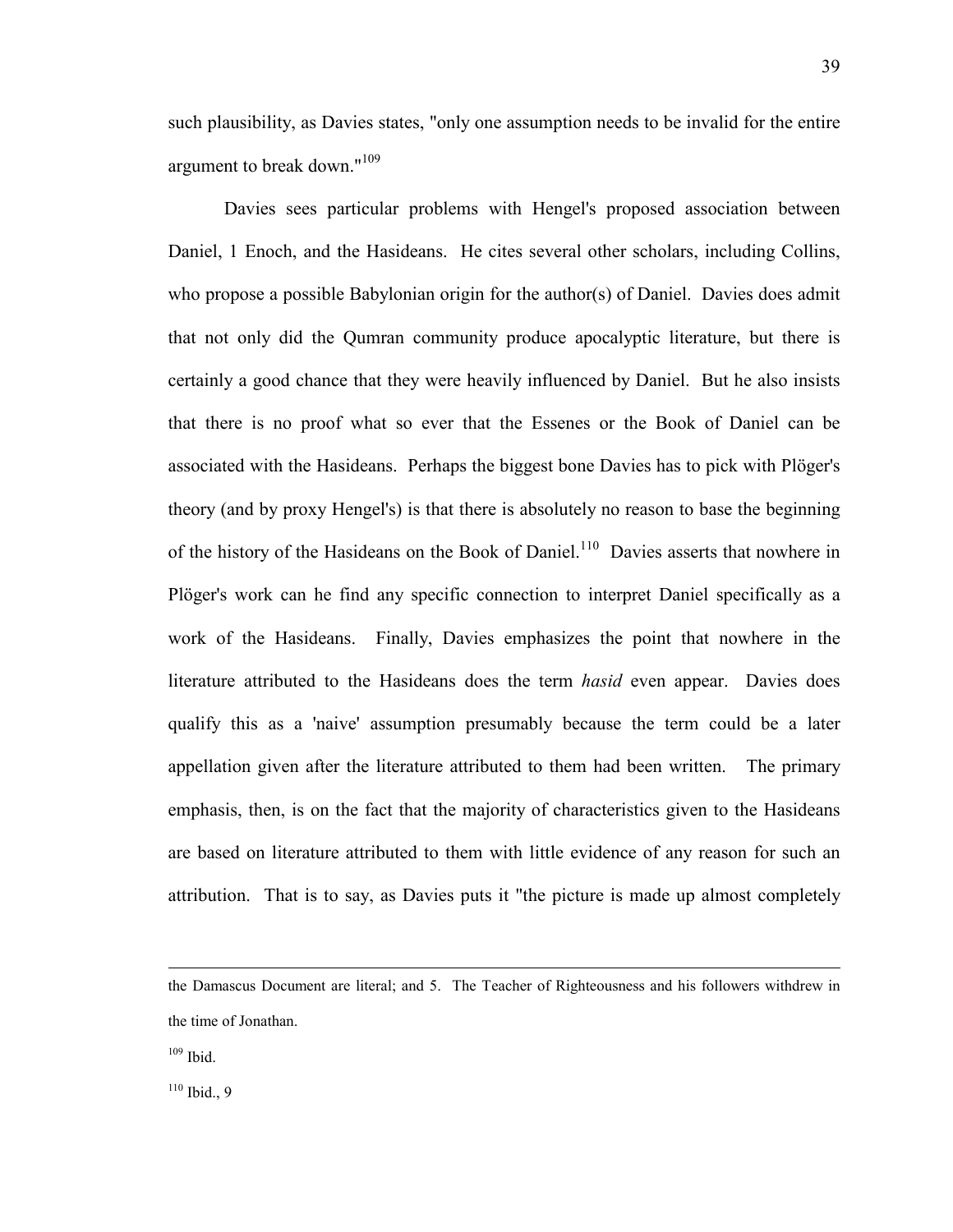from the *assumed products of Hasidic authorship* whose connection with the *Hasidim* must be dubious at best"<sup> $111$ </sup> (Davies' emphasis).

### **Conclusion**:

 If one were forced to pick a side, based on the amount of evidence given, it might seem logical to side with those arguing for a Hasidean-Essene connection.<sup>112</sup> There is a seemingly strong amount of linguistic evidence, as well as a good amount of circumstantial evidence as seen in the Dead Sea Scrolls. This has, of course, for the past twenty-five years, been the case. It was not until Davies' harsh critique of such a theory that modern scholars were taking a more cautious approach in their assumptions. There were, of course, those scholars who still argued for a Hasidean-Pharisee connection, despite Hengel's convincing argument. This was based, more than anything else, on a sociological understanding of human behavior: "this is how the Hasideans acted, and this is how the Pharisees acted."

 However, more often than not, both theories have been recognized as valid. As already stated, scholars since the beginning have seemingly recognized both theories

 $111$  Ibid., 10.

<sup>&</sup>lt;sup>112</sup> There are also those who attempt to reconcile both, with mixed results. See Kurt Schubert, John W. Doberstein, trans., *The Dead Sea Community: Its Origins and Teachings* (New York: Harper & Brothers, 1959), 31-35; Millar Burrows, *Burrows on the Dead Sea Scrolls: An Omnibus of Two Famous Volumes: The Dead Sea Scrolls and More Light on the Dead Sea Scrolls* (Grand Rapids: Baker House Books, 1978), 257; Robert Eisenman, *Maccabees, Zadokites, Christians and Qumran* (Leiden: E.J. Brill, 1983), 15; Horsley, *Bandits*, 27; Lena Cansdale, *Qumran and the Essenes: A Re-Evaluation of the Evidence*  (Tubingen: J.C.B. Mohr, 1997), 77.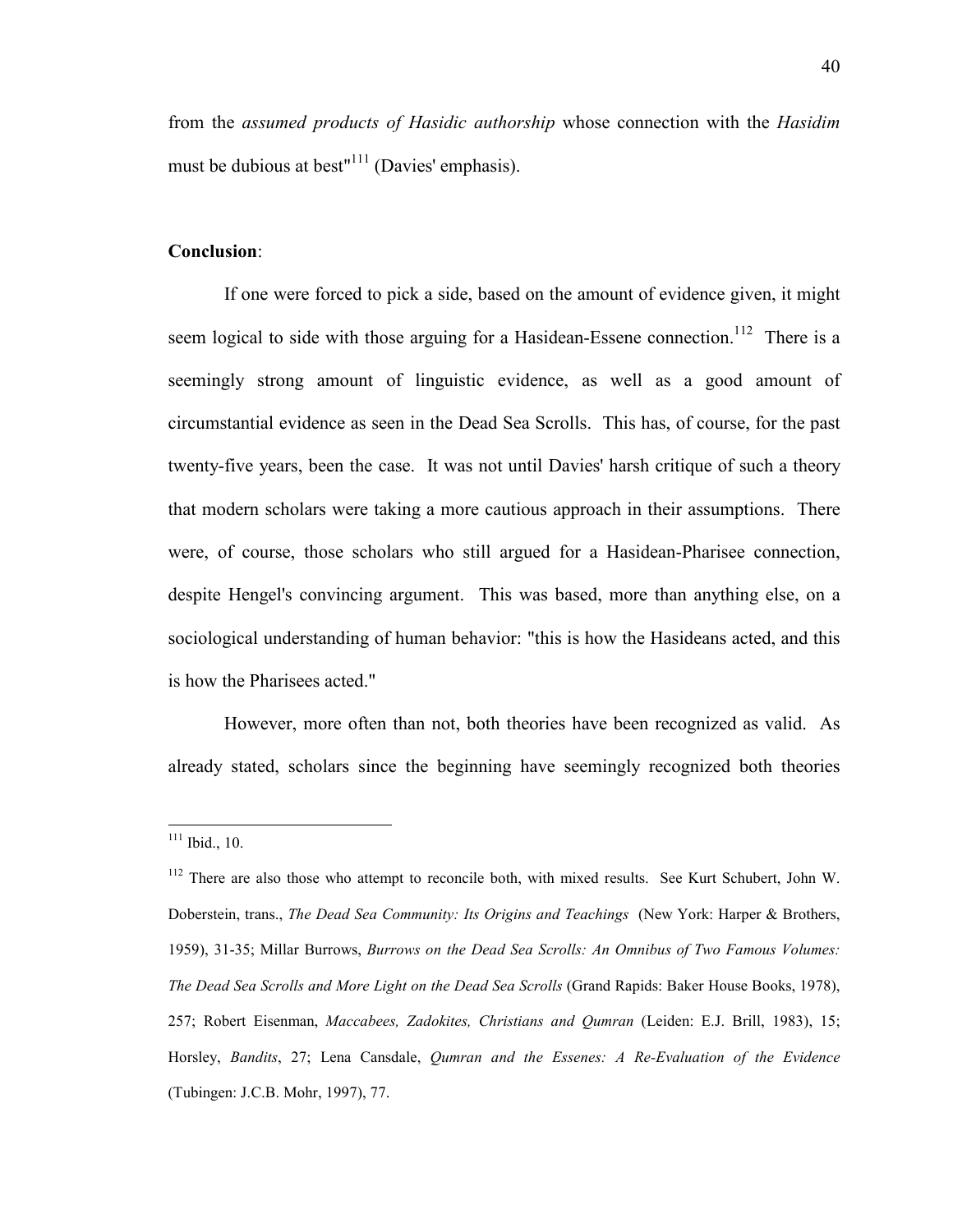simultaneously. Some have simply stated that it is possible that the Hasideans could very likely be the progenitors of both groups, while others will recognize both theories separately, without any attempts at reconciliation between the two. There have, of course, been those particular giants, Wellhausen, Plöger, and Hengel, who have attempted to further one theory over the other. This is not to say that the theories are mutually exclusive. Indeed, they definitely are not. Hengel, as already noted, proposes the Hasideans as the forerunners of not only the Essenes and the Pharisees, but several other unknown sects, as well. If this would be the case, could it not also be probable that the Hasideans themselves had other unknown contemporary sects, as well, who would be just as likely to spawn subsequent sects, as the Hasideans have been theorized to do? It seems just as likely that the Pharisees or Essenes could have spawned from an unknown sect as they could have from the Hasideans (again, assuming the Hasideans truly were a clearly defined group). But, if one were forced to choose between the two famous groups, there certainly is a strong amount of linguistic and circumstantial evidence in favor of a Hasidean-Essene connection – perhaps even more so than a Hasidean-Pharisee connection.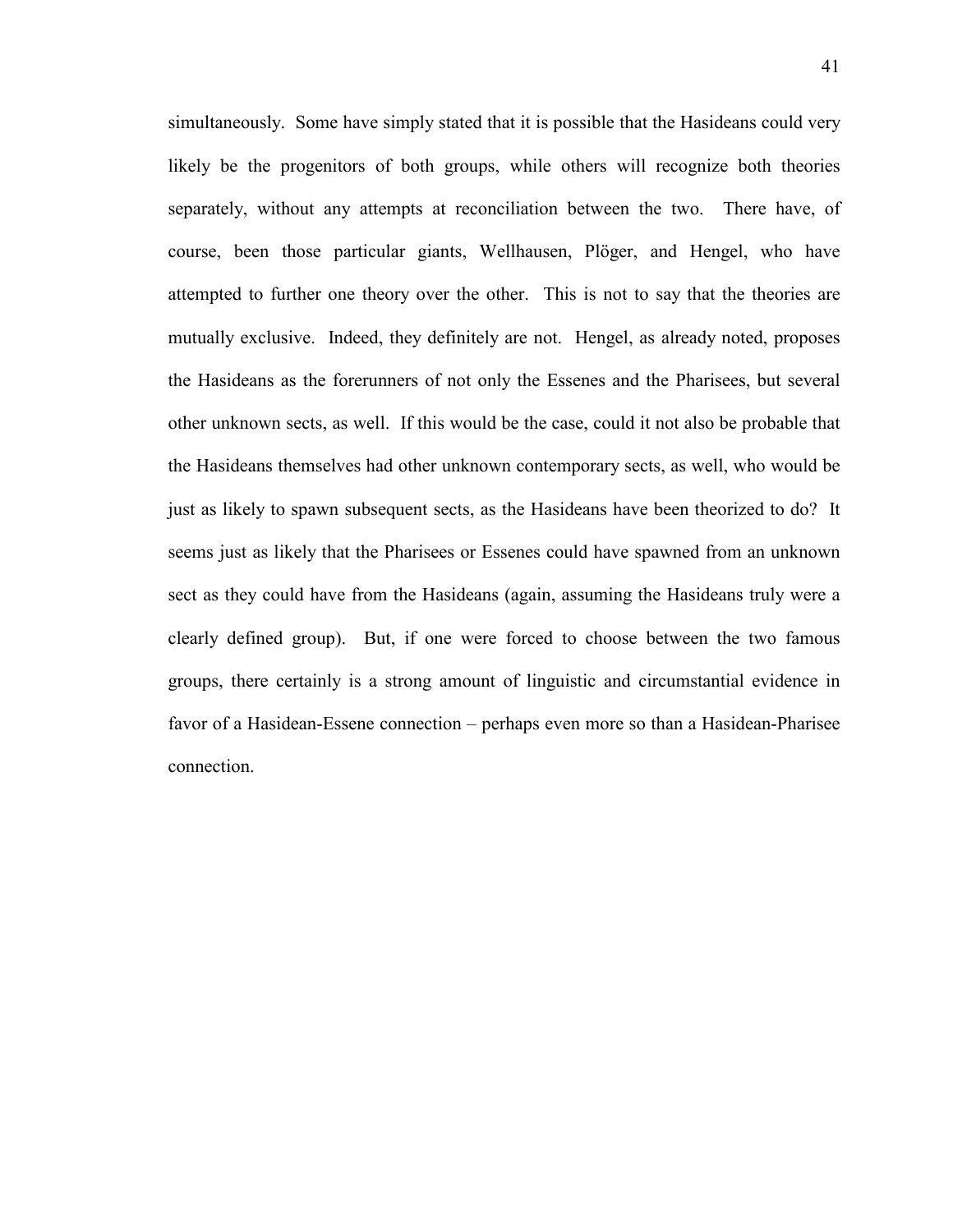#### CHAPTER 4:

#### The Hasideans and the *Hasidim Harishonim*

 Mentions of Hasidim are also found throughout Talmudic literature. More specifically, the Tannaim and their successors often referred to the הראשוני חסידים ם (*Hasidim harishonim*), or the first Hasidim. References to these Hasidim were used anecdotally, to provide examples of Jews going above and beyond the call of *halakhic* law. It should be noted, of course, that both the singular *Hasid*, and the plural *Hasidim*, are used, depending on the anecdote. As the Maccabaean Hasideans obviously pre-date the authors of the Talmud, it would be easy to just assume the Talmudic authors were referring to the Hasidim of 1 and 2 Maccabees. Kampen and Safrai both note that this seems to have been the case for much of the  $19<sup>th</sup>$  century.<sup>113</sup> However, the context of the accounts given in the Talmud are typically devoid of any reference to the Maccabaean revolt, and, indeed, any real context of time at all – most stories simply appear to have happened some time previous to their recording. Exceptions to this include references to Hanina ben Dosa and Honi the Circle-drawer, both of whom are referenced on separate occasions as Hasid in the singular, and both of whom we can generally date.<sup>114</sup> The existence of such references, then, raises two questions: Firstly, are the authors of the

<sup>113</sup> Kampen, *Hasideans,* 188, n. 4, and Shmuel Safrai, "Teaching of Pietists in Mishnaic Literature," *The Journal of Jewish Studies,* Vol. XVI, No. 1 (1965): 16.

<sup>&</sup>lt;sup>114</sup> Büchler places Hanina in the late first century CE, and Honi during the mid-to-late first century BCE. Adolph Büchler, *Types of Jewish-Palestinian Piety from 70 B.C.E. to 70 C.E.: The Ancient Pious Men* (New York: KTAV Publishing House, 1968), 88 and 196, respectively.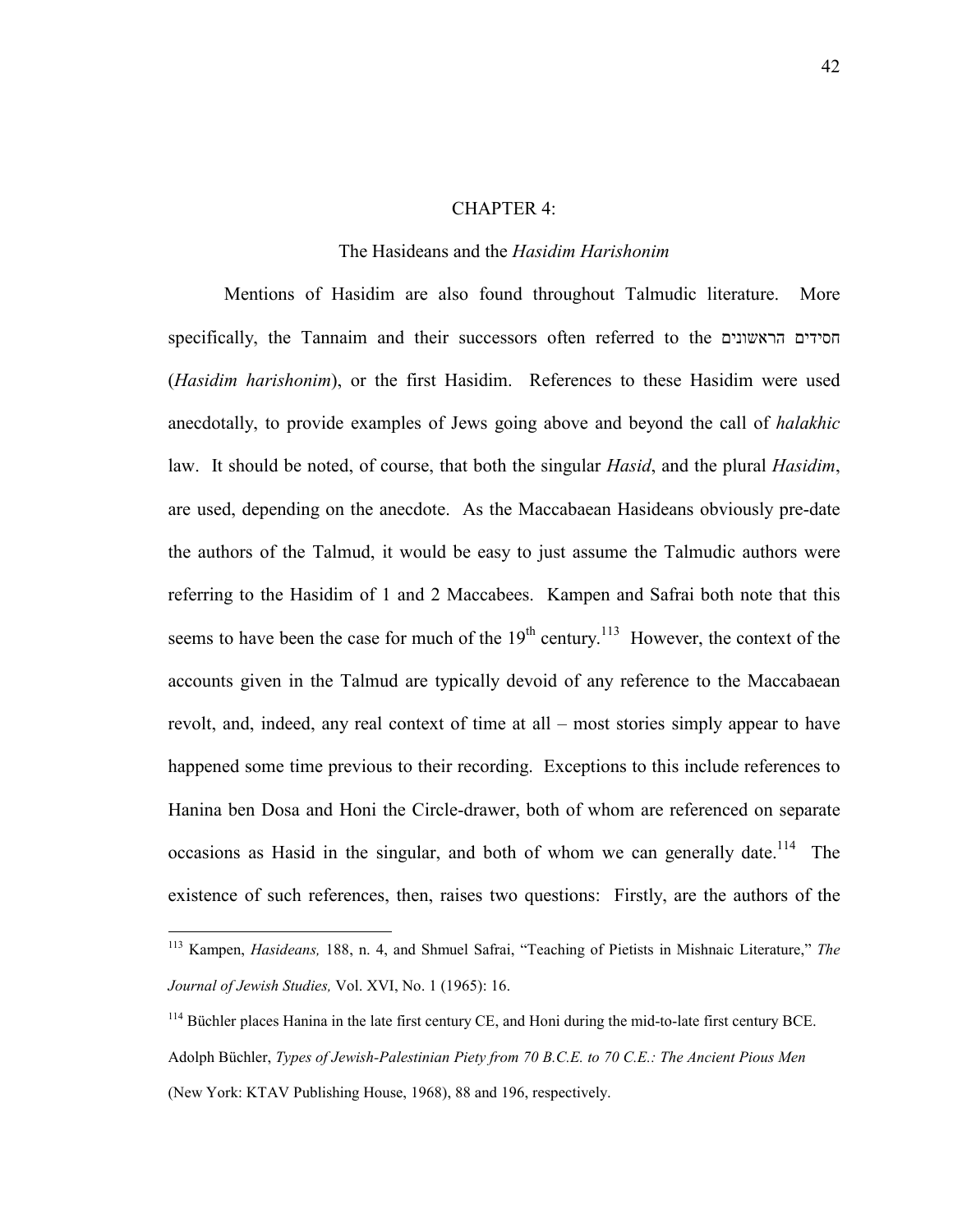Talmud referencing a specific group, like the Hasideans of 1 and 2 Maccabees? If so, can we actually gather a coherent thread of beliefs and teachings to which the members of this group adhere? And secondly, are these Hasidim of the Talmud linked in any way to the Hasideans of 1 and 2 Maccabees  $-$  if not explicitly, then at least by a common tradition? As in the previous chapters, our goal for this one will simply be a brief investigation into the history of scholarship regarding these two questions. Furthermore, we will only be interested in places where the term is used in the plural, as all mentions of *Hasidim* and *Hasid* would require too unwieldy for a short chapter as this.<sup>115</sup>

 Most significant for answering the first question is Shmuel Safrai's article "Teaching of Pietists in Mishnaic Literature" which appeared in 1965 in *The Journal of Jewish Studies.* Safrai attempts to comprehensively compile all mentions of the Hasidim in the Talmud into a single, coherent school of thought. Safrai includes mentions of both *Hasidim harishonim* and various famous rabbis who are also referred to by the adjective "*hasid*." The results are mixed, as we shall see. While he certainly succeeds in highlighting the behaviors of the *Hasidim harishonim* as exemplifying exceptional behavior in regards to the law, Kampen often also highlights the flaws in Safrai's further conclusions regarding a coherent tradition of Hasidic *halakha*.

There is in fact only one mention of the Hasidim in the Mishnah itself, which states that "the early Hasidim used to wait one hour before praying in order to direct their minds toward God."<sup>116</sup> The reference seems rather obscure; especially in light of the fact

<sup>115</sup> Also cited by both Safrai and Kampen, Adolph Büchler's *Types of Jewish-Palestinian Piety from 70 B.C.E. to 70 C.E.: The Ancient Pious Men* provides a comprehensive study of various figures referred to as Hasid in the singular, including Hillel and Honi.

<sup>116</sup> Mishnah Berakhot 5:11.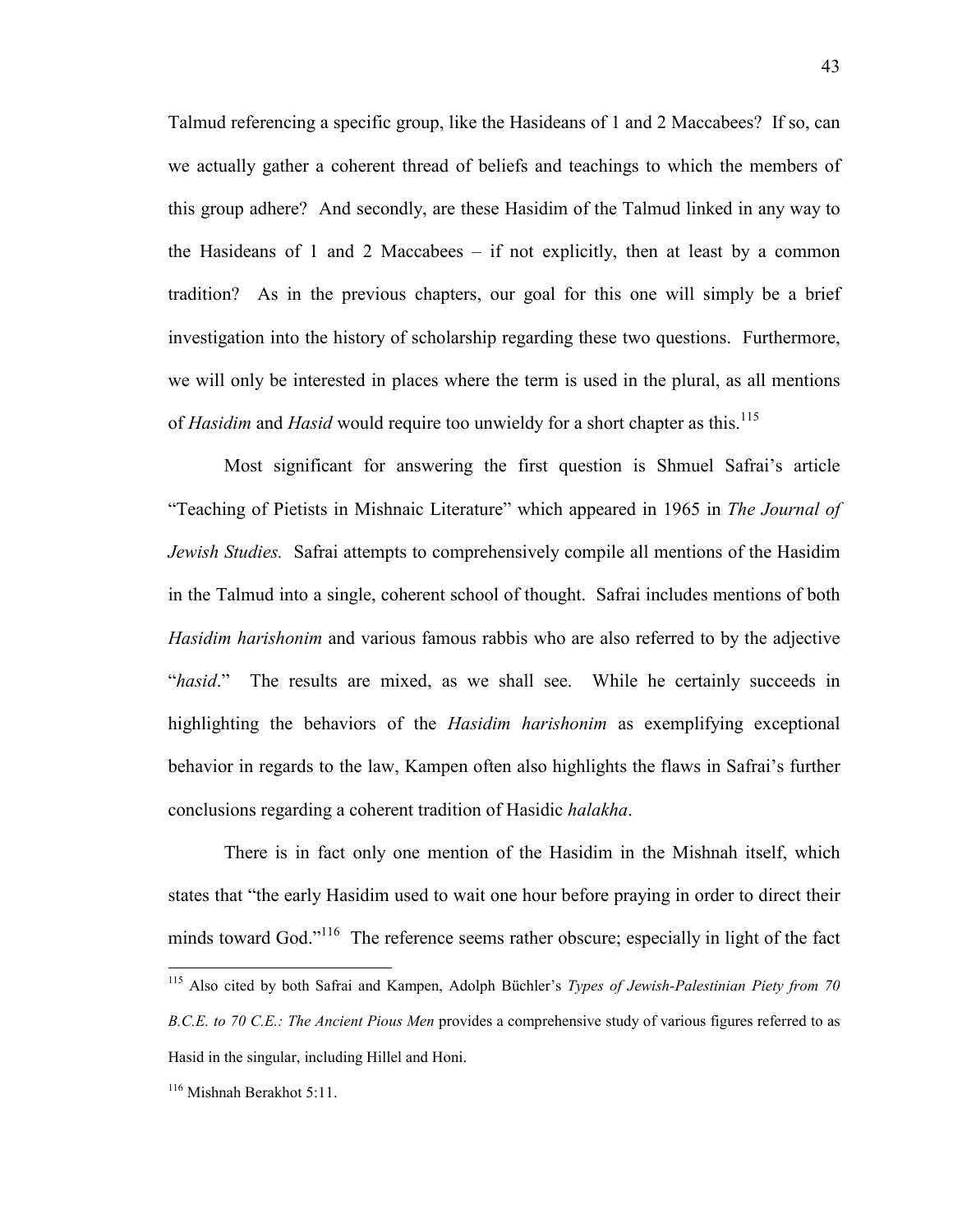that it is preceded by a *halakha* stating that one may only recite the 18 Benedictions, or *tepillah*, with a bowed head. The general consensus, however, seems to be that the authors were intending to show how certain pious Jews simply took extra steps prior to reciting the *tepillah* in the mornings. Safrai makes the assumption that the following sentences also refer to the Hasidim, $117$  while Kampen maintains that one cannot be certain that this is the case.<sup>118</sup> The statement goes as follows: "Even if the king salutes a man he may not return the greeting, and even if a snake was twisted about his heel he may not interrupt his prayer." Assuming that this is indeed a reference to the early Hasidim, then it is most likely again an attempt at showing how such figures went above and beyond their call of duty in fulfilling *halakhic* law. Safrai argues that this is in contradiction with accepted *halakhah* regarding reasons one might interrupt prayer, including both greeting a king and being bitten by a snake.<sup>119</sup> Safrai uses this, in conjunction with other similar instances, as an attempt to a draw a common, Hasidic tradition of *halakha*, which, in some instances, runs counter to the accepted *halakha* found in the Talmud. This is, of course, Safrai's primary goal. Kampen, however, sees Safrai's examples as jumping to conclusions with faulty evidence.<sup>120</sup>

 Further instances in the Talmud which Safrai uses to support his theory include a mention of the early Hasidim in *Niddah* 38. Here, the early Hasidim are described as only having intercourse with their wives on the fourth day of the week, as it is believed that any other day would potentially result in a birth on the Sabbath, thus defiling it.

<sup>117</sup> Safrai, *Teachings*, 28.

<sup>118</sup> Kampen, *Hasideans*, 195.

<sup>119</sup> Safrai, *Teachings*, 28.

<sup>120</sup> Kampen, *Hasideans*, 193.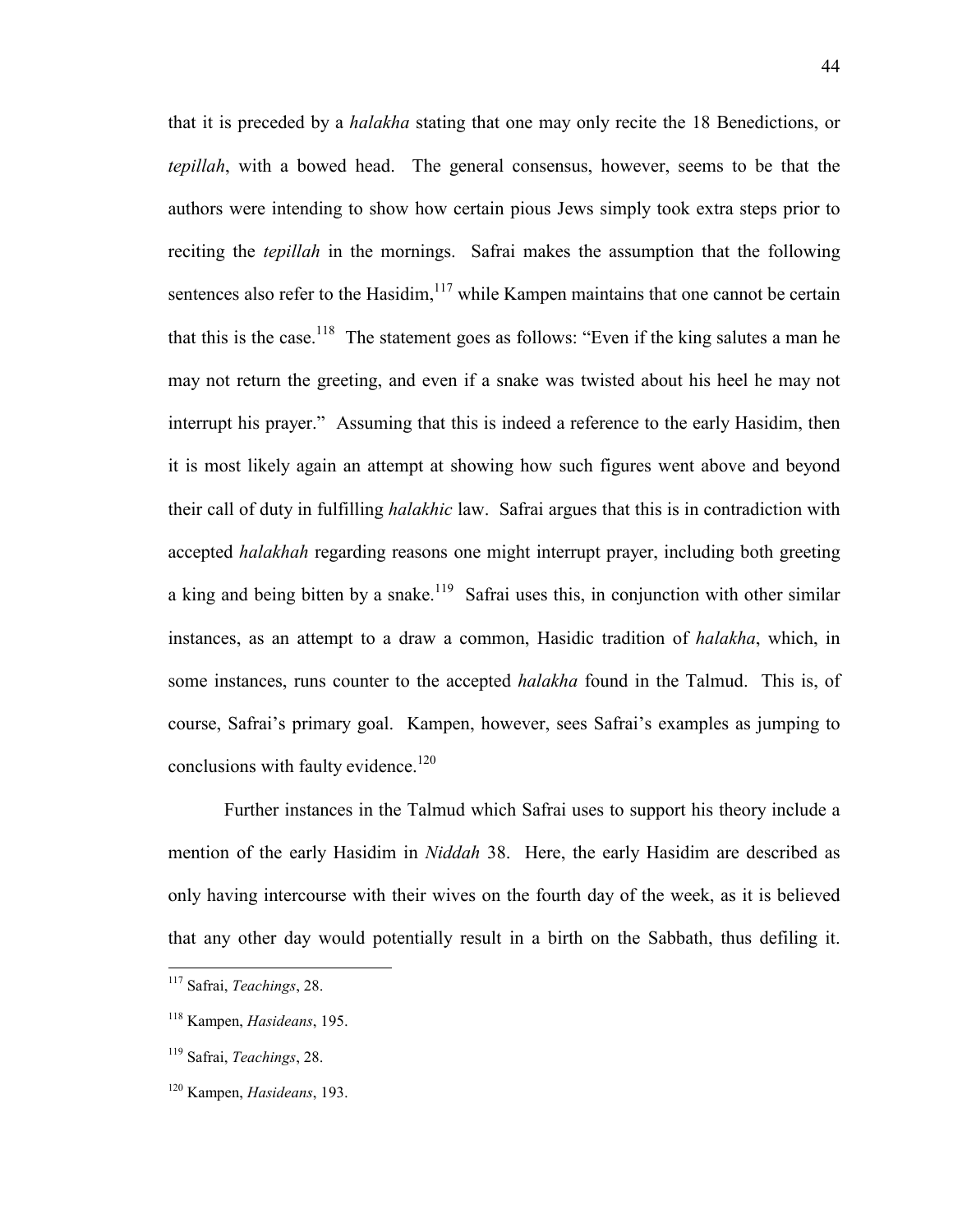Safrai points to various other laws regarding the Sabbath, which approve of intercourse, even on the Sabbath.<sup>121</sup> While Safrai makes the generally agreed upon point that the Hasidim take piety to a further extreme than the average Jew, he also furthers this statement, stating that "hasidic *halakhoth*, then, are not simply the practice of austerity but a *halakhic* tradition which sometimes differs from the prevailing rulings."<sup>122</sup> Safrai combines this with another instance of the early Hasidim refusing to kill snakes and scorpions on the Sabbath, despite *halakhic* law allowing it.<sup>123</sup> In actuality, however, Kampen notes that the quote refers to the spirit of the Hasidim being displeased with those who kill snakes and scorpions on the Sabbath, perhaps implying that the author felt that such actions are "what would have been expected of the Hasidim, even though he makes no claim for an explicit record or memory of their having actually done so." $124$ 

Other instances include a description of the early Hasidim burying thorns and other debris found on their property deep into the ground so as not to cause injuries to others walking through their fields, $125$  and several other related stories dealing with property and injuries, as well as an account of the early Hasidim freely making Nazirite vows, as they wished to make a sin offering, but had no sins for which to make offerings.<sup>126</sup> Clearly, from such references one can see a recurring pattern of a group taking further, extra provisions to fulfill a stricter version of *halakhic* law. While Safrai

<sup>121</sup> Safrai, *Teachings*, 23-24.

<sup>122</sup> Ibid., 25.

<sup>123</sup> Ibid.

<sup>124</sup> Kampen, *Hasideans*, 200.

<sup>125</sup> T. B., Baba Kamma, 2:6.

 $126$  T.B., Nedarim, 10a.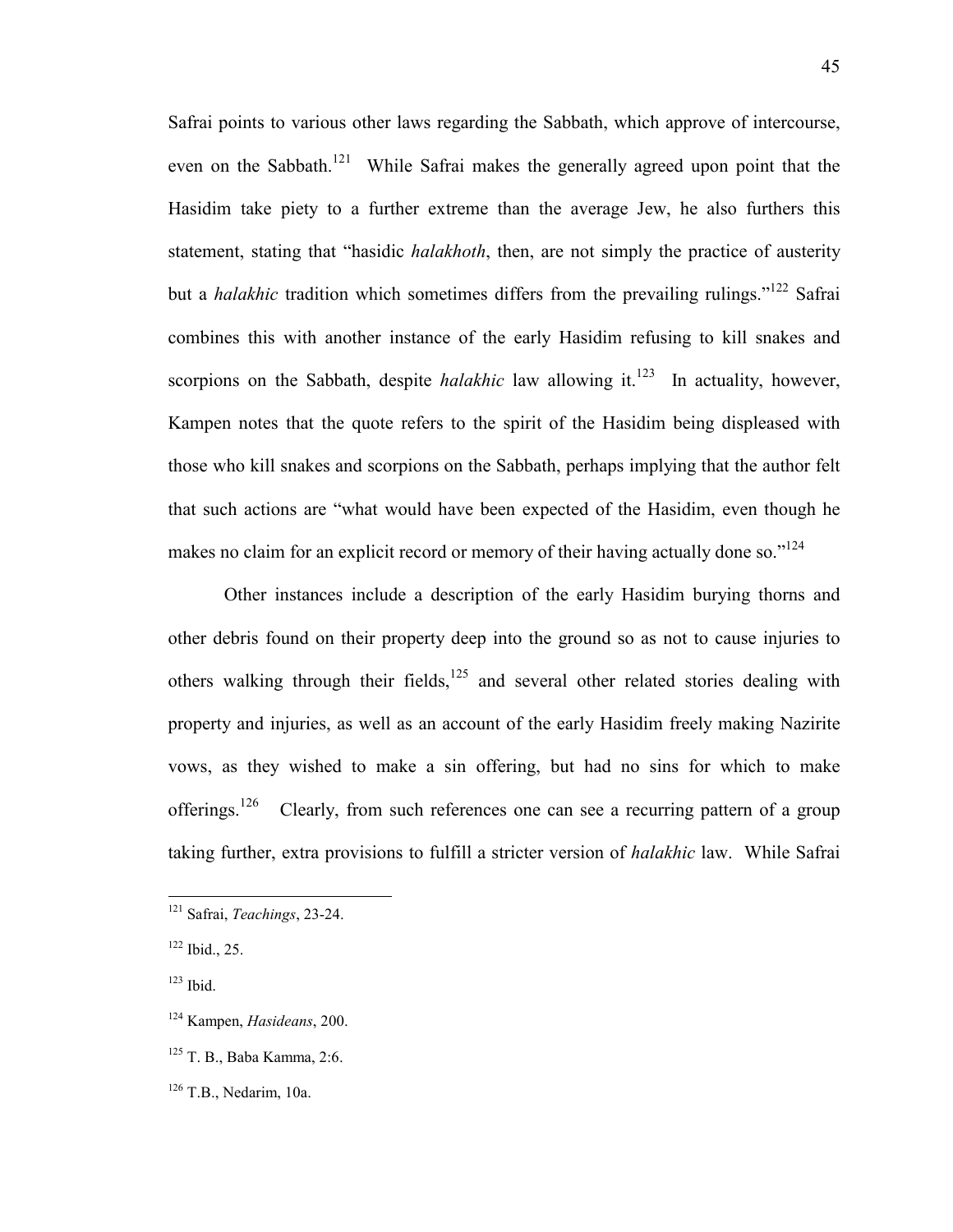tends to argue for a very specific Hasidic *halakha* which runs counter to prevailing *halakha*, it seems that Kampen often has a convincing and logical counter explanation. Kampen notes that while the *Hasidim harishonim* are used as examples of exemplary behavior, they are never used to settle Talmudic disputes,  $127$  which, according to Kampen, puts doubt upon these Hasidim as having a divergent *halakhic* tradition. It seems more reasonable to simply accept that these early Hasidim were used specifically as examples as those going beyond their general call of duty in regards to *halakhic* law. Furthermore, one might even be able to argue that, like the use of  $A\sigma\phi\alpha\omega$  in 1 and 2 Maccabees, the frequent recurrence of *Hasidim harishonim* is used to denote a specific group held in mind by the authors. Thus, a valid argument could be made favoring the *Hasidim harishonim* found in the Talmud as a distinct group with a defined interpretation of *halakha*.

Even if this argument is granted, however, this still leaves the second question: whether or not these Hasidim are the same as the Hasideans found in 1 and 2 Maccabees. As already noted above, this seems to be the accepted theory through the  $19<sup>th</sup>$  century. Indeed, Kohler's entry on the Essenes in the Jewish Encyclopedia openly accepts such a connection, with little to defend it. $128$  It is not until the mid-twentieth century that the accepted theory begins to receive some doubt. By 1957, L. Jacobs' article on the progression of the use of the term "*hasid*" posits that the Hasideans of 1 and 2 Maccabees *may or may not* be the same as the *Hasidim harishonim*. <sup>129</sup> This is perhaps a negligible

<sup>127</sup> Kampen. *Hasideans*, 206.

<sup>128</sup> Kaufmann Kohler, "Essenes" in *Jewish Encyclopedia*, vol. 5, 1903., 224-31.

<sup>129</sup> L. Jacobs, "The Concept of Hasid," *Journal for Jewish Studies* vol.VIII, no. 4 (1957): 147.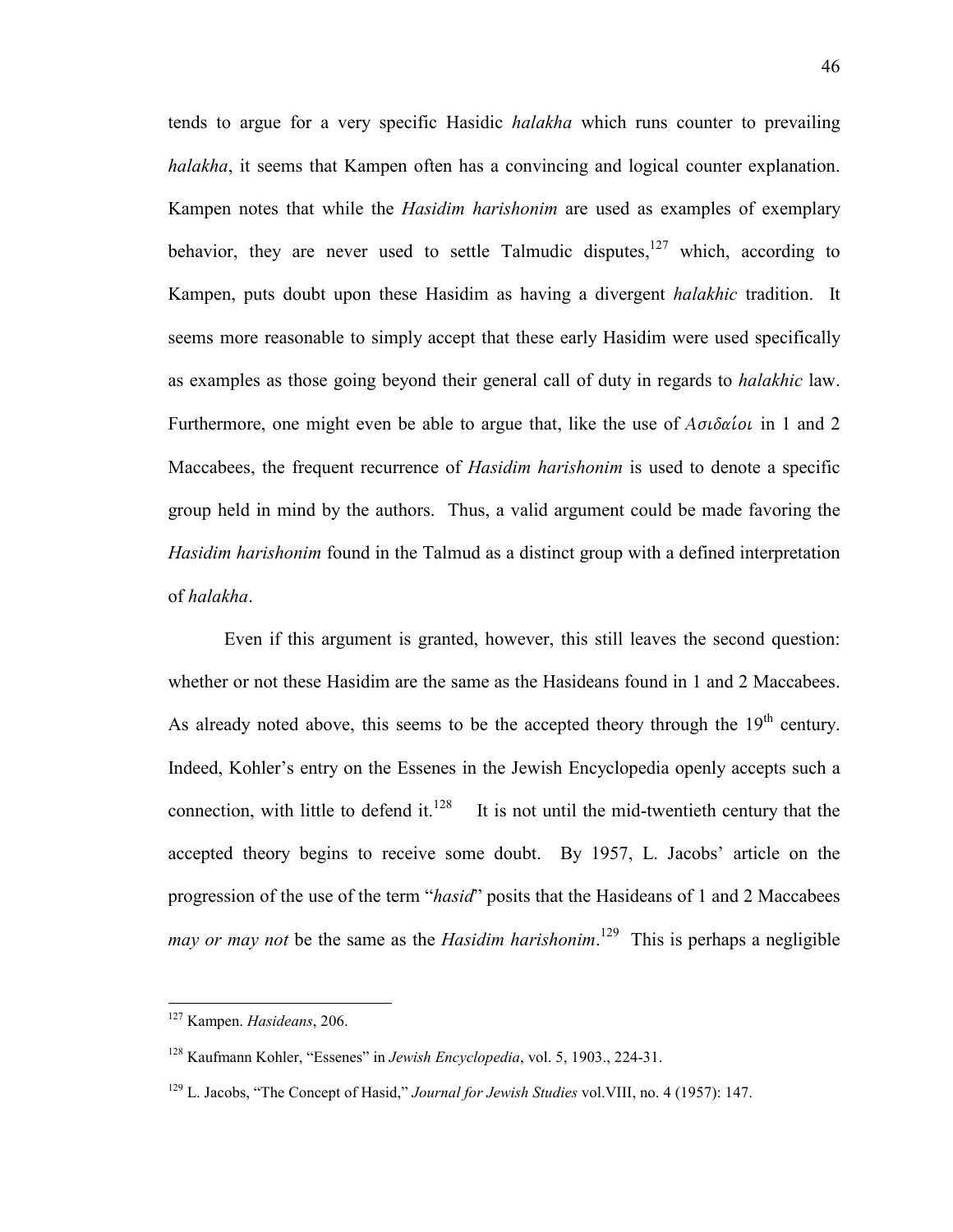step; but while Jacobs examines the term as it is found in both the books of the Maccabees and the Talmud, he is reluctant to positively relate the two. Jacobs concludes his essay by furthering his "maybe" statement by noting that even if the two groups are the same, they are certainly no longer in existence by the Tannaitic period.<sup>130</sup> By 1964, Safrai concludes his essay by giving some credence to our previously discussed Hasidean-Pharisee theory, and noting that *perhaps* the Talmudic Hasidim evolved out of a specific group within the Pharisees, who themselves were descended from the political Hasideans of the Maccabaean revolt.<sup>131</sup> More specifically, these Hasidim had their own *halakhic* practices and literature as a subgroup among the Pharisees. However, it should be noted that Safrai's attempt at determining a coherent Hasidic ideology is qualified with Safrai's belief that such ideology did not develop until after the Maccabaean revolt, and prior to the Tannaitic period; thus, even for him the *Hasidim harishonim* are not necessarily the exact inheritors of the Maccabaean Hasidean tradition. Eventually, Safrai explains, "the term 'Hasid' became blurred and was used simply as a *soubriquet* for scholars of an austere attitude towards *halakha*."<sup>132</sup> Kampen's book is the most recent to examine the topic. In one of the few places where Kampen does agree with Safrai, as well as Jacobs, he states that there is *at least* a possibility that the Hasidim referred to in the Talmud originated with the Hasideans found in the books of the Maccabees.<sup>133</sup>

As stated above, it can at least be theorized that the *Hasidim harishonim* represent a distinct group within Talmudic literature. Moreover, it can be agreed upon that they

<sup>&</sup>lt;sup>130</sup> Jacobs, "Concept," 153.

<sup>&</sup>lt;sup>131</sup> Safrai, "Teachings," 33.

 $132$  Ibid.

<sup>133</sup> Kampen, "Hasideans," 206-207.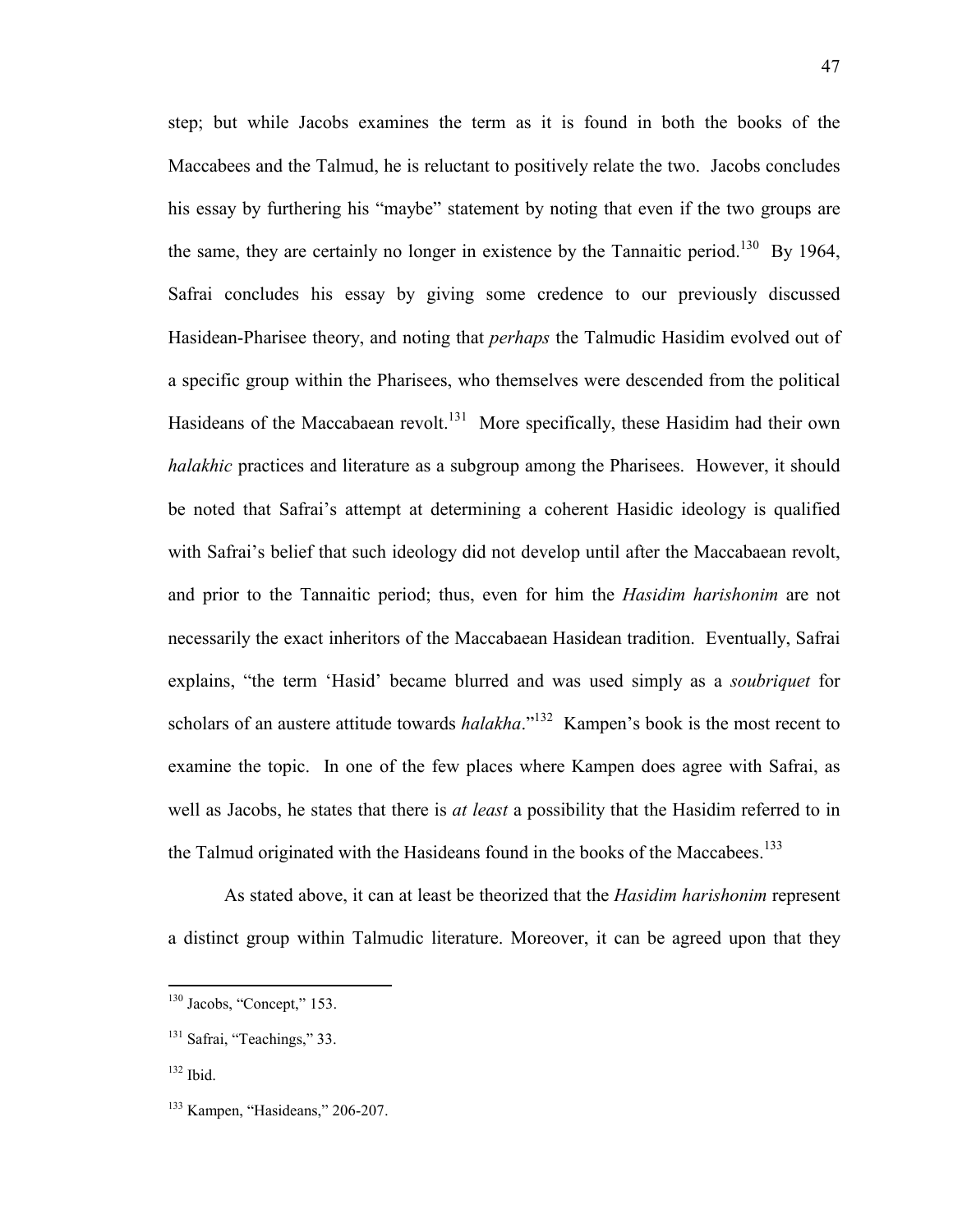were commonly referenced throughout the Talmud as Jews who took a stricter interpretation of *halakha*. But, other than the similarity in name, there is no obvious connection between the *Hasidim harishonim* of the Talmud and the Hasideans of 1 and 2 Maccabees. While on the one hand we know much about the *halakhic* practices of the *Hasidim harishonim*, on the other, we know very little about the Hasideans. One could easily argue that the term "pious" could be used to describe any given Jewish sect. Name alone does not connote a connection. However, this does not completely rule out the possibility. Even though there is only a name in common, there is no specific evidence pointing to the impossibility of a connection. Thus, Jacobs, Safrai, and Kampen are right to leave open the possibility of a gradual transition of the name to define a specific political and religious party, to that of a generic term referring to the practices of a former group.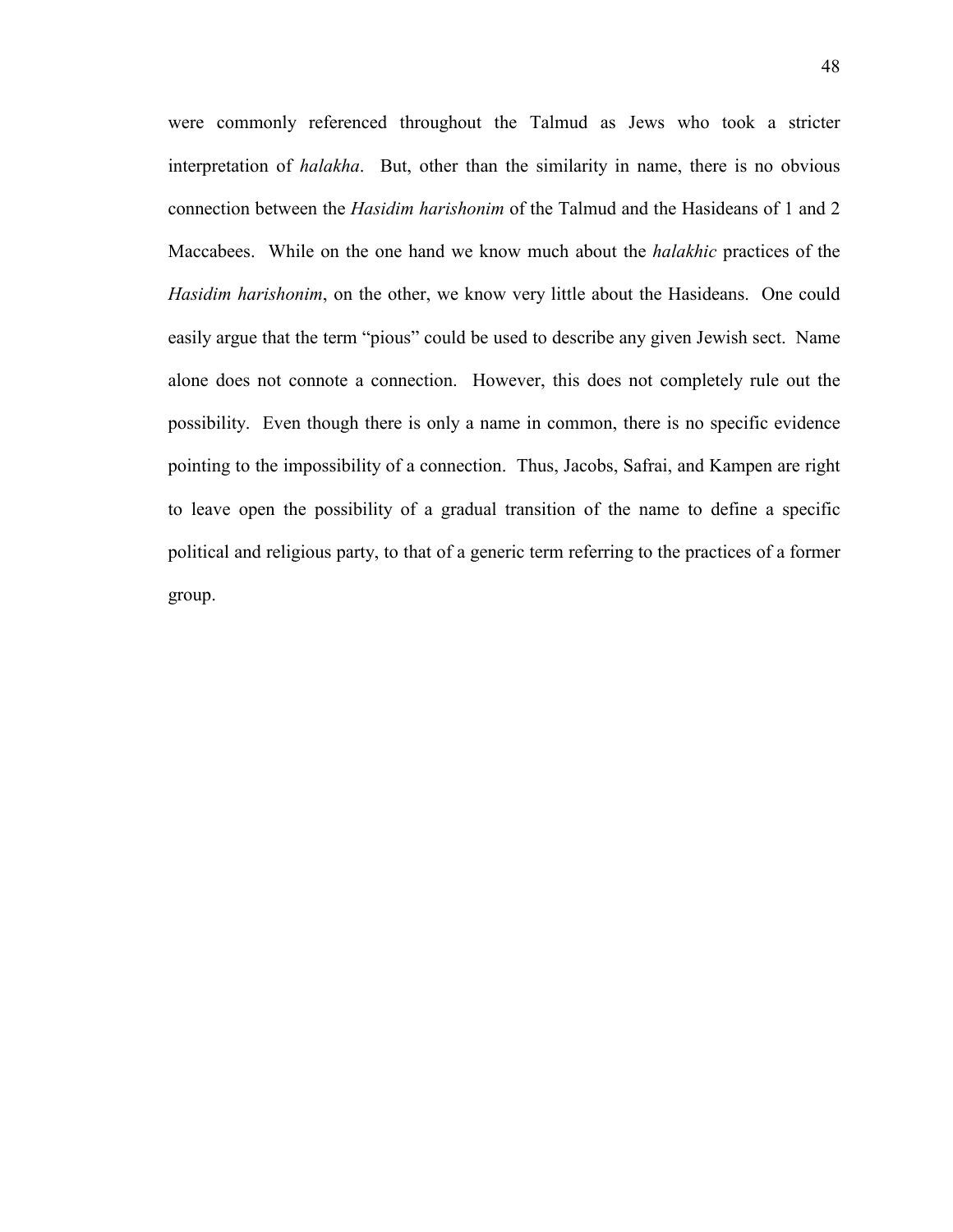#### CHAPTER 5:

### Conclusion

 From the outset, our goal was to find answers for those two stated questions: "Who were the Hasideans?" and "What became of them?" Primarily, our interest focused on the history of debate in regards to answering those questions. In regards to the first question, it can at least be agreed upon that the Hasideans were almost certainly a distinct group, based solely on the fact that their title is transliterated from Hebrew to Greek, instead a Greek *translation* of the Hebrew. Whether this is a solid sect versus a larger social movement is left unanswered, but the textual evidence lends some credence to the former. Clearly, they were a group concerned with defending their right to practice their religion. While this can also be said of the Maccabaean party in general, there is certainly some mark of distinction between the two groups. Some particular characteristic warranted the title the "Pious" over the rest of the Maccabaeans. Some have posited that they were a group of "pacifists" (again, used not in the strictest of senses<sup>134</sup>), who attempted to isolate themselves from oppression by removing to the desert – although this might be a case of conflating two separate references based on textual proximity. This is bolstered, though, by the Hasideans apparent appeasement upon the appointment of an Aaronid priest. Regardless of their hypothesized pacifistic tendencies, all scholars can agree on the Hasidean's effectiveness in the war effort upon joining the Maccabaean revolt. The text clearly shows a turn in favor of the Maccabees immediately following the joining of the Hasideans. This is furthered by the

 $134$  See above on page 6, n. 3.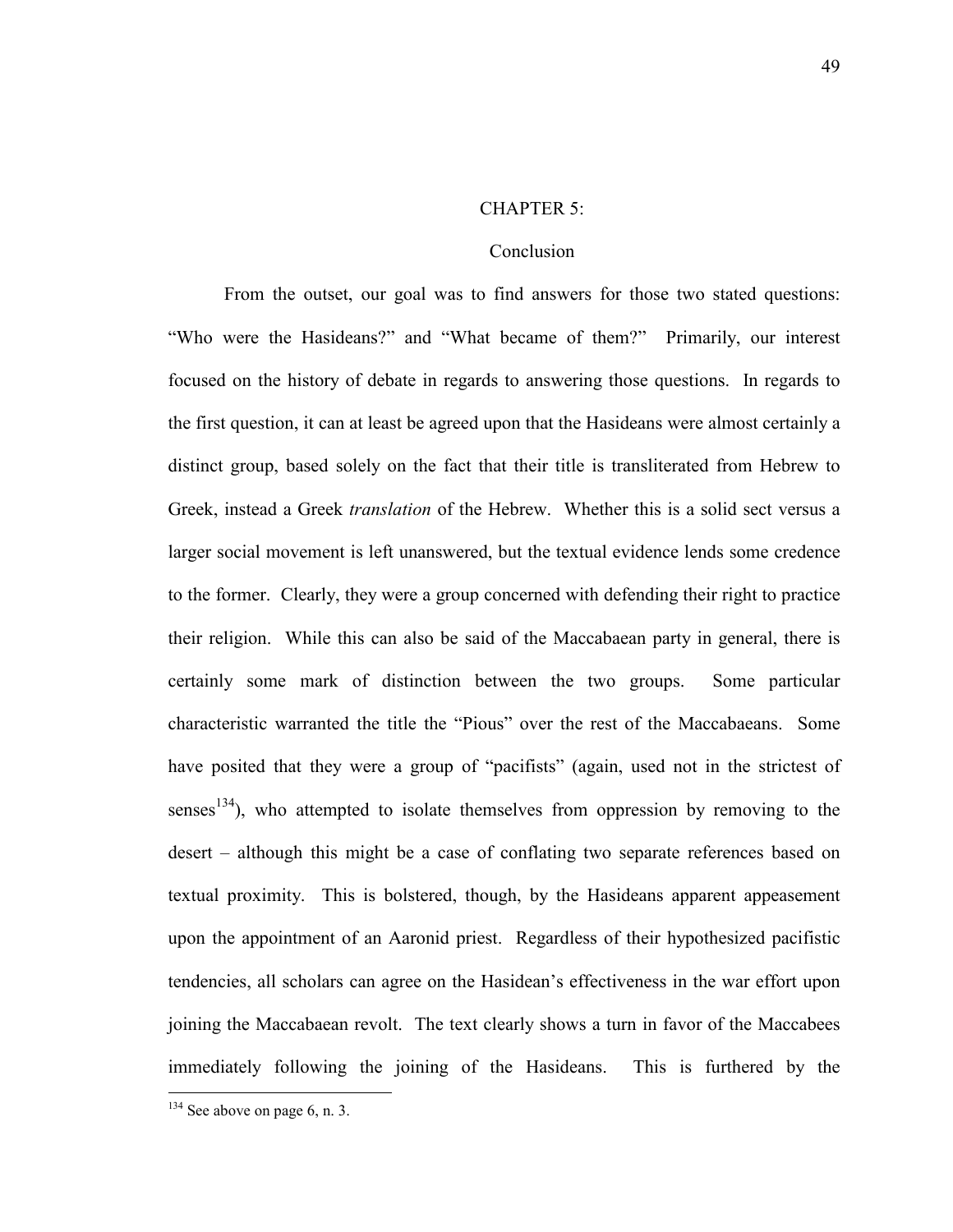interpretation of the description of the Hasideans as "mighty warriors." If this is the case, then one might easily interpret the fighting prowess as that which distinguishes them from the Maccabaean party itself. However, this again does not explain their name, nor would such a definition give credence to either theory regarding what became of the Hasideans.

 Unfortunately, the name "the Pious" creates more questions than it answers. It tells nothing of their personal theology, beliefs, or practice – things that would most likely lend them their name. The scant actual references can be summed up in the above statements. Scholars are thus left to imagine such habits and beliefs by comparing the evidence from 1 and 2 Maccabees to such features of better-known, later sectarian groups. Thus, in the mid-to-late  $19<sup>th</sup>$  and early  $20<sup>th</sup>$  centuries, scholars such as Wellhausen, Schürer, and Weber began to read into the descriptions of the Hasideans the features of the Pharisees. For one, Wellhausen saw connections between the Hasideans anti-Hellenistic tendencies and those of the Pharisees – particularly in the opposition of the Pharisees to the pro-Hellenistic Sadducees. On the other hand, Weber proposed a more general social movement, which potentially spawned more groups.

 Other scholars attempted to link the Hasideans with those *Hasidim harishonim* found in the Talmud. As the Talmud, and Rabbinic Judaism in general, is considered the successor to Pharisaic Judaism, the implication in such a connection would be that the Tannaitic authors of the Talmud regarded the "early Hasidim" as inspirations. These Hasidim obviously being prior to the Tannaim, it would then be assumed that the early Hasidim would have to be Pharisees, or perhaps the Hasideans. The attempt at a connection was two-fold: to link the *Hasidim harishonim* to the Hasideans of 1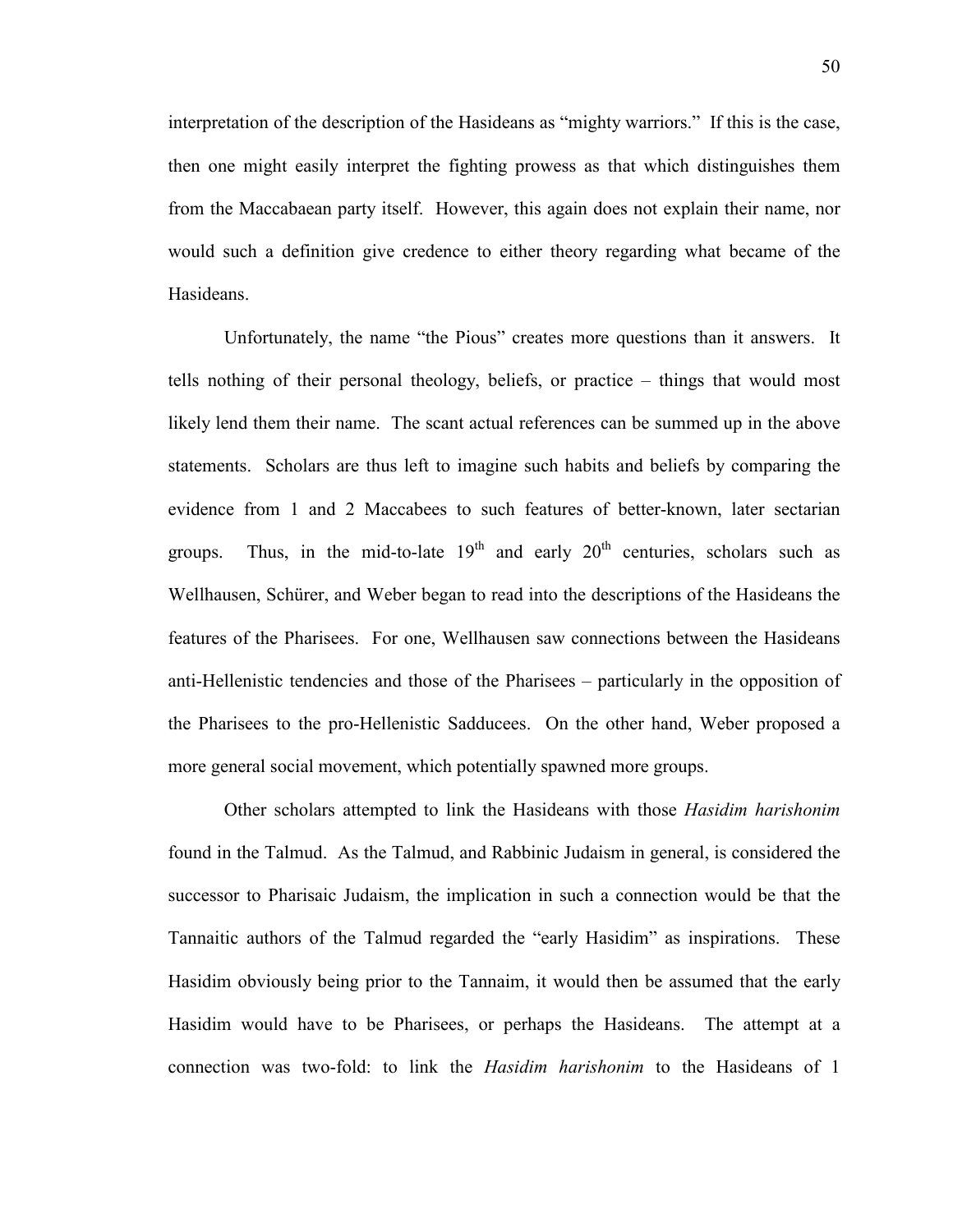Maccabees, and to determine a coherent belief system which could be used to distinguish the Hasideans as a distinct group. This, as we saw, turned up inconclusive results.

Likewise, at the same time Pharisee models were being proposed, so too were those of the Essenes. The earliest scholars noted potential linguistic similarities between the Hasideans and the Essenes, both in Aramaic and Greek. Secondly, scholars found similarities between the Hasideans presumed retreat to the desert and the Essenes own removal to the desert. For the next half century, scholars could be found who either divided themselves on the subject, or accepted both theories. It was not until the discovery of the scrolls at Qumran that an argument for an Essene model gained more traction. Once a connection between the Qumran community and the Essenes had been established, scholars were able to use evidence from Qumran in bolstering their claims for Hasidean origins. Modern scholars such as Black, Vermes, Cross, and VanderKam all noted the dates given in the Damascus Document corresponded to the supposed dates of the rise of the Hasideans. Apocalyptic literature also provided evidence. Texts found both in and outside of Qumran provided scholars with even more food for speculation. Both Plöger and Heaton read the apocalypses in Daniel as veiled references to the Hasideans, an idea which Hengel took and furthered.

 It was Philip Davies' scathing criticism of the Essene hypothesis, however, that resulted in a greater reluctance to associate the Hasideans completely with any group. Davies emphasized the fact that there is no concrete connection between the two, only small numbers of apparently too-good-to-be-coincidental links. Davies also noted the habits of scholars to overlay the personalities of the later sects onto the Hasideans in their zeal to prove a connection.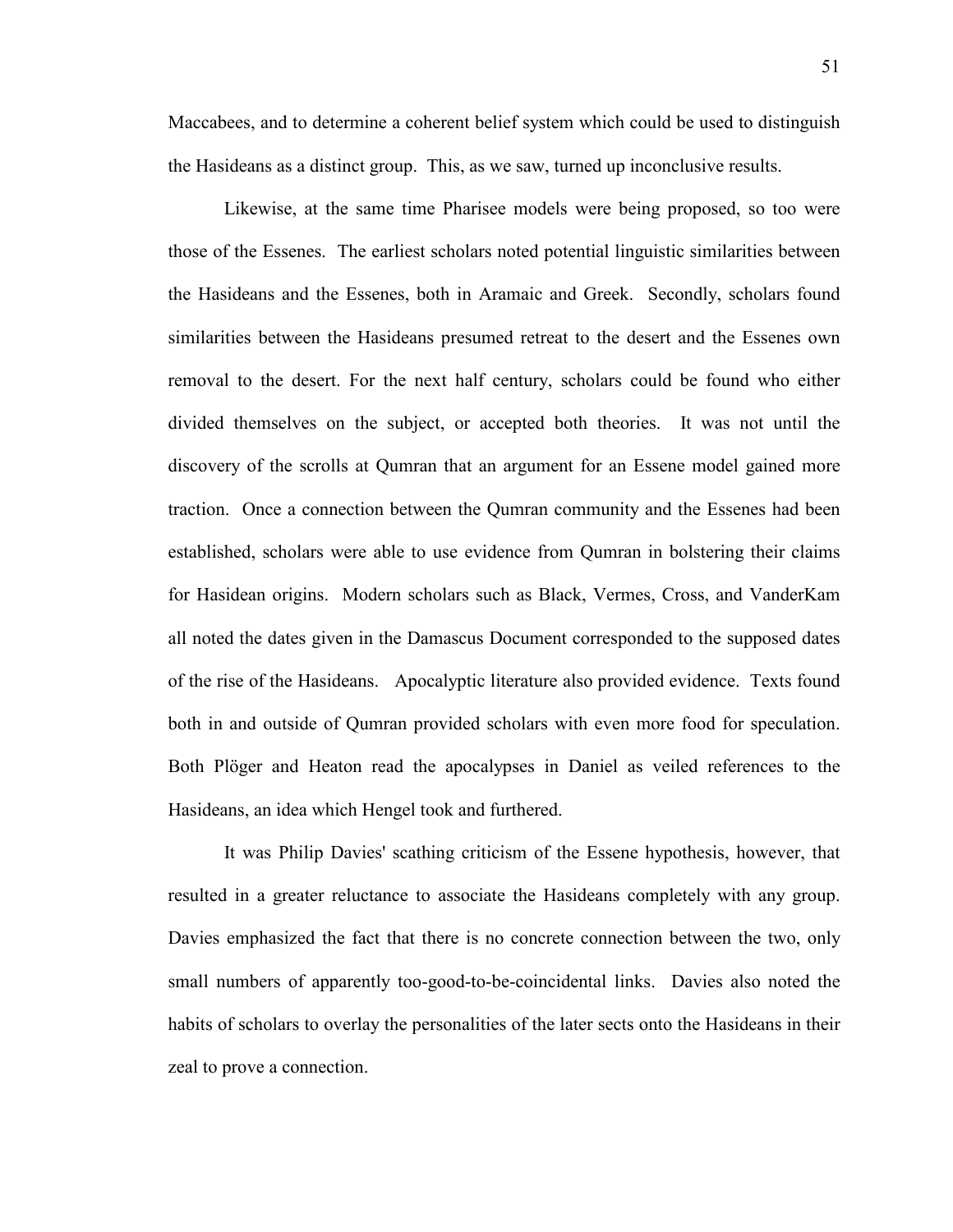While many modern scholars will agree with Davies that past attempts at making connections between the groups were perhaps overzealous (see the quote from Collins above in Chapter 3, page 36), this has not necessarily deterred scholars since Davies to continue speculating. As already noted, Kampen's own study – the modern source par excellence on the topic of the Hasideans – sided with a Pharisaic model. Kampen certainly bases this on both the motives of the author of 1 Maccabees, and his potential sympathies with the Pharisees, and furthermore, that the Hasideans were acting in a similar manner in regards to the Seleucid state as the Pharisees were to the Hasmonean state. Kampen also takes into consideration the *Hasidim harishonim*, as we saw above, people clearly respected by the authors of the Talmud, who were themselves inheritors of the Pharisaic tradition. However, it seems again that this is still a result simply overlaying too much personality of the later group onto the Hasideans. Kampen, despite making a very convincing and even plausible argument, is still falling into the trap that Davies warned against. Secondly, one could argue that the dislike for and separation from the Hasmoneans that the Pharisees espoused could also be said of the Essenes. Yes, the similarities that Kampen makes are striking, but there is no concrete evidence. There is no Talmudic text specifically stating "the *Hasidim harishonim* are the same men referred to in 1 Maccabees." Likewise, there is no proto-Pharisaic text stating "We intend to separate ourselves from the Hasmoneans, just as our predecessors did from the Hellenistic supporters of the Seleucids."

One might argue that agnosticism is the most prudent choice. It probably is. But if one were simply examining face value evidence, an Essene hypothesis might be the more valid. Again, while not explicit, we have seen that the dates given for the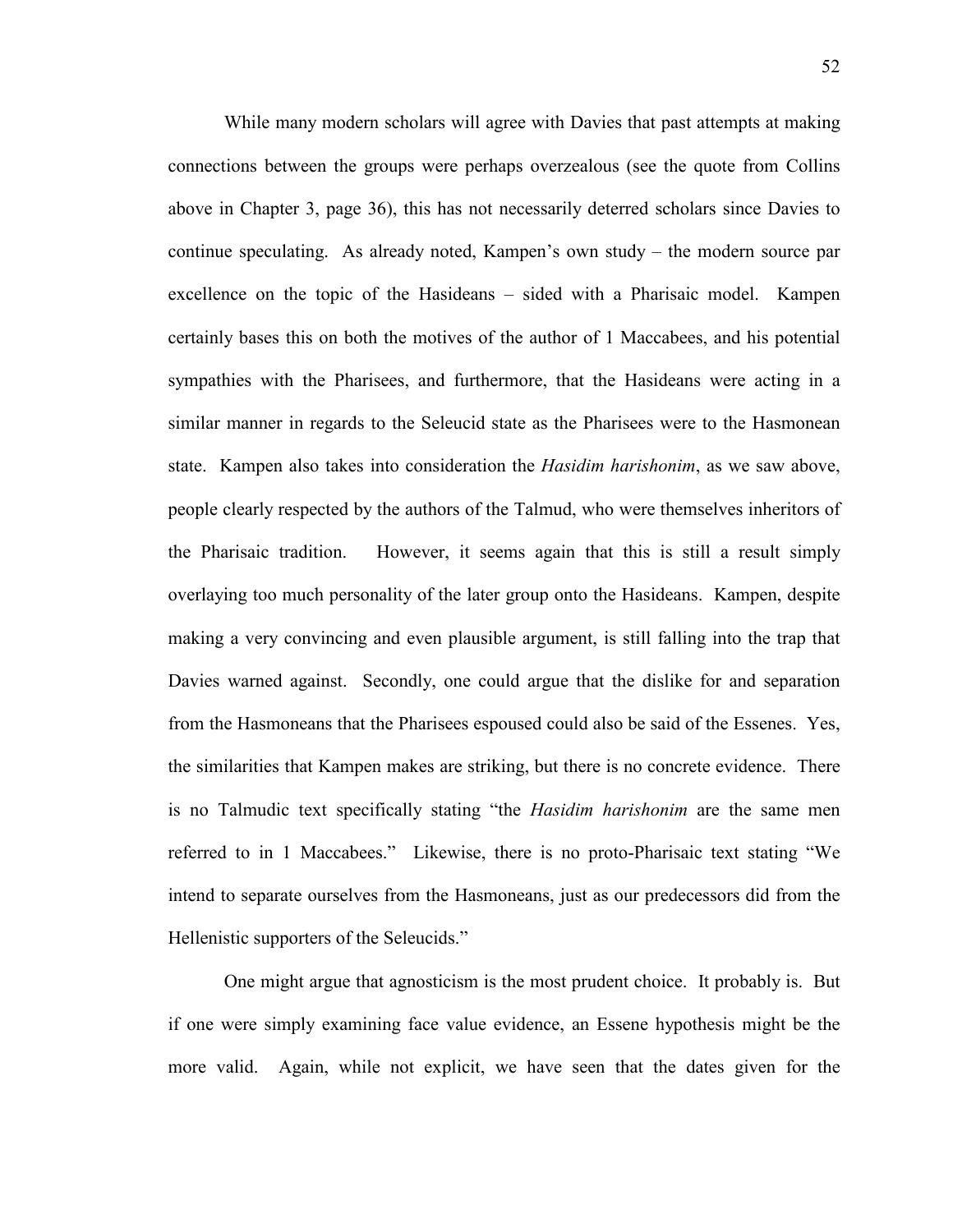establishment of the Qumran community coincide very well with the appearance of the Hasideans. Secondly, the appearance of other referents for the Essenes, such as ' $O\sigma\sigma\alpha\hat{i}o\iota$ lend credible evidence that the term Hasidim and Essene are linked. The fact that 'Aσιδαίοι is a transliteration of Hebrew חסידים lends credible evidence that 'Εσσενοι is a transliteration of Aramaic חסין, with other terms like ' $O$ σσαι being an actual attempt at translating the name. Obviously, these arguments do not seal the deal, but, if looking at face value evidence that requires as little interpretation or speculation as possible, it seems an educated guess would lean in favor of the Essenes. While it's hard to argue against such a thorough case as Kampen presents, very much of it is hinged on sociological assumptions – educated and well informed assumption, but assumption nonetheless. An Essene explanation seems to lean well enough on the side of caution, without venturing too far into the realm of speculation.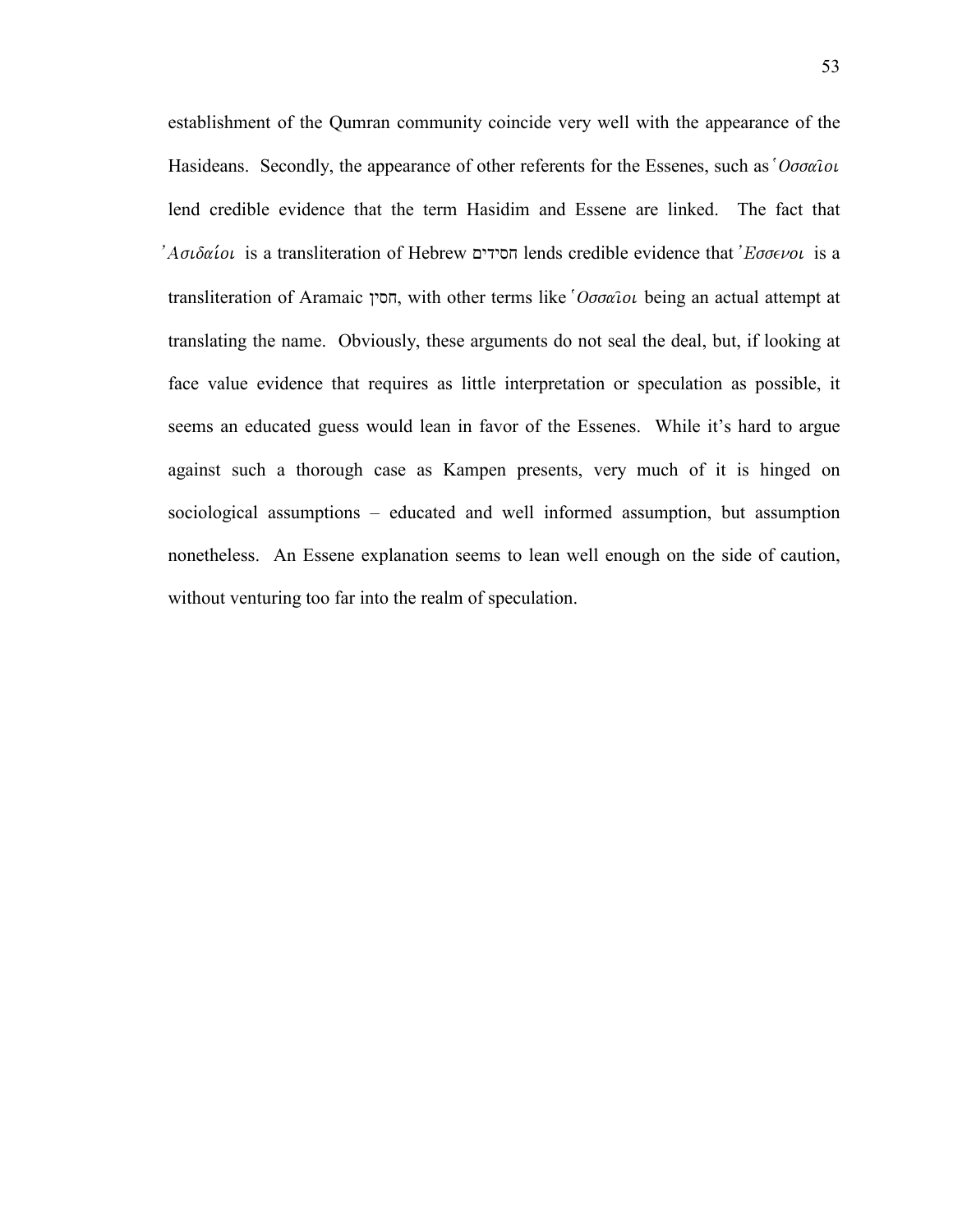#### References

Applebaum, Shimon, *Judaea in Hellenistic and Roman Times.* Leiden: E.J. Brill. 1989.

Baeck, Leo. *The Pharisees and Other Essays.* New York: Schocken Books, 1947.

Bakhos, Carol, ed. *Ancient Judaism in its Hellenistic Context.* Leiden: Brill, 2005.

- Bar Kochva, Bezelel, *Judas Maccabaeus: The Jewish Struggle Against the Seleucids.* Cambridge: Cambridge University Press, 1989
- Bartlett, John R. *The First and Second Books of the Maccabees*. Cambridge: Cambridge University Press, 1973. editor. *Jews in the Hellenistic and Roman Cities.* London: Routledge, 2002. *1 Maccabees.* Sheffield: Sheffield Academic Press,1998.
- Baumgarten, Albert I. *The Flourishing of Jewish Sects in the Maccabaean Era: An Interpretation.* Leiden: Brill, 1997.
- Beall, Todd S*. Josephus Description of the Essenes Illustrated by the Dead Sea Scrolls.* Cambridge, England: Cambridge University Press, 1988.
- Beckwith, Roger T. "The Pre-History of the Relationships of the Pharisees, Sadducees and Essenes: A Tentative Reconstruction," *Revue de Qumran*, Vol. 11, no. 41 (1982), 3-46.
- Bentwich, Norman. *Hellenism*. Philadelphia, Pennsylvania: The Jewish Publication Society of America, 1919.
- Black, Matthew. *The Scrolls and Christian Origins: Studies in the Jewish Background of the New Testament*. New York, New York: Charles Scribner's Sons, 1961.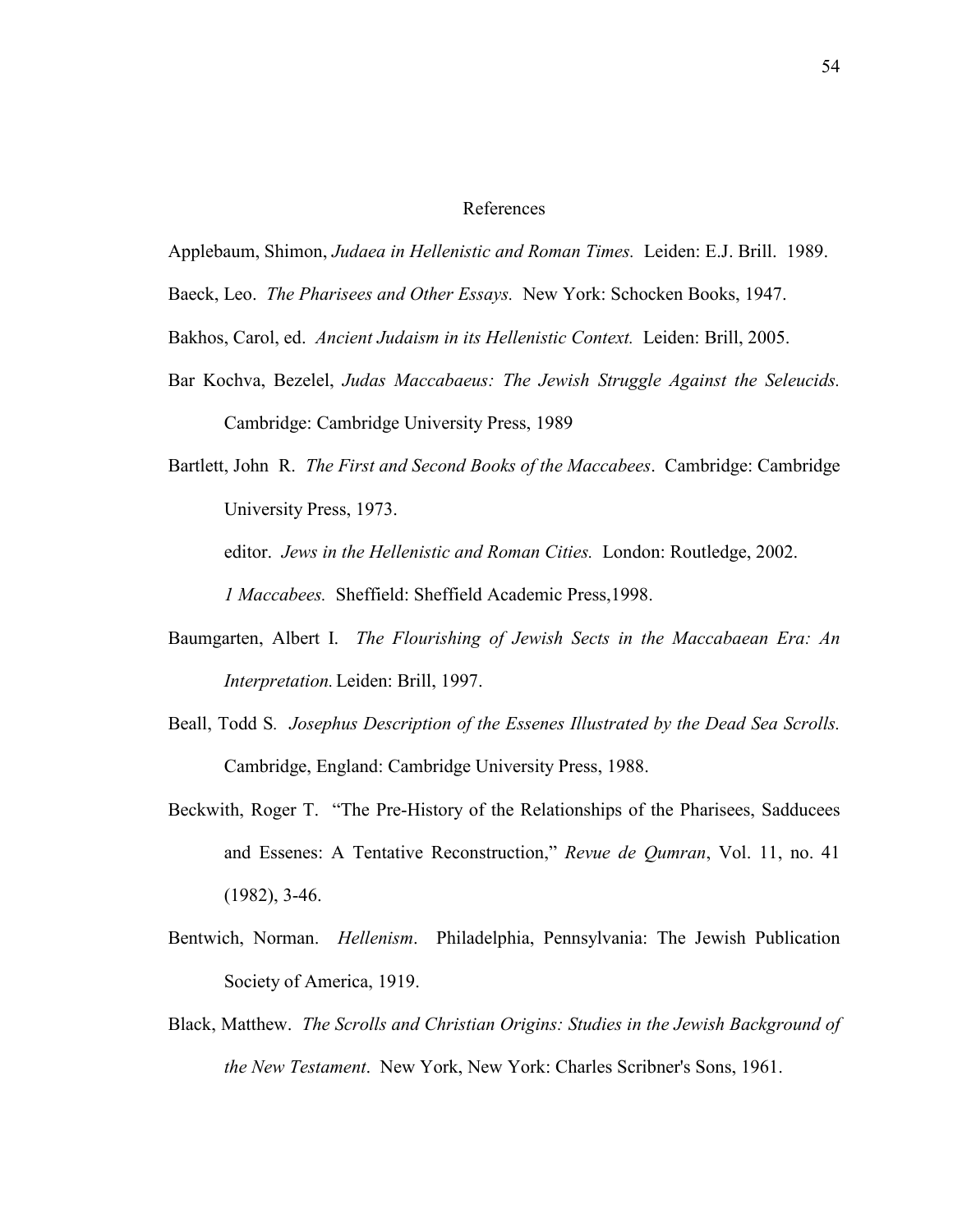- Boccaccini, Gabriele. *Beyond the Essene Hypothesis.* Grand Rapids, Michigan: William B. Eerdmans Publishing Comopany, 1998.
- Bowker, John. *Jesus and the Pharisees*. Cambridge: Cambridge University Press, 1973. editor, *Enoch and Qumran Origins: New Light on a Forgotten Connection*. Grand Rapids, Michigan: William B. Eerdmans Publishing Company, 2005.
- Büchler, Adolph. *Types of Jewish-Palestinian Piety From 70 B.C.E. to 70 C.E.: The Ancient Pious Men*. New York: KTAV Publishing House, 1968.
- Burrows, Millar. *Burrows on the Dead Sea Scrolls: An Omnibus of Two Famous Volumes: The Dead Sea Scrolls and More Light on the Dead Sea Scrolls.* Grand Rapids: Baker House Books, 1978.
- Callaway, Phillip R. *The History of the Qumran Community: An Investigation.* Sheffield, England: Sheffield Academic Press, 1988.

Clifford, Richard J*. Psalms 73-150*. Nashville: Abingdon Press, 2003.

- Cohen, Shaye J.D. *From the Maccabees to the Mishnah*. Philadelphia: Westminster Press, 1987.
- Collins, John. J. *Apocalypticism in the Dead Sea Scrolls*. London, England: Routledge, 1997.

*Apocalyptic Vision in the Book of Daniel.* Missoula, Montana: Scholars Press, 1977.

*The Apocalyptic Imagination*. Grand Rapids: William B. Eerdmans Publishing Company, 1998.

*Between Athens and Jerusalem: Jewish Identity in the Hellenistic Diaspora.* Grand Rapids: William B. Eerdmans Publishing Company, 2000.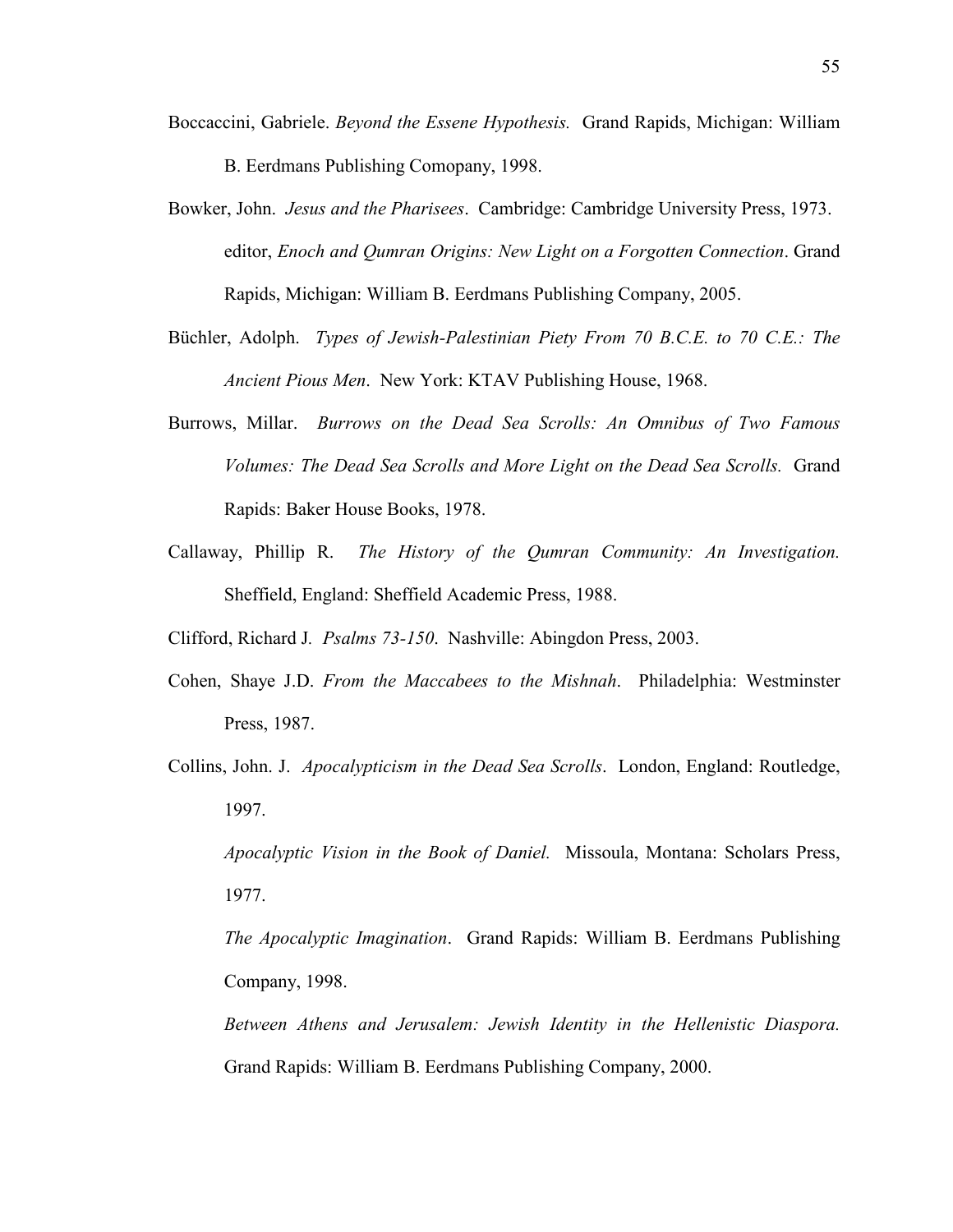*Daniel*. Minneapolis, Minnesota: Fortress Press, 1993.

*Daniel, 1-2 Maccabees.* Wilmington, Delaware: Michael Glazier, Inc., 1981. *The Scepter and the Star: The Messiahs of the Dead Sea Scrolls and Other Ancient Literature*. New York, New York: Double Day, 1995.

- Cansdale, Lena. *Qumran and the Essenes: A Re-Evaluation of the Evidence*. Tubingen: J.C.B. Mohr, 1997.
- Cross, Frank Moore, Jr. *The Ancient Library of Qumran and Modern Biblical Studies.* Garden City, New York: Doubleday & Copmany, Inc., 1958.
- Cryer, Frederick H. and Thomas L. Thompson, eds. *Qumran between the Old and New Testaments.* Sheffield: Sheffield Academic Press, 1998.
- Davies, Philip R. *Behind the Essenes: History and Ideology in the Dead Sea Scrolls.* Atlanta: Scholars Press, 1987.

*The Damascus Covenant.* Sheffield, England: JSOT Press, 1983.

*Daniel.* Sheffield: JSOT Press, 1988.

*Sects and Scrolls: Essays on Qumran and Related Topics*. Atlanta, Georgia: Scholars Press, 1996.

- Davila, James R., ed. *The Dead Sea Scrolls as Background to Postbiblical Judaism and Early Christianity: Papers from an International Conference at St. Andrews in 2001.* Leiden: Brill, 2003
- Derfler, Steven L. *The Hasmonean Revolt: Rebellion or Revolution*. Lampeter: The Edwin Mellen Press, 1990.
- Efron, Joshua. *Studies in the Hasmonean Period*. Leiden: E.J. Brill, 1987.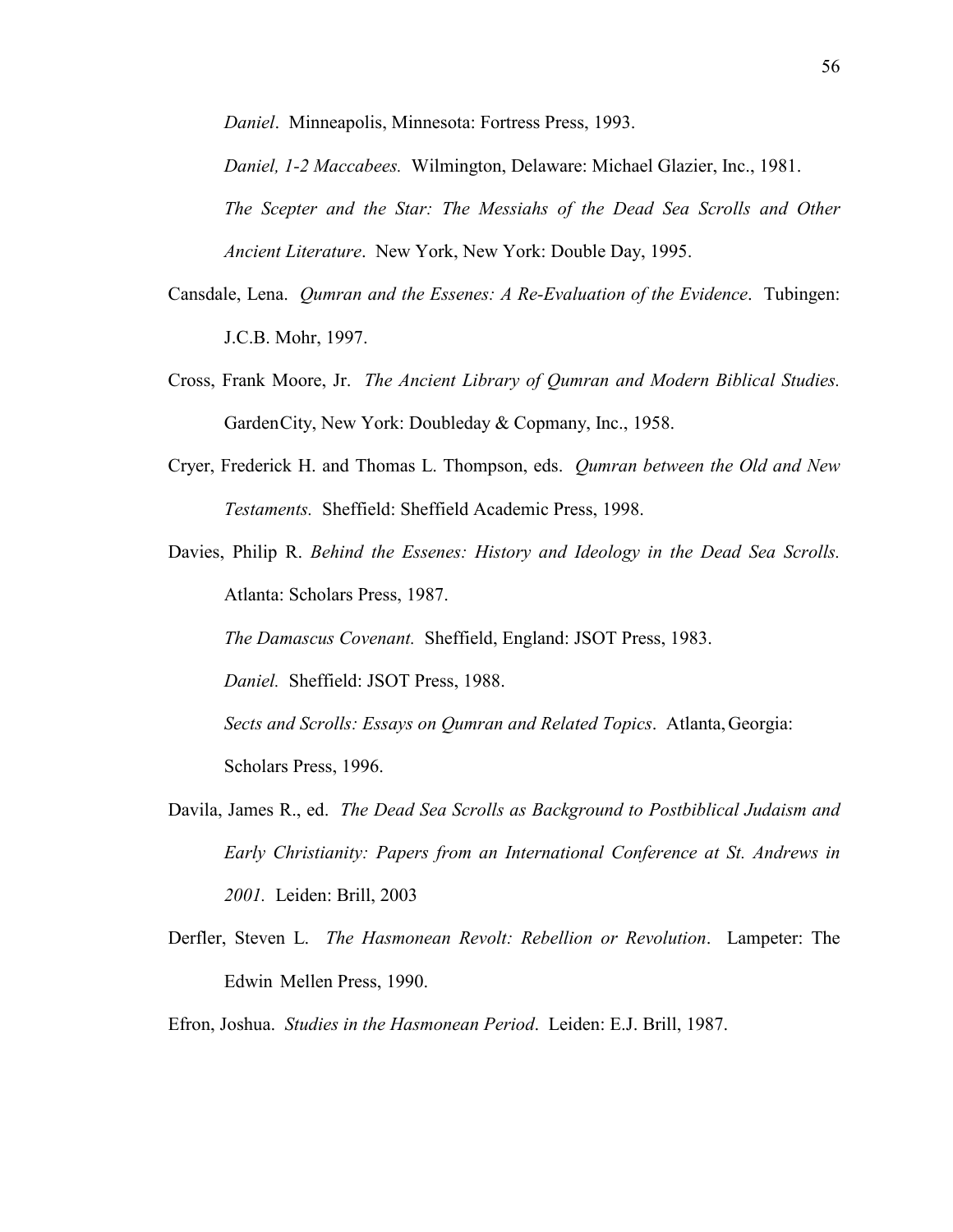- Eisenman, Robert. *Maccabees, Zadokites, Christians and Qumran: A New Hypothesis of Qumran Origins*. Leiden, Netherlands: E.J. Brill, 1983.
- Eshel, Hanan. *The Dead Sea Scrolls and the Hasmonean State*. Grand Rapids, Michigan: William B. Eerdmans Publishing Company, 2008.
- Farmer, William Reuben. *Maccabees, Zealots, and Josephus: An Inquiry into Jewish Nationalism in the Greco-Roman Period*. New York: Columbia University Press, 1956.
- Feldman, Louis H. *Judaism and Hellenism Reconsidered*. Leiden: Brill, 2006.
- Finkelstein, Louis. *Pharisaism in the Making: Selected Essays.* New York, New York: KTAV Publishing House, Inc., 1972. *The Pharisees: The Sociological Background of their Faith, volumes 1-2.*

Philadelphia: The Jewish Publication Society of America, 1938.

- Freedman, David Noel, ed. *Anchor Bible Dictionary*, Vol. 3. New York: Doubleday, 1992.
- Freedman, David Noel and Jonas C. Greenfield, editors. *New Directions in Biblical Archaeology.* Garden City, New York: Doubleday and Company, Inc., 1969.
- Grabbe, Lester L. *A History of Jews and Judaism in the Second Temple Period, Vol. 1*, London: T&T Clark International, 2004.

*A History of Jews and Judaism in the Second Temple Period, Vol. 2*, London: T&T Clark International, 2004.

*Judaic Religion in the Second Temple Period: Belief and Practice from the Exile to Yavneh.* London: Routledge, 2000.

Graetz, Heinrich*. History of the Jews*, Vol. II. New York: George Dobsevage, 1933.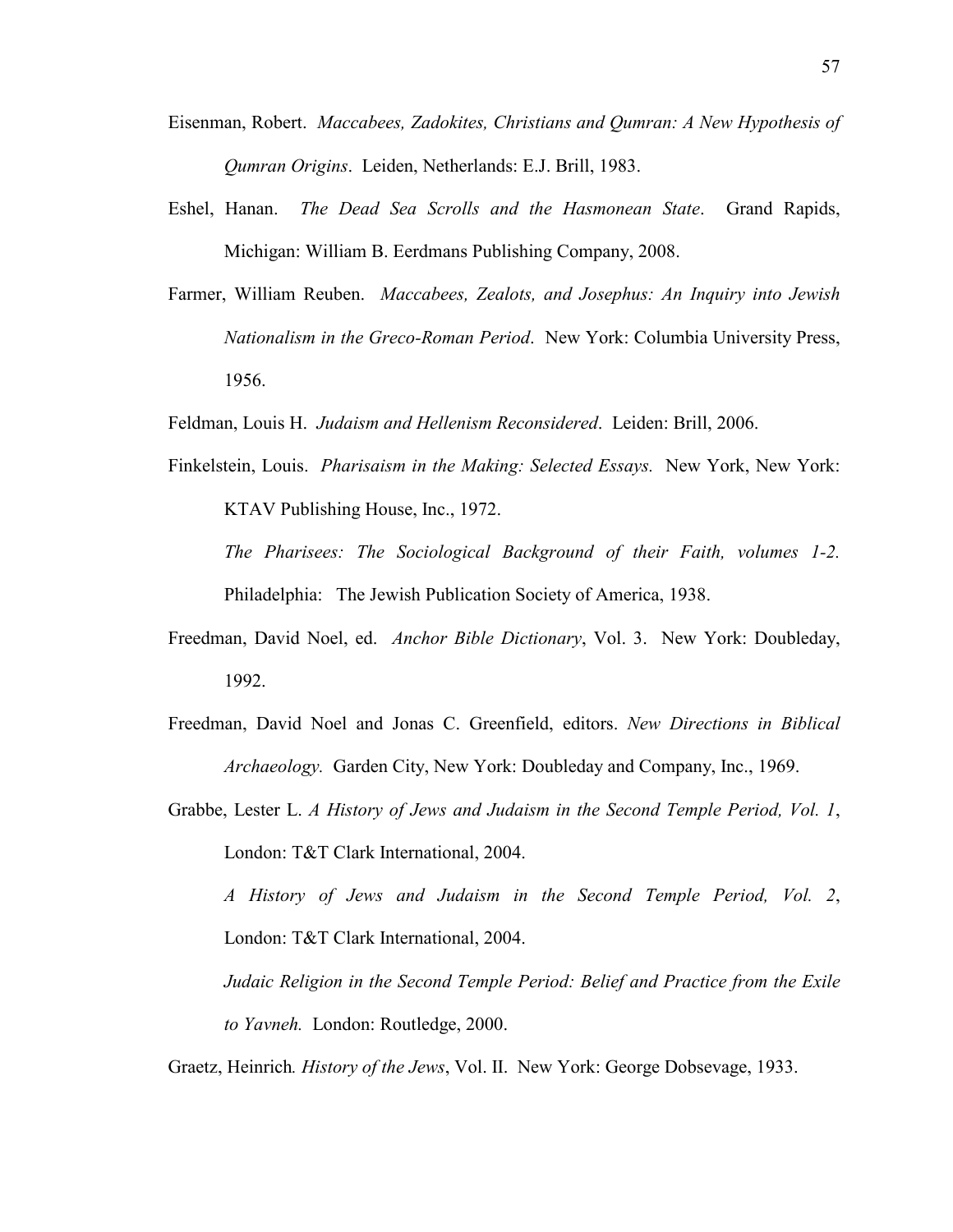Goodman, Martin, ed*. Jews in a Graeco-Roman World.* Oxford: Clarendon Press, 1998. Grant, Michael. *The Jews in the Roman World*. London: Weidenfield and Nicolson, 1973.

Grossman, Maxine L. *Reading for History in the Damascus Document: A Methodological Method*. Leiden, Netherlands: Brill, 2002.

Guignebert, Charles, S. H. Hooke, trans. *The Jewish World in the Time of Jesus.* London: Kegan Paul, Trench, Trubner & Co., Ltd, 1939.

- Hatch, Edwin and Henry A. Redpath. *A Concordance to the Septuagint and Other Greek Versions of the Old Testament (Including the Apocryphal Books)*. Oxford: Clarendon Press, 1897.
- Heaton, E.W. *The Book of Daniel: Introduction and Commentary*. London, England: SCM Press Ltd, 1956.
- Hengel, Martin; John Bowden, translator. *Judaism and Hellenism, Vols. I-II.* Philadelphia, Pennsylvania: Fortress Press, 1974.
- Hitzig, Ferdinand. *Geschichte des Volkes Israel von Anbeginn bis zur Eroberung Masada's im Jahre 72 nach Christus*. Leipzig: S. Hirzel, 1869.
- Horsley, Richard A. *Bandits, Prohpets and Messiahs: Popular Movements at the Time of Jesus.* San Francisco: Harpers Row, 1985.
- Jacobs, L. "The Concept of Hasid in the Biblical and Rabbinic Literatures." *The Journal of Jewish Studies* vol. VIII, no. 4 (1957): 143-163.
- Kampen, John. *The Hasideans and the Origin of Pharisaism: A Study in 1 and 2 Maccabees.* Atlanta, Georgia: Scholars Press, 1988.
- Keck, Leander E., ed. *New Interpreter's Bible,* Vol IV. Nashville: Abingdon, 1996.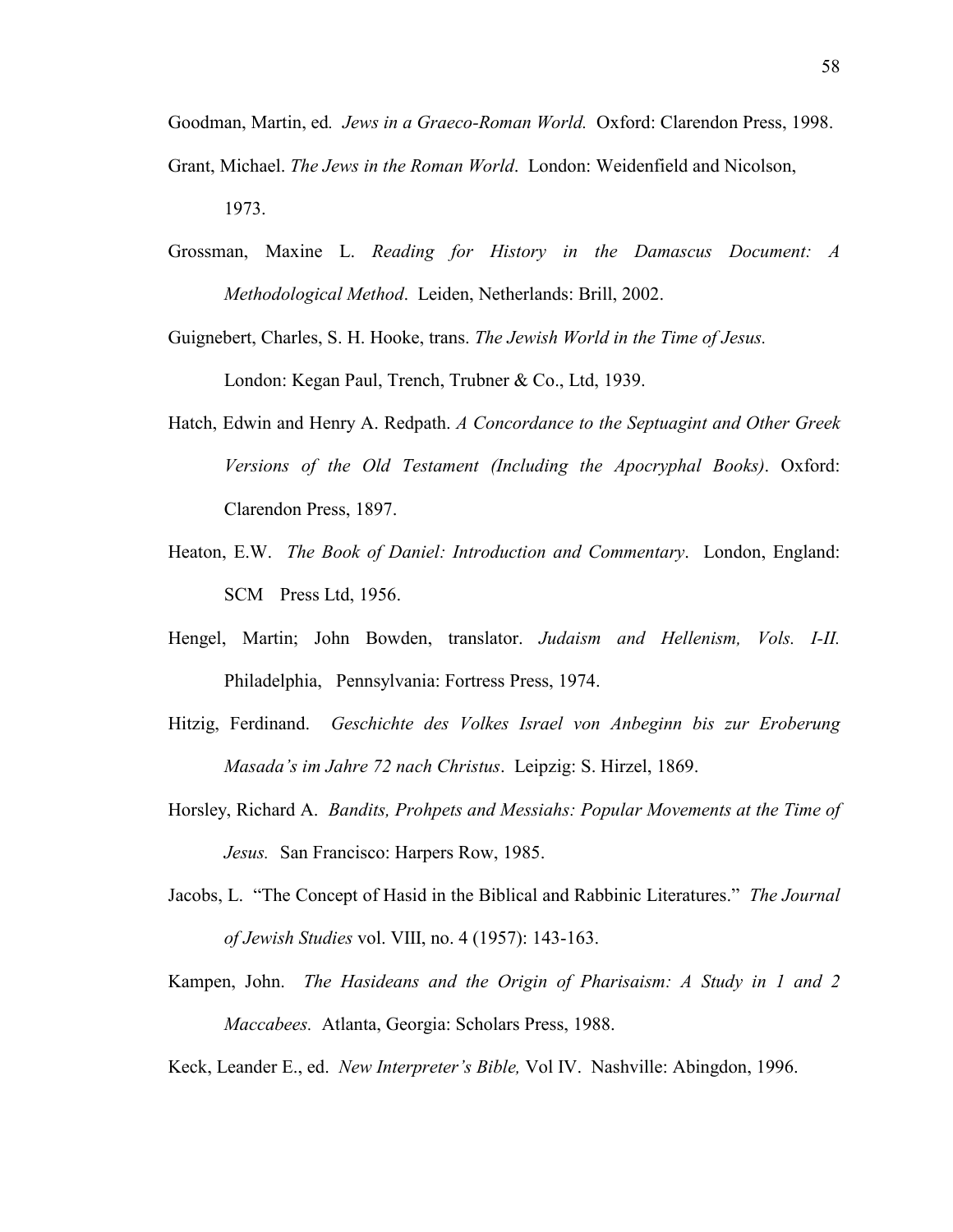- Kittel, Gerhard and Gerhard Friedrich. *Theological Dictionary of the New Testament*. Grand Rapids: W.B. Eerdmans, 1985.
- Kraft, Robert. A and George W.E. Nickelsburg, editors. *Early Judaism and Its Modern Interpreters.* Philadelphia, Pennsylvania: Fortress Press and Atlanta, Georgia: Scholars Press, 1986.
- Larson, Martin A.. *The Essene-Christian Faith: A Study in the Sources of Western Religion.* New York: Philisophical Library, 1980.
- Marthaler, Bernard L. *New Catholic Encyclopedia Second Edition*, Vols. II and V. Detroit: Thomson Gale, 2003.
- Martinez, Florentino Garcia. *Qumran and Apocalyptic: Studies on the Aramaic Texts from Qumran.* Leiden, Netherlands: Brill, 1992.
- Neusner, Jacob. *From Politics to Piety: The Emergence of Pharisaic Judaism*.

Englewood Cliffs: Prentice-Hall, Inc, 1973.

*The Pharisees: Rabbinic Perspectives*. Hoboken: KTAV Publishing House, Inc., 1973.

- Neusner, Jacob, and Bruce D. Chilton, eds. *In Quest of the Historical Pharisees*. Waco: Baylor University Press, 2007.
- Neusner, Jacob, and Peder Borgen, Ernest S. Frerichs, and Richard Horsley, eds *New Perspectives on Ancient Judaism, Vol. 1: Religion, Literature and Society in Ancient Israel, Formative Christianity and Judaism.* Atlanta: Scholars Press, 1990.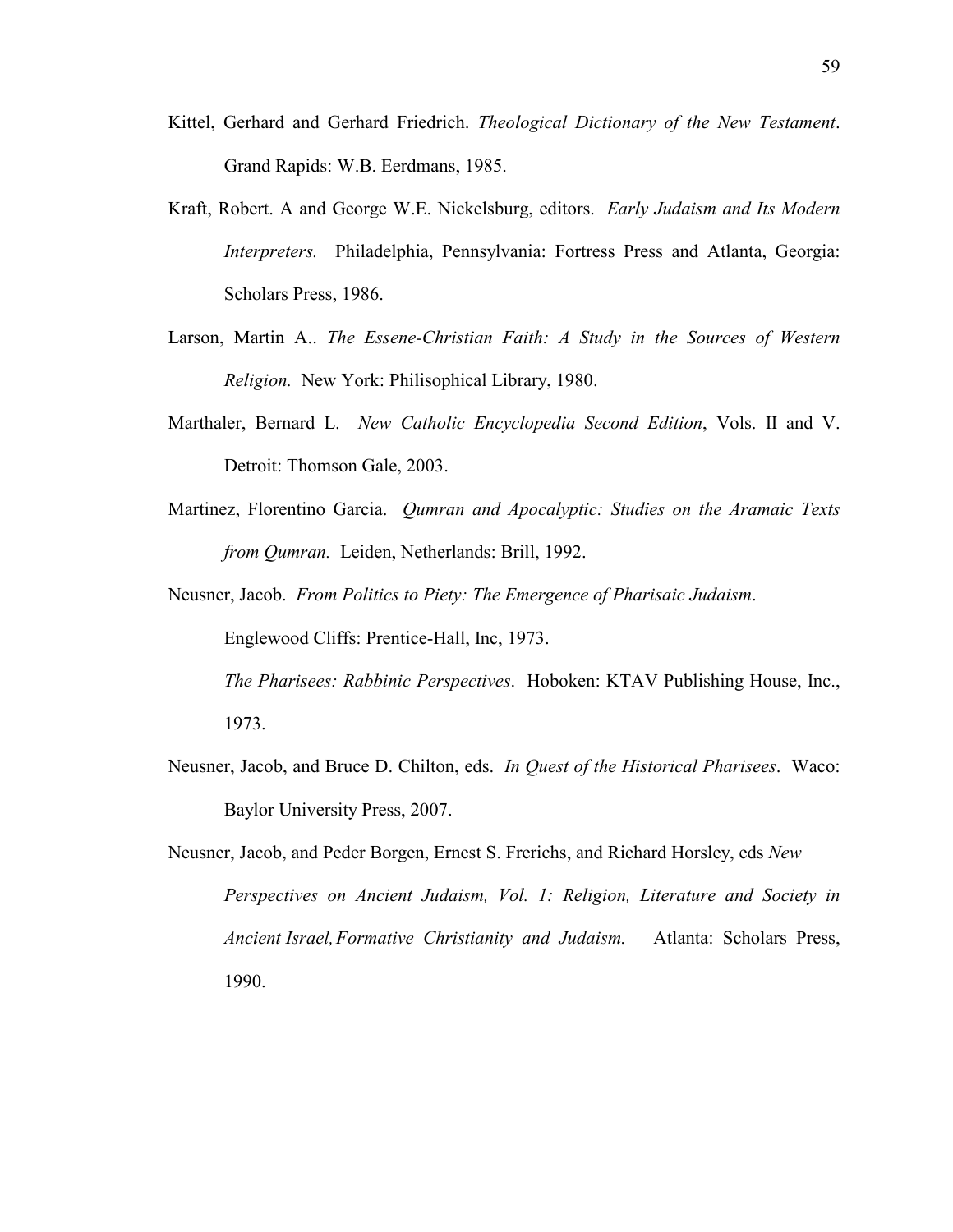- Newman, Hillel. *Proximity to Power and Jewish Sectarian Groups of the Ancient Period: A Review of the Lifestyle, Values and Halakhah in the Pharisees, Sadducees, Essenes, and Qumran*. Leiden, Netherlands: Brill, 2006.
- Newsome, James D. *Greeks, Romans, Jews.* Philadelphia, Pennsylvania: Trinity Press International, 1992.
- Nickelsburg, George W.E. *1 Enoch 1*. Minneapolis, Minnesota: Fortress Press, 2001. *Ancient Judaism and Christian Origins: Diversity, Continuity, and Transformation.* Minneapolis, Minnesota: Fortress Press, 2003. *Jewish Literature between the Bible and the Mishnah.* Minneapolis: Fortress Press, 2005.
- Noth, Martin. *The History of Israel.* London, England: Adam & Charles Black, 1958.
- Oesterley, W.O.E. and Theodore H. Robinson. *Hebrew Religion: Its Origin and Development.* London, England: Society for Promoting Christian Knowledge, 1930.
- Oppenheimer, Aharon, I. H. Levine, translator. *The 'Am Ha-Aretz: A Study in the Social History of the Jewish People in the Hellenistic-Roman Period*. Leiden, Netherlands: E.J. Brill, 1977.
- Pfeiffer, Robert H. *History of New Testament Times*. New York, New York: Harper & Brothers, 1949.
- Pietersma, Albert, trans. *A New English Translation of the Septuagint and the Other Greek Translations Included Under That Title: The Psalms.* Oxford: Oxford University Press, 2000.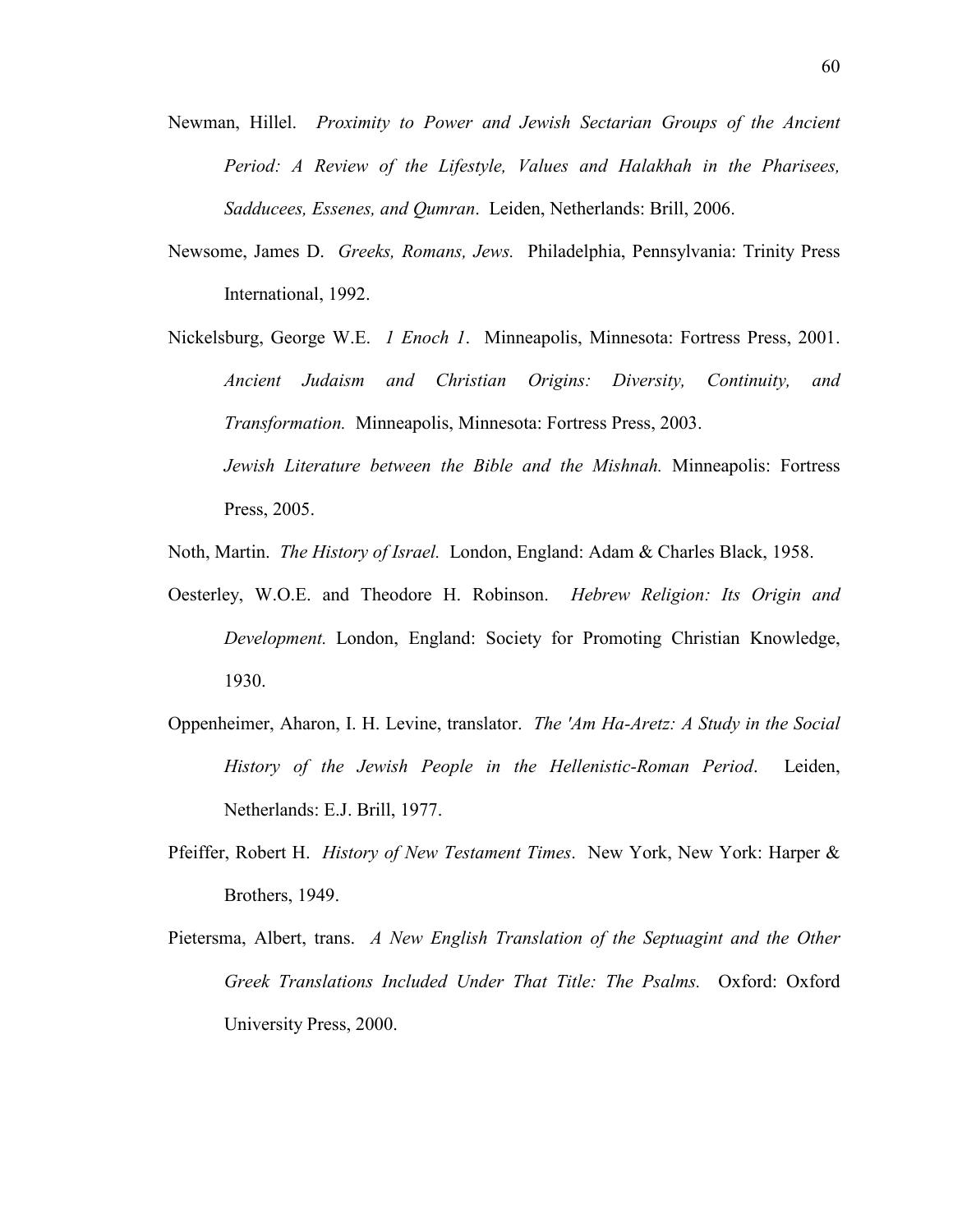Plöger, Otto; S. Rudman, translator. *Theocracy and Eschatology*. Richmond, Virginia: John Knox Press, 1968.

Rabin, Chaim. *Qumran Studies*. New York: Schocken Books, 1957.

- Reid, Stephen Breck*. Enoch and Daniel: A Form Critical and Sociological Study of the Historical Apocalypses*. Berkeley, California: BIBAL Press, 1989.
- Rowley, H.H. *The Zadokite Fragments and the Dead Sea Scrolls.* New York: The Macmillan Company, 1955.
- Russell, D.S. *Between the Testaments*. Philadelphia, Pennsylvania: Fortress Press, 1960.
- Sacchi, Paolo. *The History of the Second Temple Period*. Sheffield, England: Sheffield Academic Press, 2000.
- Safrai, Shmuel, "Teaching of Pietists in Mishnaic Literature." *The Journal of Jewish Studies* vol. XVI, No. 1 (1965): 15-33.
- Sakenfield, Katharine Doob, ed. *New Interpreter's Dictionary of the Bible*, Vol. 2. Nasvhille: Abingdon, 2007.
- Saldarini, Anthony J. *Pharisees, Scribes and Sadducees in Palestinian Society: A Sociological Approach.* Wilmington: Michael Glazier, 1988.
- Schiffman, Lawrence H. *Sectarian Law in the Dead Sea Scrolls: Courts, Testimony and the Penal Code*. Chico: Scholars Press, 1983.
- Schloessinger, Max, Isidore Singer, editor. *Jewish Encyclopedia*. New York: Funk and Wagnalls Company, 1904.
- Schubert, Kurt, John W. Doberstein, trans. *The Dead Sea Community: Its Origins and Teachings*. New York: Harper & Brothers, 1959.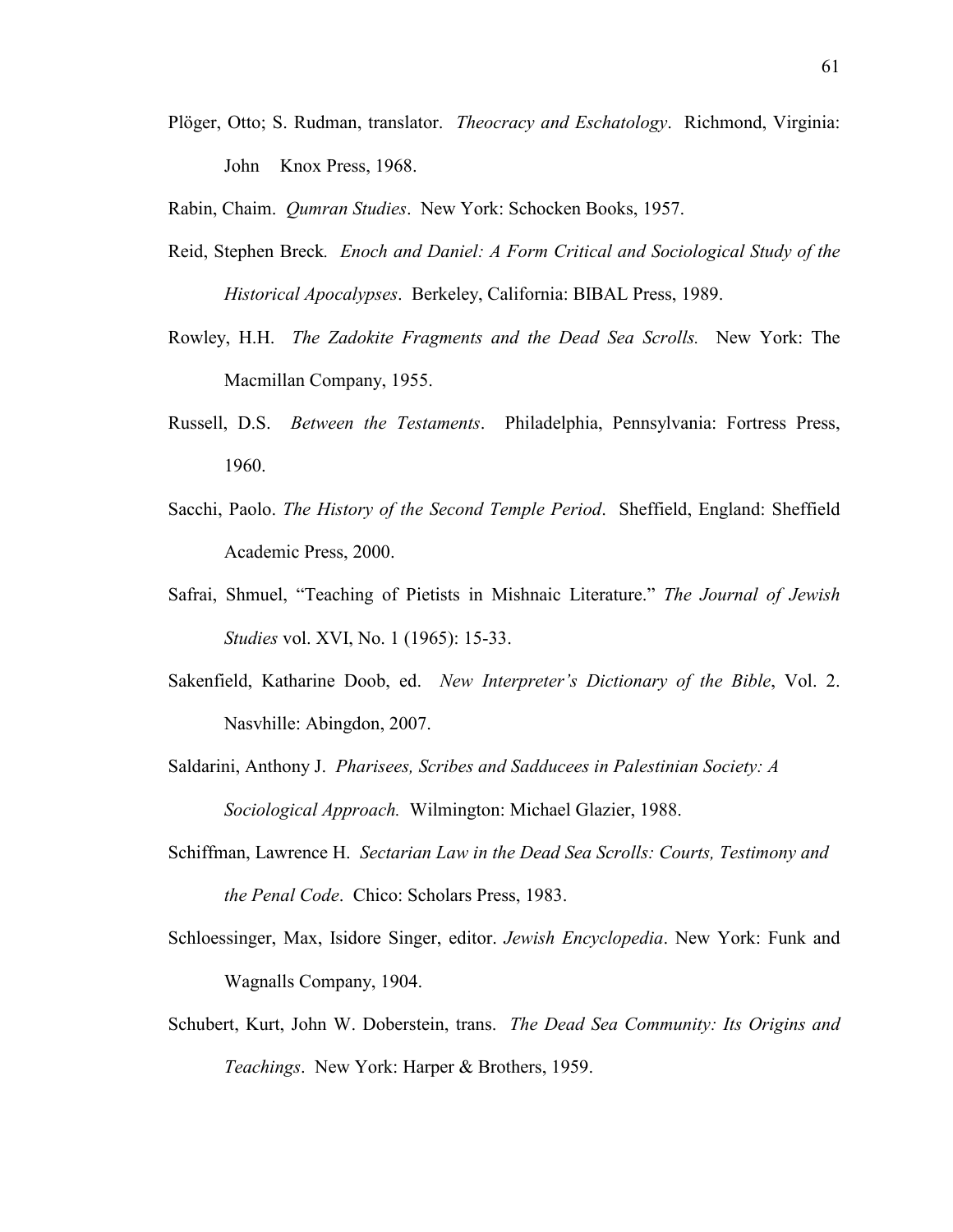- Schürer, Emile, Geza Vermes, Fergus Millar, and Matthew Black, translators and editors. *The History of the Jewish People in the Age of Jesus Christ (175 B.C.- A.D. 135)*, Volumes I-II. Edinburgh. Scotland: T. & T. Clark LTD, 1979.
- Scolnic, Benjamin. *Alcimus, Enemy of the Maccabees.* Lanham, Maryland: University Press of America, Inc., 2005.

*Thy Brother's Blood: The Maccabees and Dynastic Morality in the Hellenistic World***.** Lanham: University Press of America, Inc., 2008.

- Segal, Alan F. *The Other Judaisms of Late Antiquity.* Atlanta, Georgia: Scholars Press, 1987.
- Segal, Michael: *The Book of Jubilees: Rewritten Bible, Redaction, Ideology and Theology.* Leiden, Netherlands: Brill, 2007.
- Sievers, Joseph*. The Hasmoneans and their Supporters: From Mattathias to the Death of John Hyrcanus I.* Atlanta, Georgia: Scholars Press, 1990.
- Simon, Marcel; James H. Farley (translator). *Jewish Sects at the Time of Jesus.* Philadelphia, Pennsylvania: Fortress Press, 1967.
- Stegemann, Harmut. *The Library of Qumran: On the Essenes, Qumran, John the Baptist, and Jesus.* Grand Rapids, Michigan: William B. Eerdmans Publishing Company, 1993.
- Stemberger, Gunter, Allan W. Mahnke, trans. *Jewish Contemporaries of Jesus: Pharisees, Sadducees, Essenes.* Minneapolis: Fortress Press, 1995.
- Stone, Michael Edward. "The Book of Enoch and Judaism in the Third Century B.C.E." *Catholic Biblical Quarterly*, Vol. 40, no. 4, (October, 1978): 479.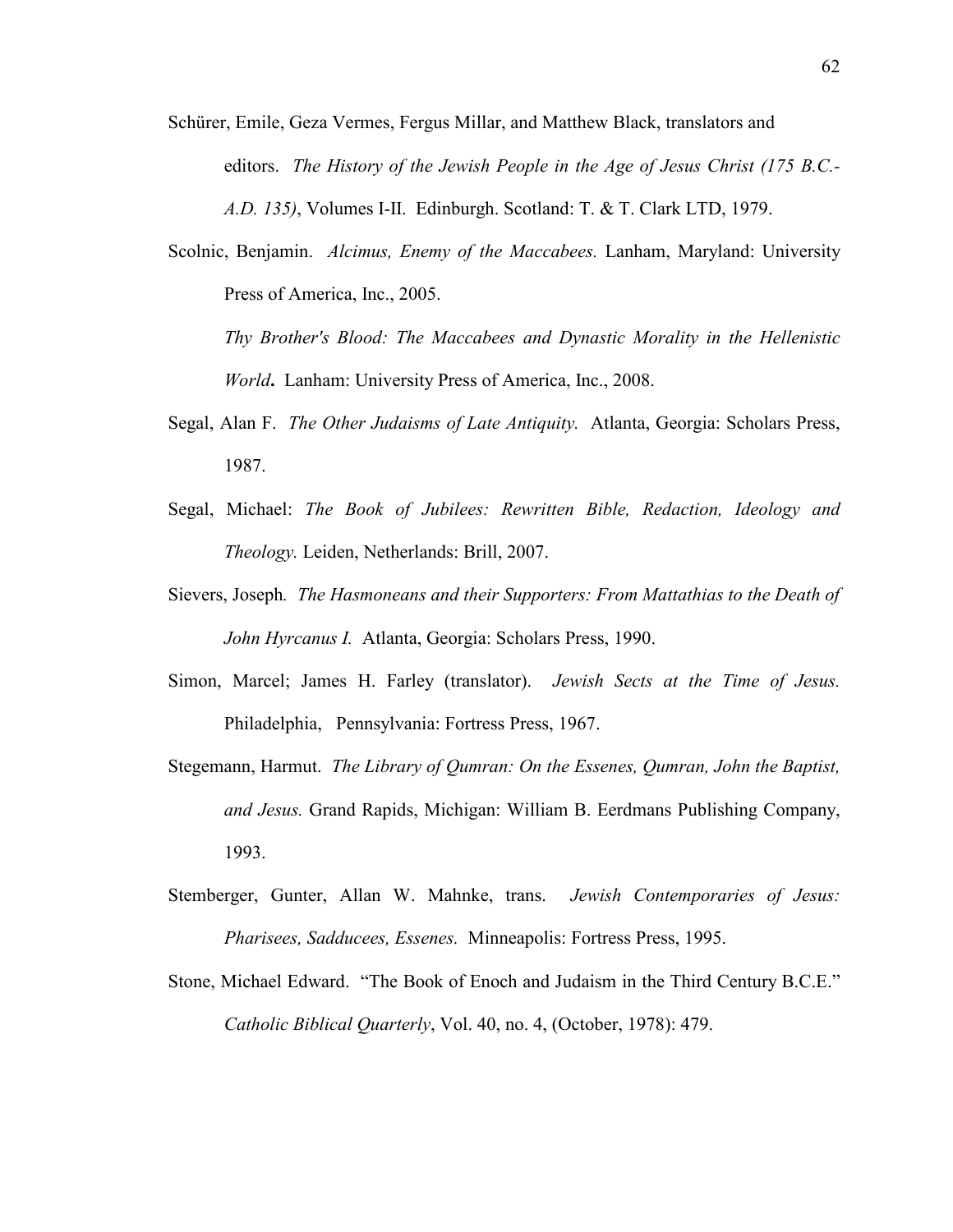- Stuhlmueller, Carroll. *Psalms 2 (Psalms 73-150).* Willmington: Michael Glazier, Inc., 1983.
- Tcherikover, Victor, translated by S. Applebaum. *Hellenistic Civilization and the Jews.* Philadelphia, Pennsylvania: The Jewish Publication Society of America, 1966.
- VanderKam, James C. *The Book of Jubilees*. Sheffield, England: Sheffield Academic Press, 2001.
	- *The Dead Sea Scrolls Today*. Grand Rapids: William B. Eerdmans Publishing Company, 1994.
- Vermes, Geza. *An Introduction to the Complete Dead Sea Scrolls*. Minneapolis, Minnesota: Fortress Press, 1999.

*The Dead Sea Scrolls: Qumran in Perspective.* Cleveland, Ohio: William Collins & World Publishing Co., 1978.

 *Post-Biblical Jewish Studies*. Leiden, Netherlands: E.J. Brill, 1975. *Scrolls, Scriptures and Early Christianity*. London: T&T International, 2005.

- Weber, Max, Hans H. Gerth and Don Martindale, translators*. Ancient Judaism.* New York, New York: The Free Press, 1952.
- Wellhausen, Julius. Mark E. Biddle, translator. *The Pharisees and the Sadducees: An Examination of Internal Jewish History*. Macon, Georgia: Mercer University Press, 2001.
- Williams, David. *The Structure of 1 Maccabees.* Washington, DC: Catholic Biblical Association of America, 1999.
- Williams, Margaret, ed. *The Jews among the Greeks and Romans.* Baltimore: The Johns Hopkins University Press, 1998.